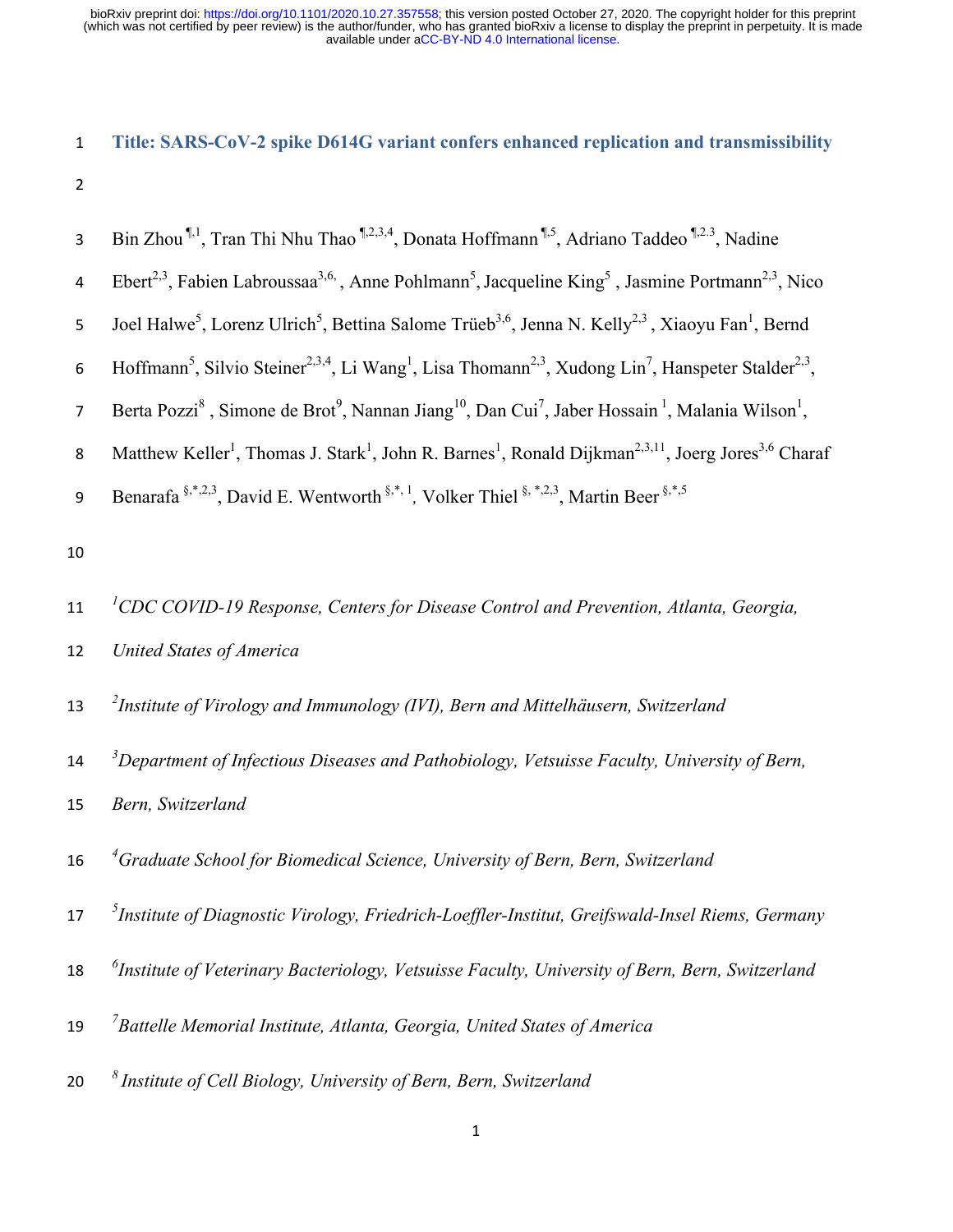- *<sup>9</sup> COMPATH, Institute of Animal Pathology, University of Bern, Bern, Switzerland*
- *<sup>10</sup> Oak Ridge Institute for Science and Education, Oak Ridge, Tennessee, United States of*
- *America*
- *<sup>11</sup> Institute for Infectious Diseases, University of Bern, Bern, Switzerland*
- 
- ¶ *: these authors contributed equally*
- § *: these authors jointly supervised*
- *\*corresponding authors:*
- *Volker Thiel; e-mail: volker.thiel@vetsuisse.unibe.ch; phone: +41-31-6312413*
- *Martin Beer; e-mail: martin.beer@fli.de; phone: +49-38351-71200*
- *David E. Wentworth; email: dwentworth@cdc.gov; phone: +1 404-639-3387*
- *Charaf Benarafa; charaf.benarafa@vetsuisse.unibe.ch; +41-58-4699246*
- Abstract: 157 words ; main text : 2467 words.
-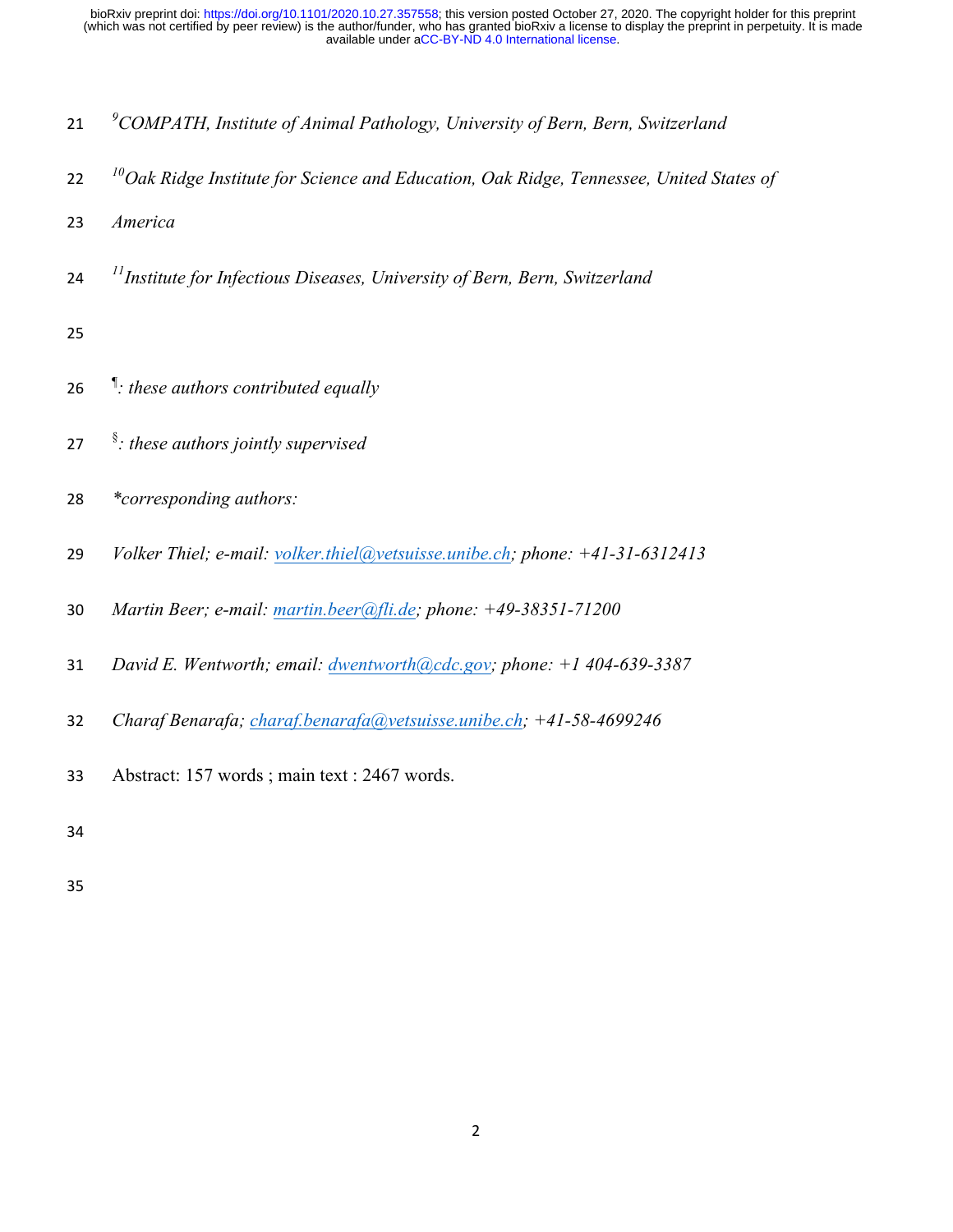### **Abstract**

 During the evolution of SARS-CoV-2 in humans a D614G substitution in the spike (S) protein emerged and became the predominant circulating variant  $(S-614G)$  of the COVID-19 pandemic<sup>1</sup>. However, whether the increasing prevalence of the S-614G variant represents a fitness advantage that improves replication and/or transmission in humans or is merely due to founder effects remains elusive. Here, we generated isogenic SARS-CoV-2 variants and demonstrate that the S- 614G variant has (i) enhanced binding to human ACE2, (ii) increased replication in primary human bronchial and nasal airway epithelial cultures as well as in a novel human ACE2 knock-in mouse model, and (iii) markedly increased replication and transmissibility in hamster and ferret models of SARS-CoV-2 infection. Collectively, our data show that while the S-614G substitution results in subtle increases in binding and replication *in vitro*, it provides a real competitive advantage *in vivo,* particularly during the transmission bottle neck, providing an explanation for the global predominance of S-614G variant among the SARS-CoV-2 viruses currently circulating.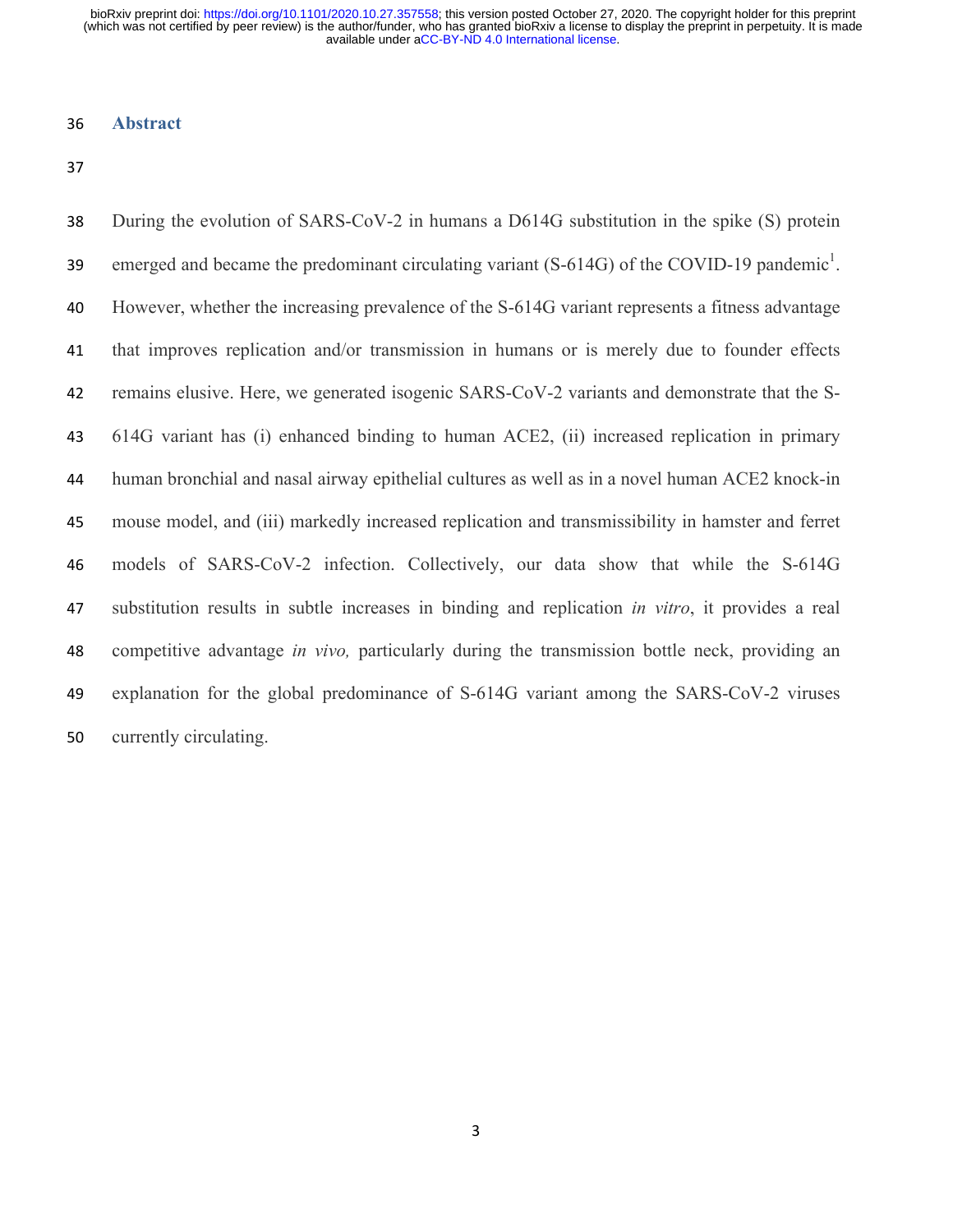### **Main Text**

 In late 2019, severe acute respiratory syndrome coronavirus 2 (SARS-CoV-2) emerged in 53 Wuhan, Hubei province, China<sup>2,3</sup> and rapidly developed into the COVID-19 pandemic. By the end of September 2020, the worldwide death toll had passed one million people with more than 55 37 million infections<sup>4</sup>. Symptoms are usually mild; however in more vulnerable groups, such as aged individuals or people with comorbidities, SARS-CoV-2 can cause life-threatening 57 pneumonia<sup>5</sup>. Cell entry of SARS-CoV-2 is dependent on the interaction of the spike glycoprotein 58 (S) and the host cell surface receptor angiotensin-converting enzyme 2  $(ACE2)^{3,6}$ . S is a homotrimeric class I fusion protein consisting of two subunits S1 and S2, which are separated by a protease cleavage site. The S1 forms a globular head and is essential for receptor binding, while S2 is responsible for fusion of the viral envelope with host cell membranes. During the entry process, the receptor-binding domain (RBD) within the S1 subunit binds ACE2, generating 63 conformational changes in the S2 subunit, which facilitates virus internalization<sup>7,8</sup>. S-D614G is a protein variant containing a substitution in the S protein outside of the RBD and is thought to cause a conformational change. It is believed to weaken the interprotomer latch in the S protein trimer between the S1 and S2 domains and causes a more "open" conformation that improves  $ACE2$  binding and increases the probability of infection  $1,9$ . Over the course of the pandemic, the SARS-CoV-2 S-614G variant rapidly superseded the parental S-614D variant in frequency to become globally dominant. Such a shift in genotype frequency might be caused by a founder effect following introduction into a highly interconnected population. However, there are multiple lines of evidence suggesting that the S-614G variant may confer a fitness advantage compared to S-614D: increased frequency of S-614G in distinct geographical regions, initial 73 experimental evidence with pseudotyped lentiviruses<sup>9</sup> or vesicular stomatitis viruses  $\frac{8}{3}$  and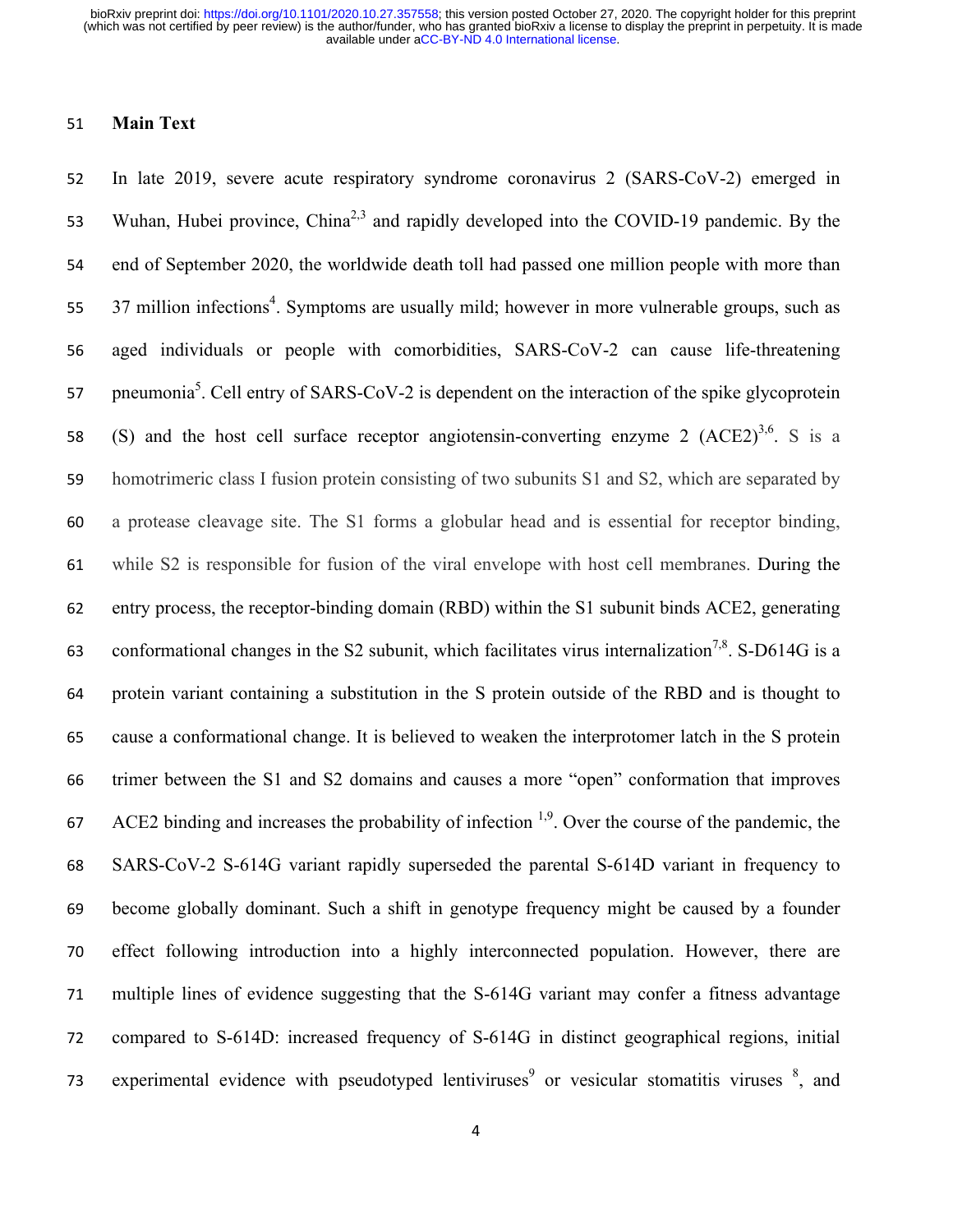74 reports of the S-614G variant being associated with higher viral loads<sup>1</sup>. To better address the role that the S-D614G substitution has played in the dissemination and predominance of this SARS-CoV-2 variant during the COVID-19 pandemic, we characterized S protein binding to human ACE2 (hACE2) and replication kinetics *in vitro*, and evaluated infection and transmission dynamics *in vivo* using three different animal models. The data show that the S-D614G substitution confers increased binding to the hACE2 receptor and increased replication in primary human airway epithelial cultures. Moreover, comparison of recombinant isogenic SARS-CoV-2 variants demonstrates that S-614G substitution provides competitive advantage in a hACE2 knock-in mouse model, and markedly increases replication and transmission in Syrian hamster and ferret models.

#### **Results**

### **SARS-CoV-2 S-614G binds to hACE2 more efficiently**

 To determine whether the S-D614G substitution directly affects the binding between the S and hACE2, we first used the biolayer interferometry (BLI) technology to quantify their biding affinity. Because the S1 component of the S is the domain that interacts with receptor, a reductionist approach was used to determine if the D614G played a role in hACE2 binding by monomeric S1 proteins. Pre-biotinylated polyhistidine-tagged S1 proteins with 614D or 614G 92 (S1-614D and S1-614G, respectively) both bind efficiently to hACE2; however, S1-614G (KD = 93 1.65 nM) showed about 2-fold higher affinity than  $S1-614D$  (KD = 3.74 nM) (Figure 1A). When the full-length monomeric spike ectodomain was used in the assay, the S-614G protein also showed higher affinity to hACE2 than S-614D (Extended Data Figure 1A). The enhanced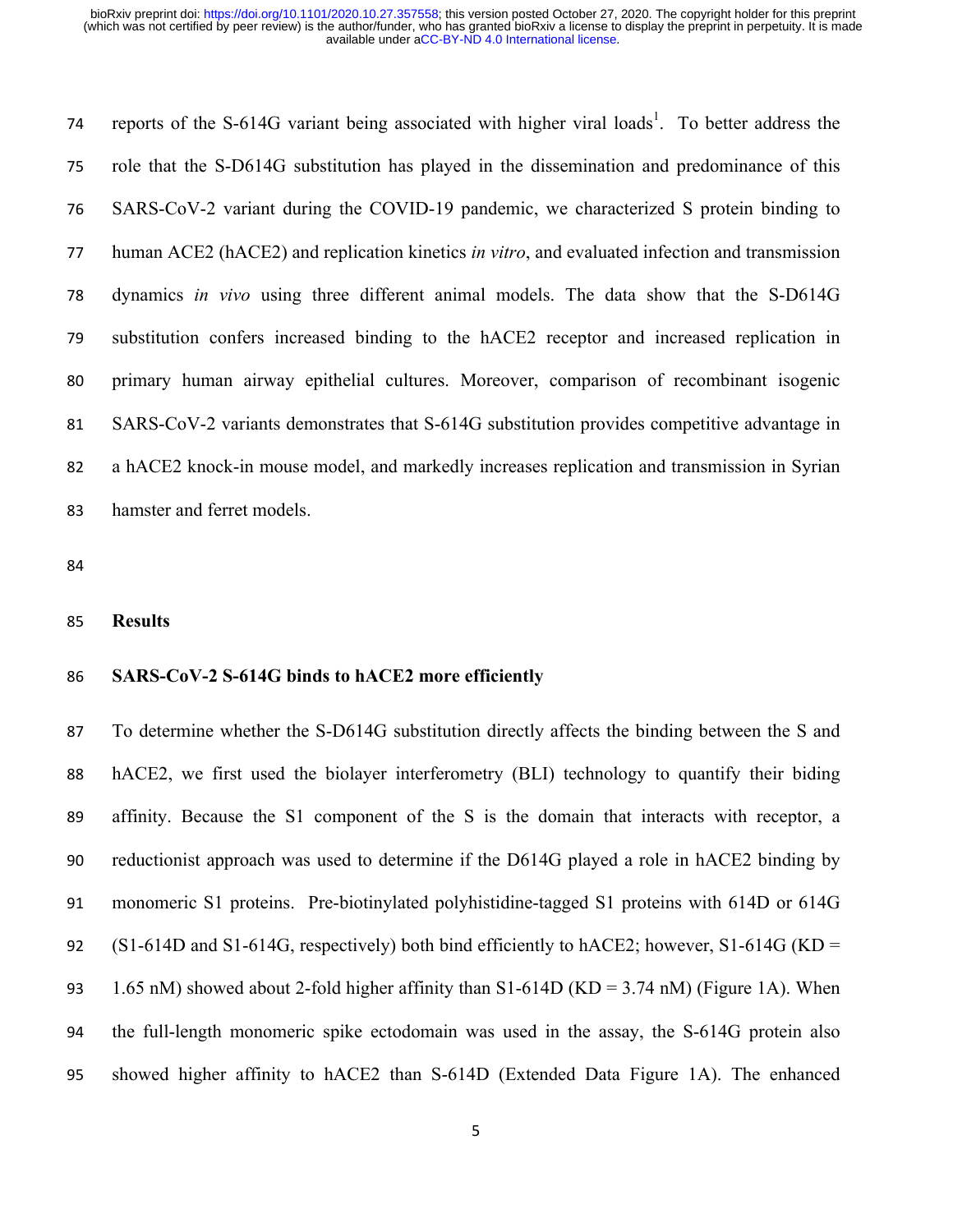binding to hACE2 protein rendered by the S-D614G substitution also resulted in enhanced S1 binding to Baby Hamster Kidney (BHK) cells expressing exogenous hACE2 (BHK-hACE2) in a different binding assay (Figure 1B, Extended Data Figure 1B). We incubated polyhistidine- tagged S1-614D or S1-614G proteins with BHK-hACE2 and analyzed the binding efficiency of S1 to the cells using flow cytometry. At the same S1 concentration, more S1-614G bound to the BHK-hACE2 cells than S1-614D (Figure 1B, Extended Data Figure 1B). Recombinant S1 constructs that express two S1 molecules attached to an IgG carboxyl-terminus were generated to further evaluate the impact the S-D614G substitution. An even more striking difference was observed with the pair of Fc(IgG)-tagged S1-614D or S1-614G proteins used for binding studies instead of polyhistidine-tagged S1 constructs (Figure 1B, Extended Data Figure 1B).

### **Increased replication of SARS-CoV-2<sup>S-614G</sup> virus in primary human epithelial cells**

 To assess the impact of S-614G in the context of virus infection we generated an isogenic 109 D614G virus pair based on our reverse genetics system for SARS-CoV- $2^{10}$ . The molecular clone 110 is based on the Wuhan-Hu-1 isolate possessing the S-614D variant  $(SARS-CoV-2<sup>S-614D</sup>)$  <sup>10,11</sup>. The sequence of the isogenic S-614G variant was engineered to have an A to G nucleotide change at position 23,403 to encode a glycine at the S protein position 614. The identity of the 113 resulting recombinant SARS-CoV- $2^{S-614G}$  variant was confirmed by full-length sequencing from the passage 1 virus stock that was used for subsequent experiments. Replication kinetics of 115 SARS-CoV- $2^{S-614D}$  and SARS-CoV- $2^{S-614G}$  in Vero E6 cells marginally differed (Figure 1C). We assessed replication kinetics in primary human nasal epithelial (hNE) and primary normal human bronchial epithelial (NhBE) cultures that were grown under air-liquid interface conditions and resemble the pseudostratified epithelial lining of the human respiratory epithelium. No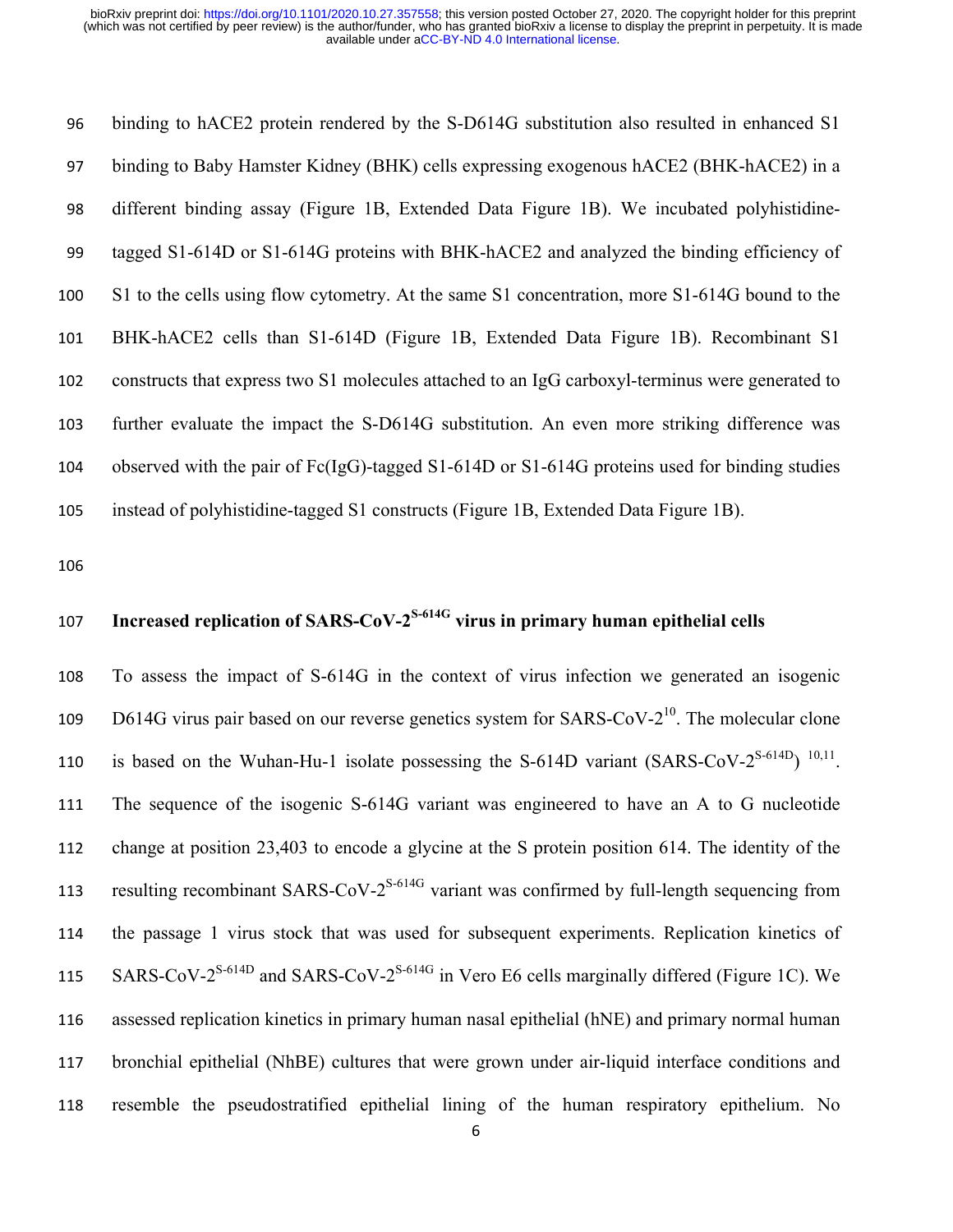119 significant difference in the primary hNE cells following infection of SARS-CoV- $2^{S-614D}$  or 120 SARS-CoV- $2^{S-614G}$  at 33°C, the temperature of the nasal epithelium was observed (Figure 1C). In 121 contrast, SARS-CoV- $2^{S-614G}$  displayed elevated titers in primary NhBE cells at temperatures of 33°C, 37°C and 39°C, that resemble temperatures of the upper and lower respiratory tract, or fever, respectively (Figure 1D). Similarly, infection kinetics of NhBE cells with natural isolates SARS-CoV-2/USA-WA1/2020 (USA-WA1, S-614D) or SARS-CoV- 2/Massachusetts/VPT1/2020 (MA/VPT1, S-614G) revealed increased titers for the S-614G variant (Extended Data Figure 1C). To refine this analysis, we performed competition experiments by infecting hNE and NhBE cultures with a mixture of both viruses,  $SARS-CoV-2<sup>S-</sup>$  <sup>614D</sup> and SARS-CoV-2<sup>S-614G</sup>, at defined ratios. In both primary human respiratory culture systems, the ratio of  $614G:614D$  shifted in favor of SARS-CoV- $2^{S-614G}$  during five or eight days of infection (Figure 1E, 1F, Extended Data Figure 1D). Collectively, these results show that the D614G change in the S protein is associated with enhanced hACE2 binding and increased replication in primary human airway epithelial models of SARS-CoV-2 infection.

### **Increased replication of SARS-CoV-2S-614G in hACE2 knock-in mice**

 Mice do not support efficient replication of SARS-CoV-2 unless they are genetically engineered to express hACE2<sup>12,13</sup>. To evaluate the relative fitness of the SARS-CoV-2<sup>S-614G</sup> variant *in vivo*, we generated knock-in mice expressing the authentic SARS-CoV-2 human receptor *hACE2* under the endogenous regulatory elements of the mouse *Ace2* gene (hACE2-KI, Extended Data Figure 2A). Eight heterozygous female mice were inoculated intranasally (i.n.) in a competition 140 experiment with a mixture of both viruses,  $SARS-CoV-2^{S-614D}$  and  $SARS-CoV-2^{S-614G}$ , using lx $10<sup>5</sup>$  plaque forming unit (PFU) of each variant (Figure 2A). Viral RNA loads were monitored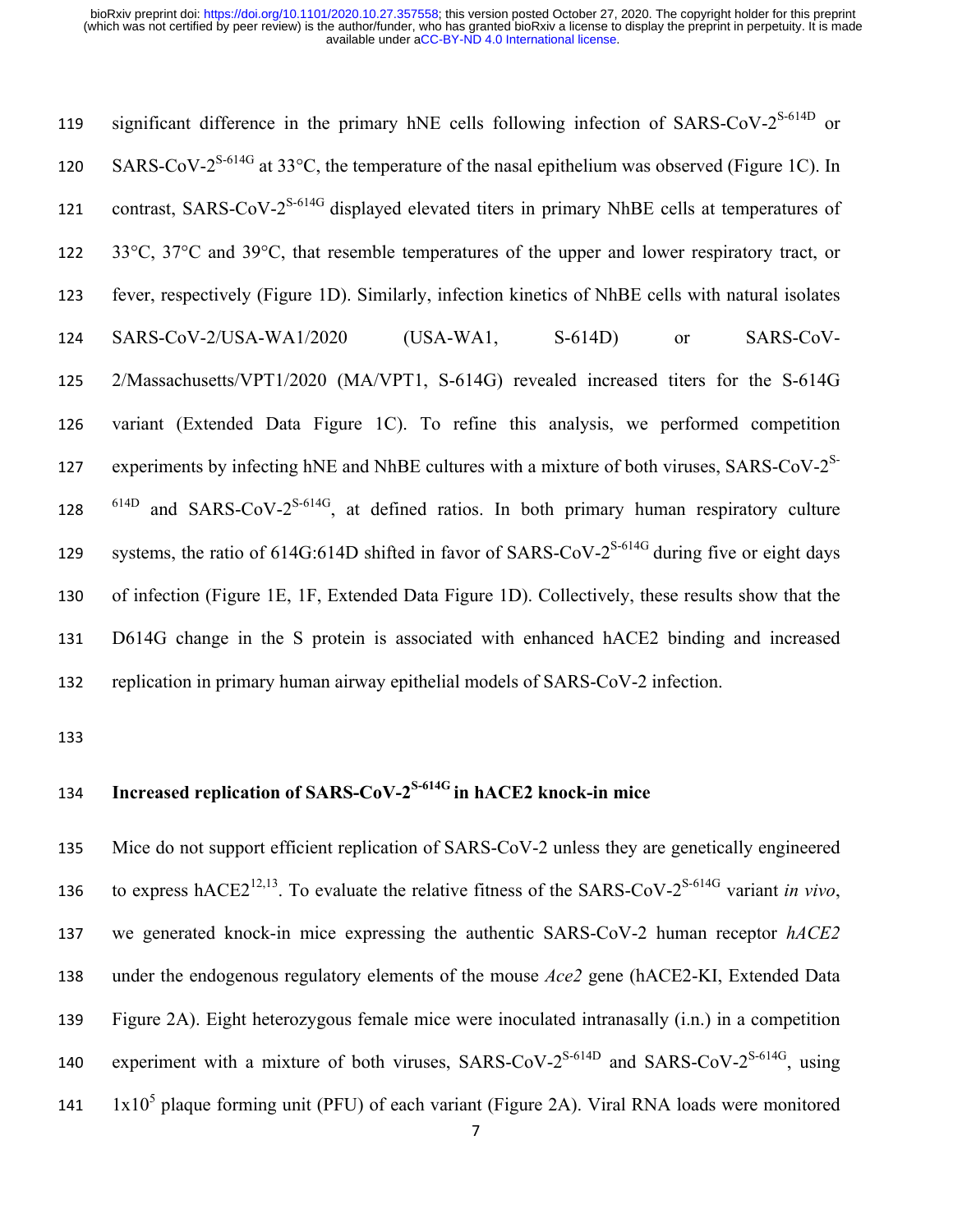daily in oropharyngeal swabs and in various organs and tissues by real-time PCR at days 2 and 4 post infection (p.i.). No significant body weight loss in hACE2-KI mice up to day 4 p.i. were observed (Extended Data Figure 2B). Longitudinal analysis of daily oropharyngeal swabs revealed efficient virus replication in the upper respiratory tract of hACE2-KI mice (Figure 2B). Accordingly, tissue samples collected at day 2 and 4 p.i. revealed high viral RNA loads in the nasal conchae, lungs and olfactory bulbs and at lower levels in the brain (Extended Data Figure 2C). Low to undetectable levels of virus were observed in spleen, small intestine, kidneys and feces (data not shown). No overt pathological lesions were found in the lungs of hACE2-KI compared to wild-type mice at day 2 and 4 p.i. (Extended Data Table 1, 2). Sequencing analysis 151 of the oropharyngeal swabs revealed a net advantage for the SARS-CoV- $2^{S-614G}$  variant over SARS-CoV- $2^{S-614D}$  variant in most animals and time points (Figure 2C). In the organs, a similar 153 replication advantage was found for the SARS-CoV- $2^{S-614G}$  variant (Figure 2D). Collectively, these results demonstrate increased replication of  $SARS-CoV-2^{S-614G}$  in a mouse model of  $SARS-$ CoV-2 infection in the context of the expression of the authentic human receptor *hACE2*.

## 157 **SARS-CoV-2<sup>S-614G</sup> displays increased replication and transmissibility in hamsters and ferrets**

 Hamsters are highly susceptible to SARS-CoV-2 infection and develop disease that closely 160 resembles pan-respiratory, fulminant COVID-19 disease in humans<sup>14,15</sup>. In contrast, in ferrets SARS-CoV-2 primarily replicates within the upper respiratory tract, resembling mild human infections. However, both animal models efficiently reflect transmission events by direct contact. By using a competition experimental approach *in vivo*, as shown for the hACE2-KI mice, numerical dominance of one recombinant variant should be the result of relevant advantages.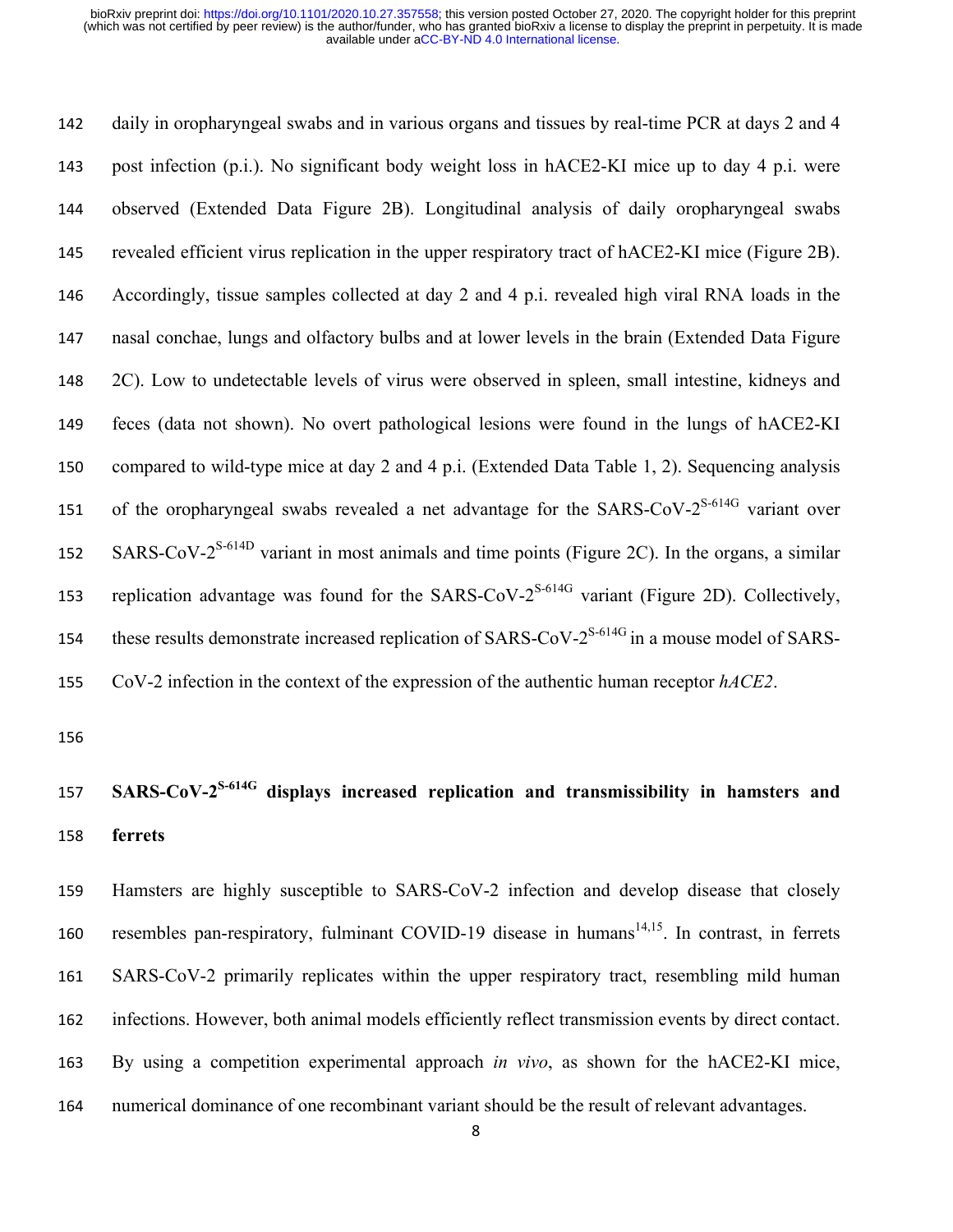165 Therefore, direct "one-to-one" transmission experiments were conducted. Six donor Syrian 166 hamsters were inoculated i.n. at equal ratios with SARS-CoV- $2^{S-614D}$  and SARS-CoV- $2^{S-614G}$ 167 using  $1x10^{4.77}$  TCID<sub>50</sub>/animal (calculated from back titration of the original material). Analysis 168 of the mixed inoculum by amplicon sequencing and absolute quantification using allele specific 169 locked nucleic acid (LNA) probes confirmed similar viral RNA ratios of both variants (Figure 3). 170 At 24 hours after inoculation, each donor was cohoused with one naive hamster. Weight 171 changes, as well as clinical signs were monitored and nasal washes were collected daily. Viral 172 RNA load in nasal washings, and changes in body weight, were congruent to previously 173 published data<sup>14,15</sup> (Extended Data Figure 3A, B). Analysis of the viral RNA sequence 174 composition of nasal washings revealed a prominent shift towards SARS-CoV-2S-614G within 175 48 hours post inoculation (Figure 3). Transmission efficiency was one hundred percent, and 176 analysis of the RNA sequence composition showed that the SARS-CoV- $2^{S-614G}$  variant 177 represented ˃90% of the viral RNA in the contact animals (Figure 3). In summary, hamsters 178 inoculated with both variants,  $SARS-CoV-2^{S-614D}$  and  $SARS-CoV-2^{S-614G}$ , in an equal ratio, 179 transmit primarily SARS-CoV- $2^{S-614G}$ .

 To exclude possible differences in hamster's affinity to one variant or divergence of kinetics of 181 the replication cycle six hamsters were inoculated i.n. with either SARS-CoV- $2^{S-614D}$  (1x 10<sup>5.1</sup>) 182 TCID<sub>50</sub>/animal, calculated from back titration of the original material), or SARS-CoV-2<sup>S-614G</sup>  $(10^{4.5} \text{ TCID}_{50}/\text{animal}, \text{calculated from back titration of the original material})$  and were monitored for four consecutive days. No marked differences in body weights, titers of shed virus, or viral loads in respiratory tract tissue were observed between the two groups in the acute phase (Extended Data Figure 3C-E). For both variants, highest genome loads were found in the nasal conchae, followed by pulmonary tissue (Extended Data Figure 3E). These observations confirm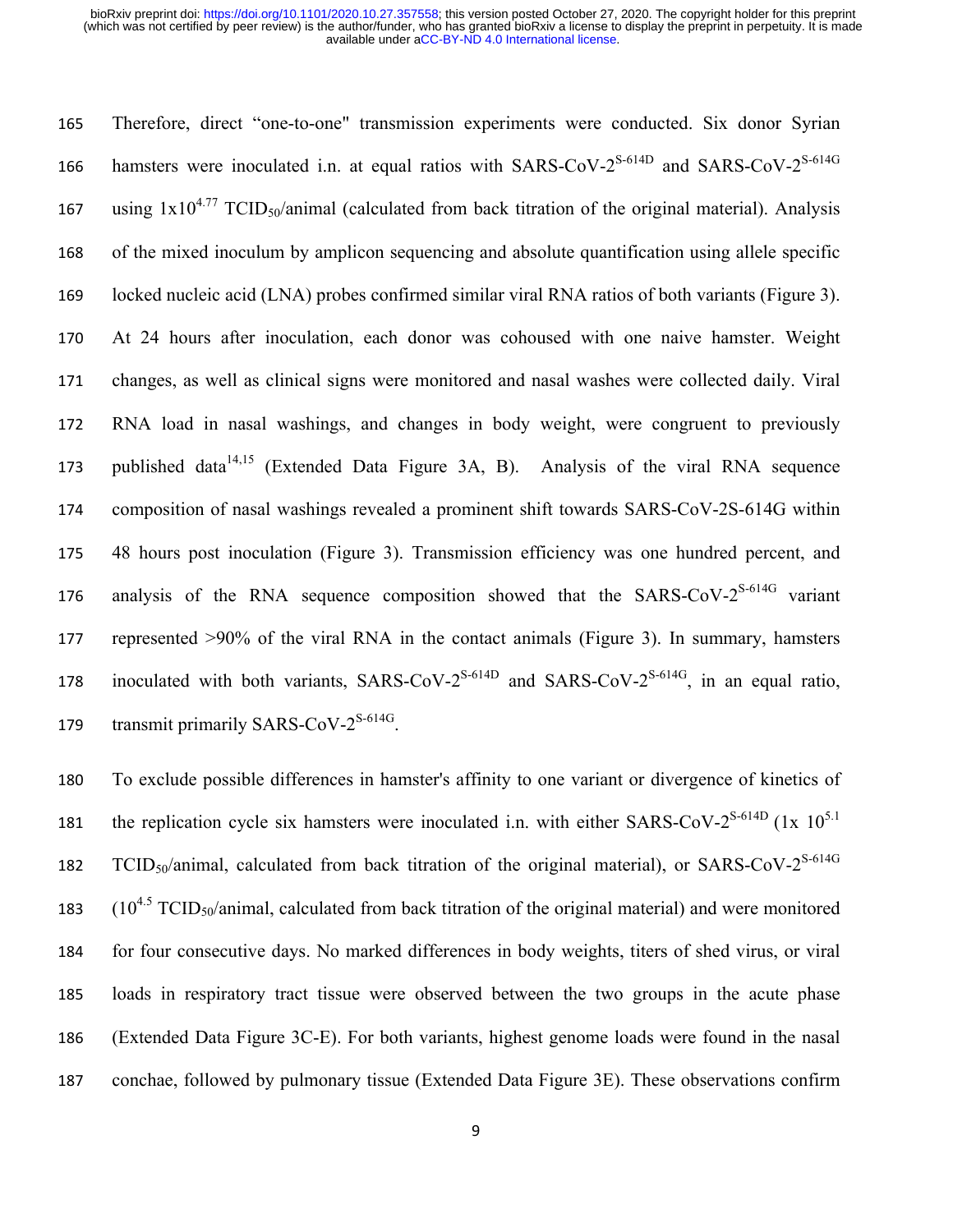that in the case of SARS-CoV- $2^{S-614D}$  or SARS-CoV- $2^{S-614G}$  infections, the S-D614G substitution 189 does not seem crucial for clinical outcomes, which again underscores the hamster as a highly 190 sensitive disease model. Rather, the advantage of the SARS-CoV- $2^{S-614G}$  variant over the SARS-CoV-2S-614D 191 has to be adequately large to fully suppress the latter variant within a single *in vivo* 192 replication cycle, which accurately reflects the evolution of SARS-CoV- $2^{S-614G}$  in humans during 193 the COVID-19 pandemic.

194 Since ferrets are a good transmission model  $^{18}$ , we performed a direct "one-to-one" transmission experiment using an equal mixture of the isogenic SARS-CoV-2 variants. Six animals were 196 intranasally inoculated with the mix of SARS-CoV- $2^{S-614D}$  and SARS-CoV- $2^{S-614G}$  (10<sup>5.4</sup>) 197 TCID<sub>50</sub>/animal calculated from back titration of the original material). For all six inoculated ferrets SARS-CoV-2-infection could be confirmed, and both body weight changes and viral RNA loads in nasal washings (Figure 4, Extended Data Figure 4A, B) reflected published 200 data<sup>16,17</sup>. In five of the six inoculated ferrets, SARS-CoV-2<sup>S-614G</sup> became the dominant variant (Figure 4). In addition, SARS-CoV-2 transmission occurred in four of the six ferret pairs, and in each pair with successful transmission the S-614G variant prevailed over S-614D (Figure 4). All amplicon sequencing data of the ferret samples were also retested by absolute quantification using allele specific locked nucleic acid (LNA) probes and digital PCR analysis.

205 Notably, the donor of pair one with the dominance of SARS-CoV- $2^{S-614D}$  did not transmit despite 206 a high viral genome peak load of more than 10 million copies per ml. In contrast, the lack of transmission in pair 4 where  $SARS-CoV-2^{S-614G}$  became the dominant variant is connected to 208 peak viral loads of below 500,000 genome copies per ml (Figure 4). In summary, the competition 209 experiment in ferrets revealed that the SARS-CoV- $2^{S-614G}$  variant preferentially infected and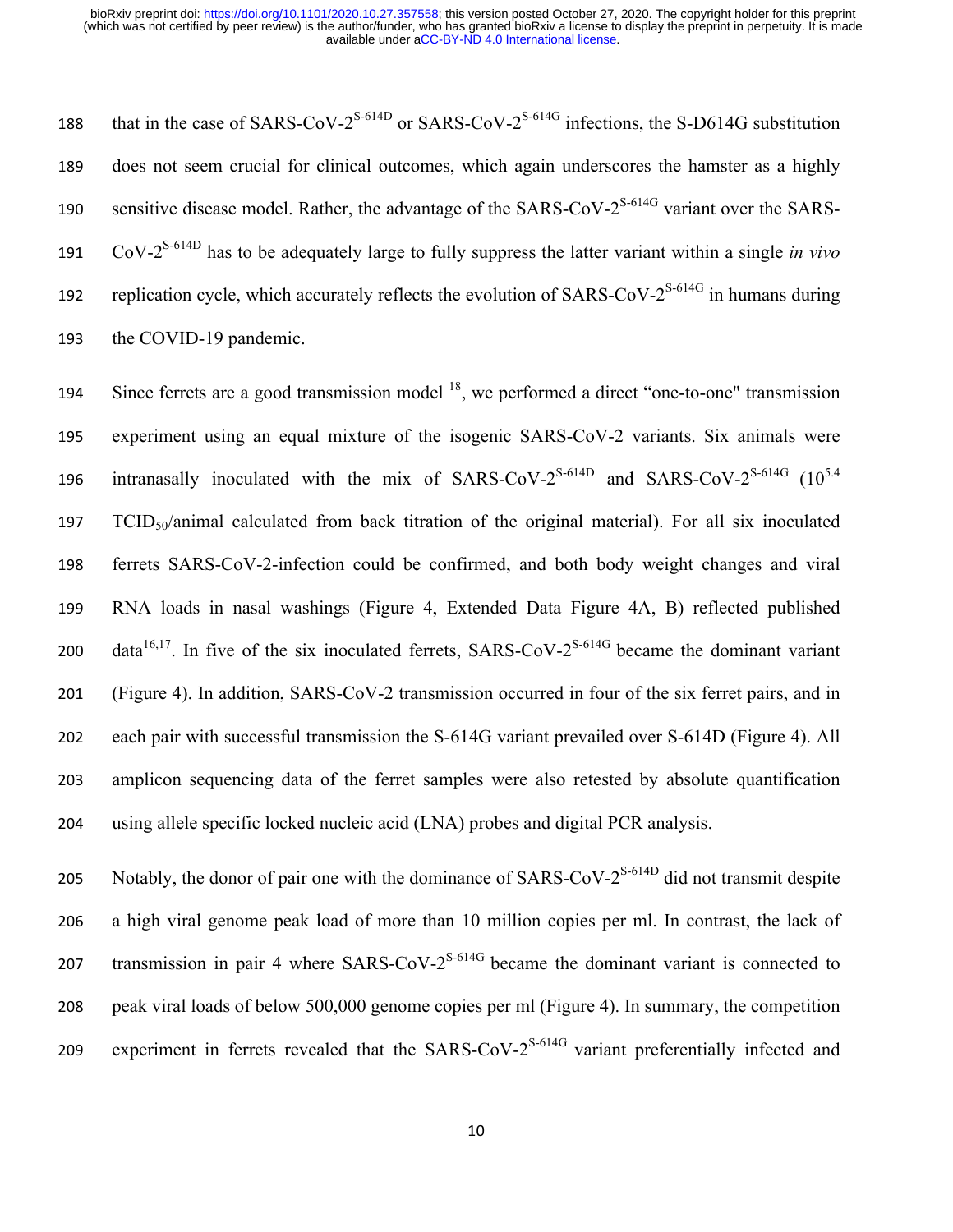replicated in five out of six inoculated animals, and transmission events succeeded exclusively 211 with the SARS-CoV- $2^{S-614G}$  variant.

### **Discussion**

 SARS-CoV-2 evolution in humans has been proposed to be a non-deterministic process and virus diversification results mainly from random genetic drift, suggesting that there is no strong 215 selective pressure on SARS-CoV-2 in its adaptation to humans<sup>20</sup>. However, since the introduction of the S-D614G change in early 2020, the SARS-CoV-2 S-614G variant has become 217 globally prevalent<sup>1</sup>. A founder effect and a structural change of the SARS-CoV-2 spike protein have been proposed as driving forces establishing the S-614G prevalence. Previous structural studies and the use of pseudotyped viruses have put forward the idea that the S-614G variant may confer increased infectivity, which could be a result of increased "open" RBD conformation for receptor binding as suggested by one study or increased S stability as suggested by another 222 study<sup>1,9</sup>. In contrast to those studies that used recombinant trimeric S, we used a reductionist approach to eliminate the complications due to the "open" or "closed" RBD conformations in trimeric S. We found the S1 or the monomeric S ectodomain with D614G substitution had increased affinity to hACE2, which may be another mechanism underlying the increased replication and transmission of the SARS-CoV-2 D614G variant.

 Studies that employed isogenic SARS-CoV-2 D614G variants to assess the phenotype in the 228 context of a SARS-CoV-2 infection were only very recently reported in preprints  $19,20$ . Both studies conclude that the SARS-CoV-2 S-614G variant shows increased replication *in vitro* and one study observed earlier transmission in a hamster model. We extended these studies by exploiting various *in vitro* and *in vivo* infection models of SARS-CoV-2, including primary NhBE and hNE cultures, a novel hACE2 knock-in mouse model, a hamster model, and a ferret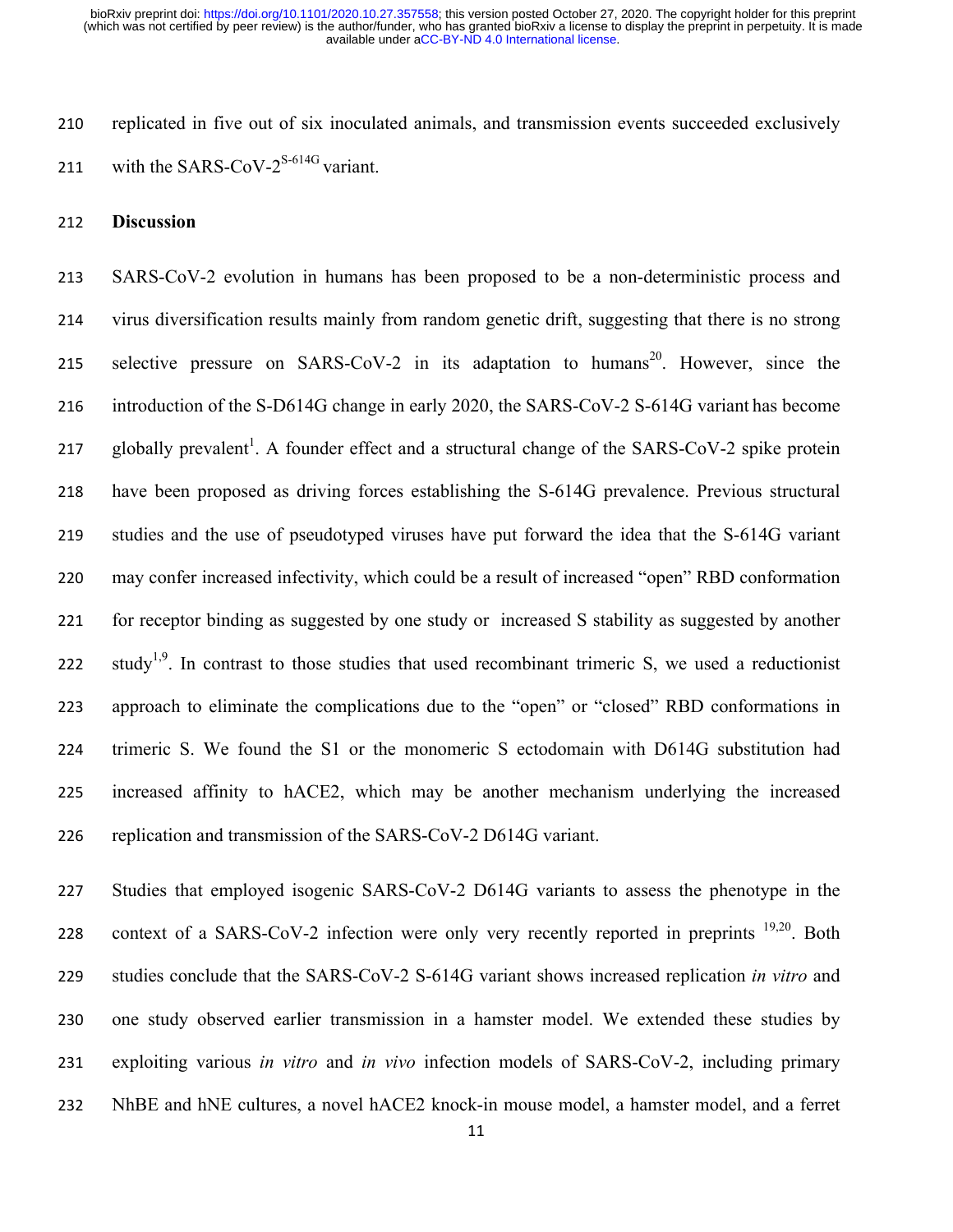model. Importantly, throughout these experimental systems we consistently observed an 234 increased fitness of SARS-CoV- $2^{S-614G}$  over SARS-CoV- $2^{S-614D}$  by applying amplicon sequencing techniques as well as allele specific absolute quantification for confirmation. The advantage provided by the D614G change becomes most prominent in competition and transmission experiments in hamsters and ferrets and must therefore be considered as a driving force leading to the global dominance of the SARS-CoV-2 614G variant.

 Our data are also in agreement with reported functional changes conferred by the D614G 240 substitution in the S protein<sup>1</sup> and infections studies using pseudotyped viruses demonstrating 241 increased infection<sup>9,21</sup>. Although our studies establish a phenotype of increased replication and transmission of the SARS-CoV-2 S-614G variant, there is no evidence for a phenotypic change in pathogenicity in an animal model. This is important to state, because infection with the SARS-244 CoV-2 S-614G variant is not associated with the development of severe COVID-19 in humans<sup>1</sup>.

 The ongoing pandemic will likely give rise to additional SARS-CoV-2 variants that may display phenotypic changes and further adaptations to humans. The ability to rapidly trace the genetic variability of emerging variants using whole-genome sequencing, reconstructing emerging virus variants, and assessing their phenotypes will allow rapid response to their emergence with appropriate countermeasures. The development, improvement and characterization of suitable animal models that recapitulate SARS-CoV-2 replication, transmission and pathogenicity in humans will provide a platform to assess the potential implications of these emerging variants. The novel mouse model based on hACE2 expression under the endogenous regulatory elements of the mouse *Ace2* gene will be a valuable tool and will complement existing animal models of SARS-CoV-2 infection. Similarly, as we have shown here, to demonstrate increased replication 255 and transmissibility of SARS-CoV- $2^{S-614G}$ , the phenotypic assessment of future pandemic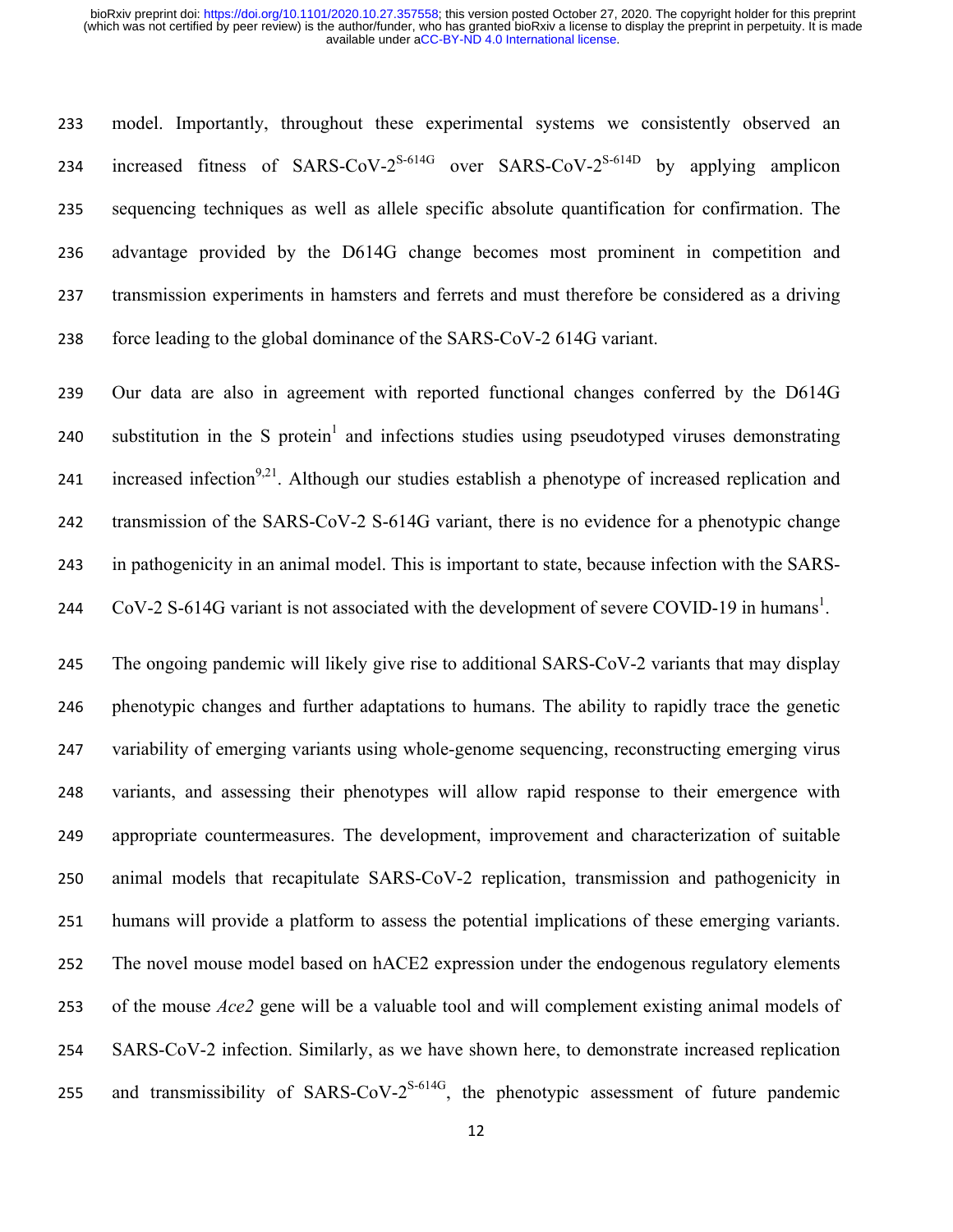variants will likely require several complementing animal models that together reflect aspects of SARS-CoV-2 replication, transmission and pathogenicity in humans.

### **Acknowledgements**

 This work was supported by the Swiss National Science Foundation (SNF; grants 31CA30\_196644, 31CA30\_196062, and 310030\_173085), the European Commission (Marie Skłodowska-Curie Innovative Training Network "HONOURS"; grant agreement No. 721367, and the Horizon 2020 project "VEO" grant agreement No. 874735), the Federal Ministry of Education and Research (BMBF; grant RAPID, #01KI1723A) and by core funds of the University of Bern and the German Federal Ministry of Food and Agriculture. The hACE2- KI(B6) KI mice were generated with support from NIH/NIAID P01AI059576 (subproject 5) and partial support from NIH/NIAID U54-AI-057158. Partial support was from the US Centers for Disease Control and Prevention COVID-19 Task Force. We thank the next generation sequencing platform (NGS) of the University of Bern. We also acknowledge Mareen Lange, Christian Korthase, Michael Currier and Gloria Larson and Sandra Renzullo for their excellent technical assistance and Frank Klipp, Doreen Fiedler, Harald Manthei, Christian Lipinski, Jianzhong Tang, and Aurélie Godel for their invaluable support in the animal experiments.

 This activity was reviewed by CDC and was conducted consistent with applicable federal law and CDC policy: 45 C.F.R. part 46, 21 C.F.R. part 56; 42 U.S.C. Sect. 241(d); 5 U.S.C. Sect. 552a; 44 U.S.C. Sect. 3501 et seq. The findings and conclusions in this manuscript are those of the authors and do not necessarily represent the official position of the US Centers for Disease Control and Prevention.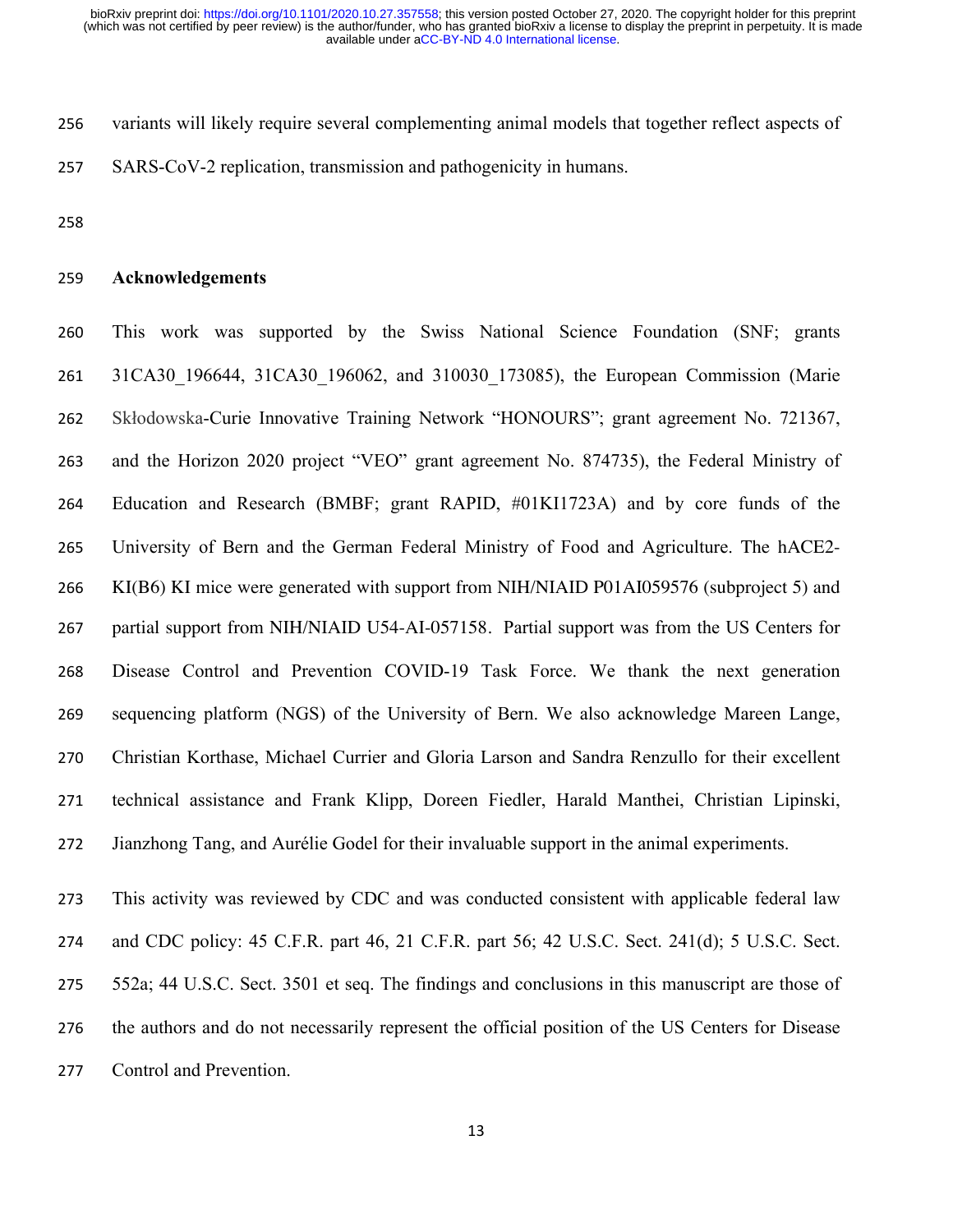### **Author contributions**

- VT, DW, MB, and CB conceived the study. TT, BZ, DH, AT performed most of the
- experiments. NE, SS, FL, JKe, HS, JP, HS, BT, JJ, RD, DH, NJH, LU, JKi, AP, BH, XF, XL,
- LW, NJ, DC, JH, MW, MK, TS, JR, SdB, CB conducted experimental work and/or provided
- essential experimental systems, data analysis, and reagents. VT, DW, MB, CB, TT, BZ, NE, SS,
- LT, DH, NJH, LU wrote the manuscript and made the figures. All authors read and approved the
- final manuscript.

### **Data availability**

288 Sequencing data from passage 1 virus stocks for recombinant SARS-CoV- $2^{S-614D}$  and SARS- CoV- $2^{S-614G}$ , as well as data from all *in vitro* and *in vivo* competition experiments, will be made available on the NCBI Sequence Read Archive (SRA).

### **Competing interests**

The authors declare no competing interests.

```
295 Figure legends
```
296 Figure 1. In vitro characterization of S1 proteins and recombinant SARS-CoV-2<sup>S-614D</sup> and SARS-297 **CoV-2<sup>S-614G</sup>** viruses. (a) Affinity between S1 and hACE2 determined by Bio-layer interferometry.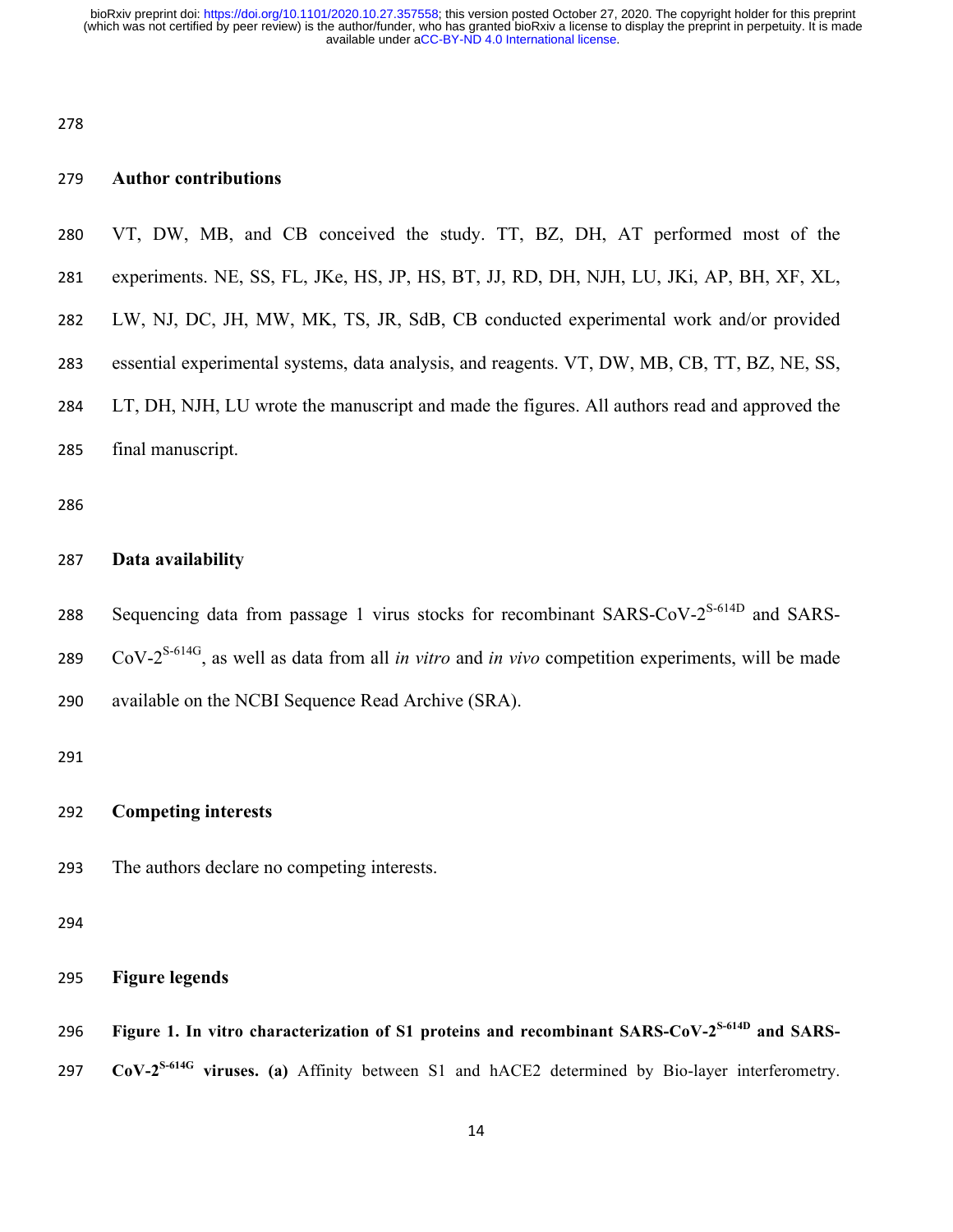Biotinylated S1 protein (S1-614D or S1-614G) was loaded onto surface of streptavidin biosensors. Association was conducted using hACE2 protein followed by dissociation. (**b)** Binding of Fc-tagged or polyhistidine-tagged S1 to BHK-hACE2 cells is shown as peaks of fluorescence detected by flow 301 cytometry. (c) Replication kinetics of recombinant viruses in (left) Vero E6 at 37<sup>o</sup>C and (right) hNE at  $33^{\circ}$ C. Supernatant was collected at indicated time points and titrated by plaque assay. Data represent the mean ± s.d. of three replicates (Vero E6) and four replicates (hNE). (**d)** Replication kinetics of 304 recombinant viruses in NhBE at 33°C (left), 37°C (middle) and 39°C (right). NhBE were infected with 100,000 PFU of each virus. Supernatants were collected daily and titrated by TCID50 assay. Data represent the mean ± s.d. of four replicates. (**c-d**) Statistical significance was determined by two-sided unpaired Student's *t*-test without adjustments for multiple comparisons. (**c**) *P* values (left to right): left, NS, *P*=0.9132; NS *P*=0.0604; NS *P*=0.2394; NS *P*=0.2389; NS *P*=0.2778; NS *P*=0.2781; right, NS *P*=0.1520; NS *P*=0.3891; NS *P*=0.9110; NS *P*=0.8985; NS *P*=0.1464. (**d**) *P* values (left to right): left, NS *P*=0.7943; NS *P*=0.5025; NS *P=*0.6683; NS *P*=0.8985; \**P*=0.0220; middle, \*\**P*=0.0065; NS *P*=0.4660; NS *P*=0.3134; \**P*=0.0159; right, \*\**P*=0.0094; \*\*\*\**P*<10-4 ; \*\**P*=0.0028; \*\*\**P*=0.0009. (**e-f)** Competition 312 assay of recombinant viruses in hNE at  $33^{\circ}$ C and NhBE at  $33^{\circ}$ C,  $37^{\circ}$ C and  $39^{\circ}$ C. The inoculum was 313 prepared by mixing two viruses at 1:1 ratio based on PFU ml<sup>-1</sup> and used for infection of hNE and NhBE. Apical wash and supernatant were collected daily, and extracted RNA was used for sequencing. (**e-f**) Bar graph shows proportion of sequencing reads encoding either S-614D or S-614G, and square dots represent individual data points.

**Figure 2. Replication of SARS-CoV-2S-614D and SARS-CoV-2S-614G viruses in hACE2 knock-in mice.** (**a**) Experimental scheme for infection of hACE2-KI mice intranasally infected recombinant SARS- $C_0V^{-2^{S-614D}}$  and SARS-CoV-2<sup>S-614G</sup> viruses. Oropharyngeal swabs were sampled daily and tissue samples were analyzed in sub-groups of 4 mice at 2 and 4 days post infection (dpi) in two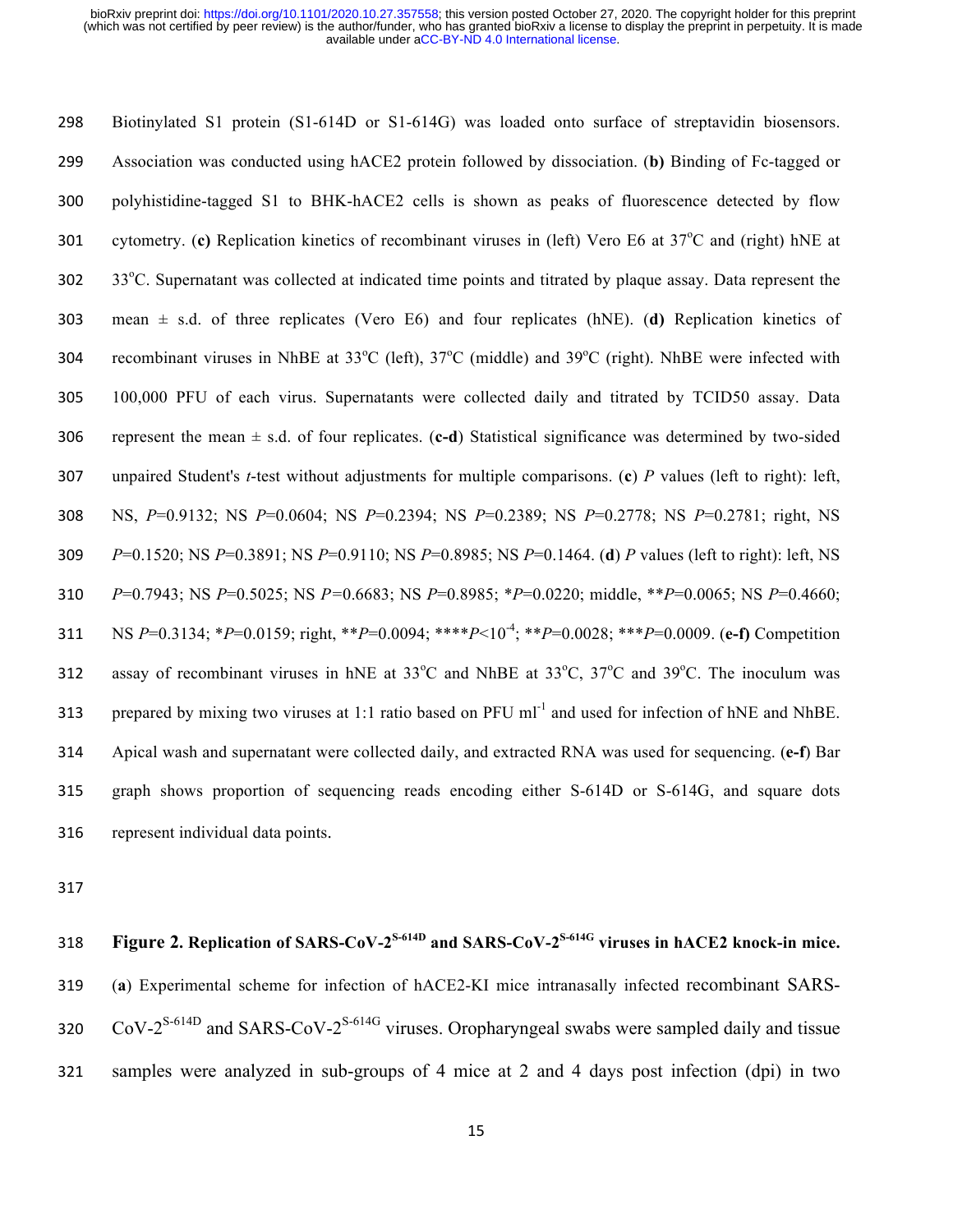independent experiments. (**b**) Quantitative RT-PCR analysis of oropharyngeal swabs of inoculated hACE2-KI and wild-type mice. (**c,d**) Pie chart representation of mean frequencies of 324 A or G nucleotide at position 23,403 corresponding to SARS-CoV- $2^{S-614D}$  and SARS-CoV- $2^{S-614D}$  $614G$ , respectively. Each pie chart illustrates the ratio of A/G detected from individual oropharyngeal swab samples (c) and tissues (d) at indicated time post infection. OB, olfactory bulb; ND, not detected.

**Figure 3. Replication and transmission of SARS-CoV-2S-614D and SARS-CoV-2S-614G viruses in Syrian hamsters.** Transmission of SARS-CoV-2<sup>S-614D</sup> and <sup>S-614G</sup> variant by hamsters in a pairwise one-by-one setup with direct contact of donor and cohoused contact hamsters is illustrated. Samples of nasal washings were taken daily between days 2 to 8 post infection (dpi) and finally at 12 dpi and were analyzed. Pie chart representation of fraction of A or G nucleotide at position 23,403 corresponding to SARS-CoV- $2^{S-614D}$  and SARS-CoV- $2^{S-614G}$ , respectively, measured by amplicon sequencing. Genome copies were calculated from RT-qPCR using a standard RNA. 336 Orange coloring of the hamster silhouette refer to detection of G (SARS-CoV- $2^{S-614G}$ ), while 337 blue coloring indicates detection of A (SARS-CoV- $2^{S-614D}$ ) on most time points. Grey coloring signals no infection detected

**Figure 4. Replication and transmission of SARS-CoV-2S-614D and SARS-CoV-2S-614G viruses in ferrets.** Schematic illustration of the experimental setup with six pairs of donor ferrets cohoused with naïve contact ferrets. Samples of nasal washings were taken daily between days 2 to 8 post infection (dpi) and finally at 12 dpi and were analyzed. Pie chart representation of fraction of A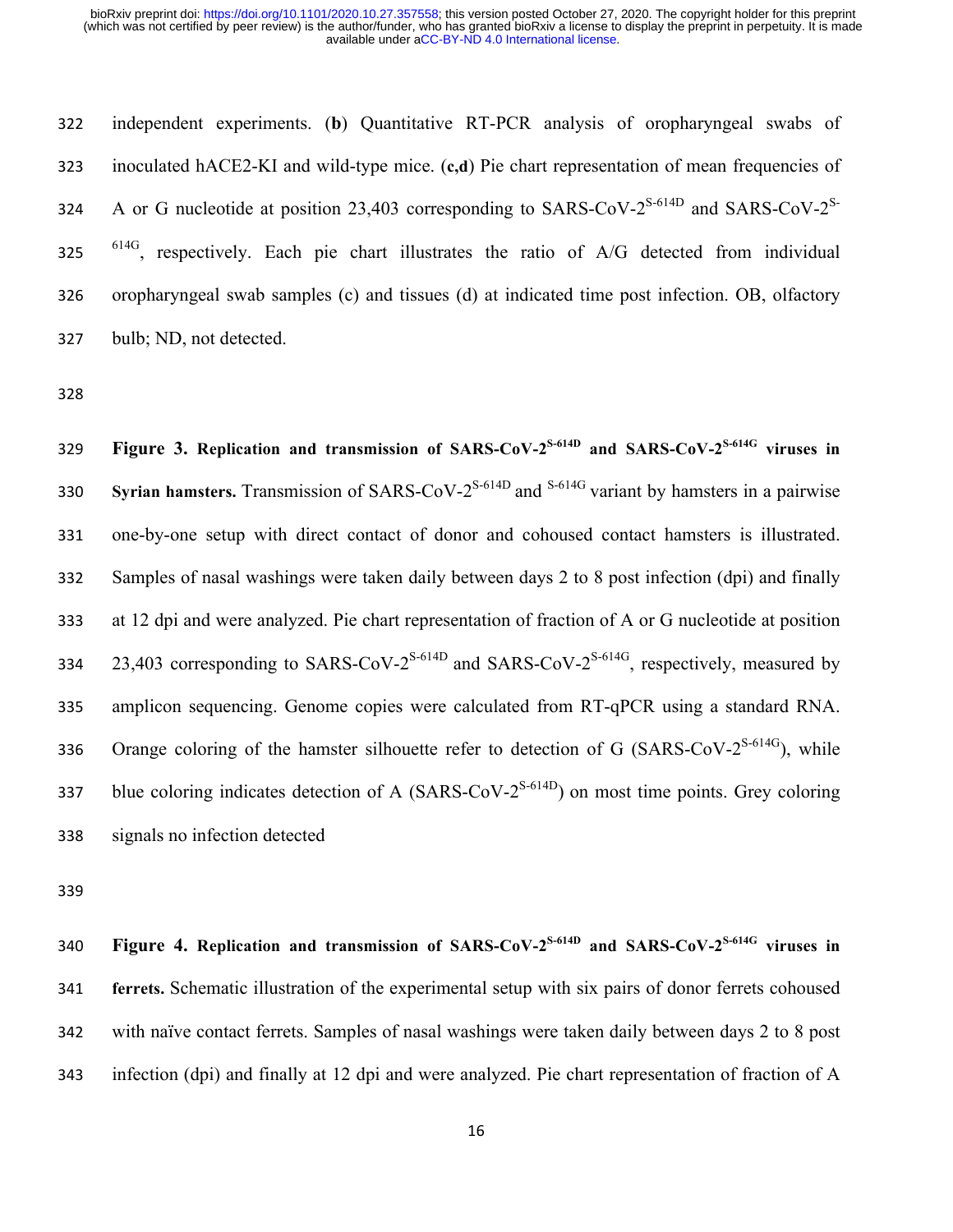| 344 |                                                                                                             | or G nucleotide at position 23,403 corresponding to SARS-CoV-2 <sup>S-614D</sup> and SARS-CoV-2 <sup>S-614G</sup> , |  |  |  |  |  |  |  |  |  |
|-----|-------------------------------------------------------------------------------------------------------------|---------------------------------------------------------------------------------------------------------------------|--|--|--|--|--|--|--|--|--|
| 345 | respectively. Each pie chart illustrates the ratio of A/G detected from individual nasal washing            |                                                                                                                     |  |  |  |  |  |  |  |  |  |
| 346 | samples over time. Orange coloring of the ferret silhouette refer to detection of G (SARS-CoV-              |                                                                                                                     |  |  |  |  |  |  |  |  |  |
| 347 | $2^{S-614G}$ ) on most time points, while blue coloring indicates detection of A (SARS-CoV- $2^{S-614D}$ ). |                                                                                                                     |  |  |  |  |  |  |  |  |  |
| 348 | Numbers represent total genome copies ml <sup>-1</sup> and grey coloring signals no infection or viral      |                                                                                                                     |  |  |  |  |  |  |  |  |  |
| 349 | genome number too low for A/G ratio determination in sequencing. ND, not detected.                          |                                                                                                                     |  |  |  |  |  |  |  |  |  |
| 350 |                                                                                                             |                                                                                                                     |  |  |  |  |  |  |  |  |  |
| 351 |                                                                                                             | <b>References</b>                                                                                                   |  |  |  |  |  |  |  |  |  |
| 352 | $\mathbf{1}$                                                                                                | Korber, B. et al. Tracking Changes in SARS-CoV-2 Spike: Evidence that D614G                                         |  |  |  |  |  |  |  |  |  |
| 353 |                                                                                                             | Increases Infectivity of the COVID-19 Virus. Cell 182, 812-827.e819,                                                |  |  |  |  |  |  |  |  |  |
| 354 |                                                                                                             | doi:10.1016/j.cell.2020.06.043 (2020).                                                                              |  |  |  |  |  |  |  |  |  |
| 355 | $\overline{2}$                                                                                              | Zhu, N. et al. A Novel Coronavirus from Patients with Pneumonia in China, 2019. N                                   |  |  |  |  |  |  |  |  |  |
| 356 |                                                                                                             | Engl J Med 382, 727-733, doi:10.1056/NEJMoa2001017 (2020).                                                          |  |  |  |  |  |  |  |  |  |
| 357 | $\overline{3}$                                                                                              | Zhou, P. et al. A pneumonia outbreak associated with a new coronavirus of probable bat                              |  |  |  |  |  |  |  |  |  |
| 358 |                                                                                                             | origin. Nature 579, 270-273, doi:10.1038/s41586-020-2012-7 (2020).                                                  |  |  |  |  |  |  |  |  |  |
| 359 | 4                                                                                                           | ECDC. COVID-19 pandemic, <https: covid-19-pandemic="" en="" www.ecdc.europa.eu=""></https:>                         |  |  |  |  |  |  |  |  |  |
| 360 |                                                                                                             | (2020).                                                                                                             |  |  |  |  |  |  |  |  |  |
| 361 | 5                                                                                                           | Huang, C. et al. Clinical features of patients infected with 2019 novel coronavirus in                              |  |  |  |  |  |  |  |  |  |
| 362 |                                                                                                             | Wuhan, China. Lancet 395, 497-506, doi:10.1016/s0140-6736(20)30183-5 (2020).                                        |  |  |  |  |  |  |  |  |  |
| 363 | 6                                                                                                           | Letko, M., Marzi, A. & Munster, V. Functional assessment of cell entry and receptor                                 |  |  |  |  |  |  |  |  |  |
| 364 |                                                                                                             | usage for SARS-CoV-2 and other lineage B betacoronaviruses. Nature Microbiology 5,                                  |  |  |  |  |  |  |  |  |  |
| 365 |                                                                                                             | 562-569, doi:10.1038/s41564-020-0688-y (2020).                                                                      |  |  |  |  |  |  |  |  |  |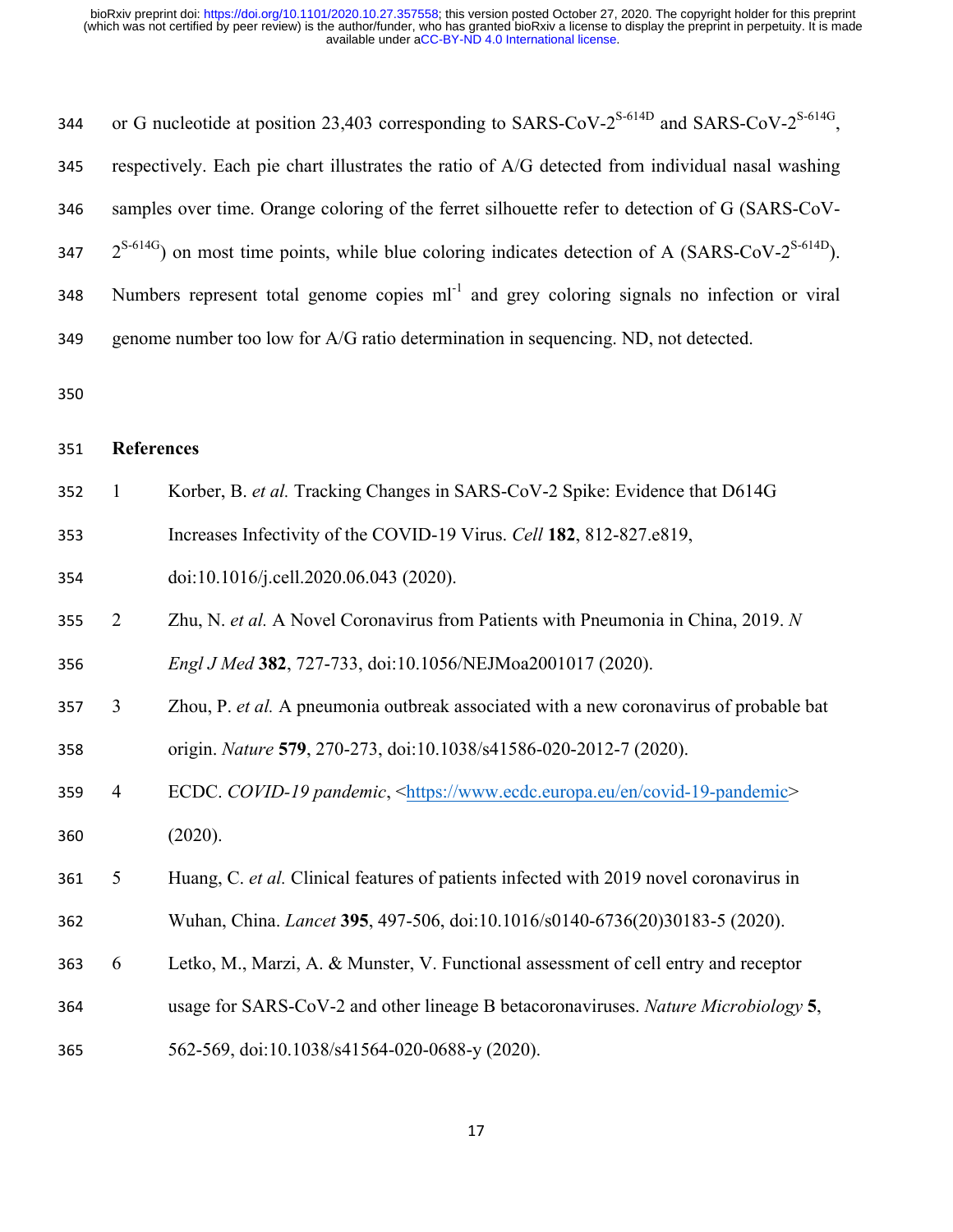| 366 | $\tau$ | Wrapp, D. et al. Cryo-EM structure of the 2019-nCoV spike in the prefusion            |
|-----|--------|---------------------------------------------------------------------------------------|
| 367 |        | conformation. Science 367, 1260-1263, doi:10.1126/science.abb2507 (2020).             |
| 368 | 8      | Hoffmann, M. et al. SARS-CoV-2 Cell Entry Depends on ACE2 and TMPRSS2 and Is          |
| 369 |        | Blocked by a Clinically Proven Protease Inhibitor. Cell 181, 271-280.e278,            |
| 370 |        | doi:10.1016/j.cell.2020.02.052 (2020).                                                |
| 371 | 9      | Yurkovetskiy, L. et al. Structural and Functional Analysis of the D614G SARS-CoV-2    |
| 372 |        | Spike Protein Variant. Cell, doi:10.1016/j.cell.2020.09.032 (2020).                   |
| 373 | 10     | Thi Nhu Thao, T. et al. Rapid reconstruction of SARS-CoV-2 using a synthetic genomics |
| 374 |        | platform. Nature 582, 561-565, doi:10.1038/s41586-020-2294-9 (2020).                  |
| 375 | 11     | Wu, F. et al. A new coronavirus associated with human respiratory disease in China.   |
| 376 |        | Nature 579, 265-269, doi:10.1038/s41586-020-2008-3 (2020).                            |
| 377 | 12     | Bao, L. et al. The pathogenicity of SARS-CoV-2 in hACE2 transgenic mice. Nature 583,  |
| 378 |        | 830-833, doi:10.1038/s41586-020-2312-y [pii]10.1038/s41586-020-2312-y [doi] (2020).   |
| 379 | 13     | Jiang, R. D. et al. Pathogenesis of SARS-CoV-2 in Transgenic Mice Expressing Human    |
| 380 |        | Angiotensin-Converting Enzyme 2. Cell 182, 50-58 e58, doi: S0092-8674(20)30622-X      |
| 381 |        | [pii]10.1016/j.cell.2020.05.027 [doi] (2020).                                         |
| 382 | 14     | Sia, S. F. et al. Pathogenesis and transmission of SARS-CoV-2 in golden hamsters.     |
| 383 |        | Nature 583, 834-838, doi:10.1038/s41586-020-2342-5 (2020).                            |
| 384 | 15     | Imai, M. et al. Syrian hamsters as a small animal model for SARS-CoV-2 infection and  |
| 385 |        | countermeasure development. 117, 16587-16595, doi:10.1073/pnas.2009799117 %J          |
| 386 |        | Proceedings of the National Academy of Sciences (2020).                               |
|     |        |                                                                                       |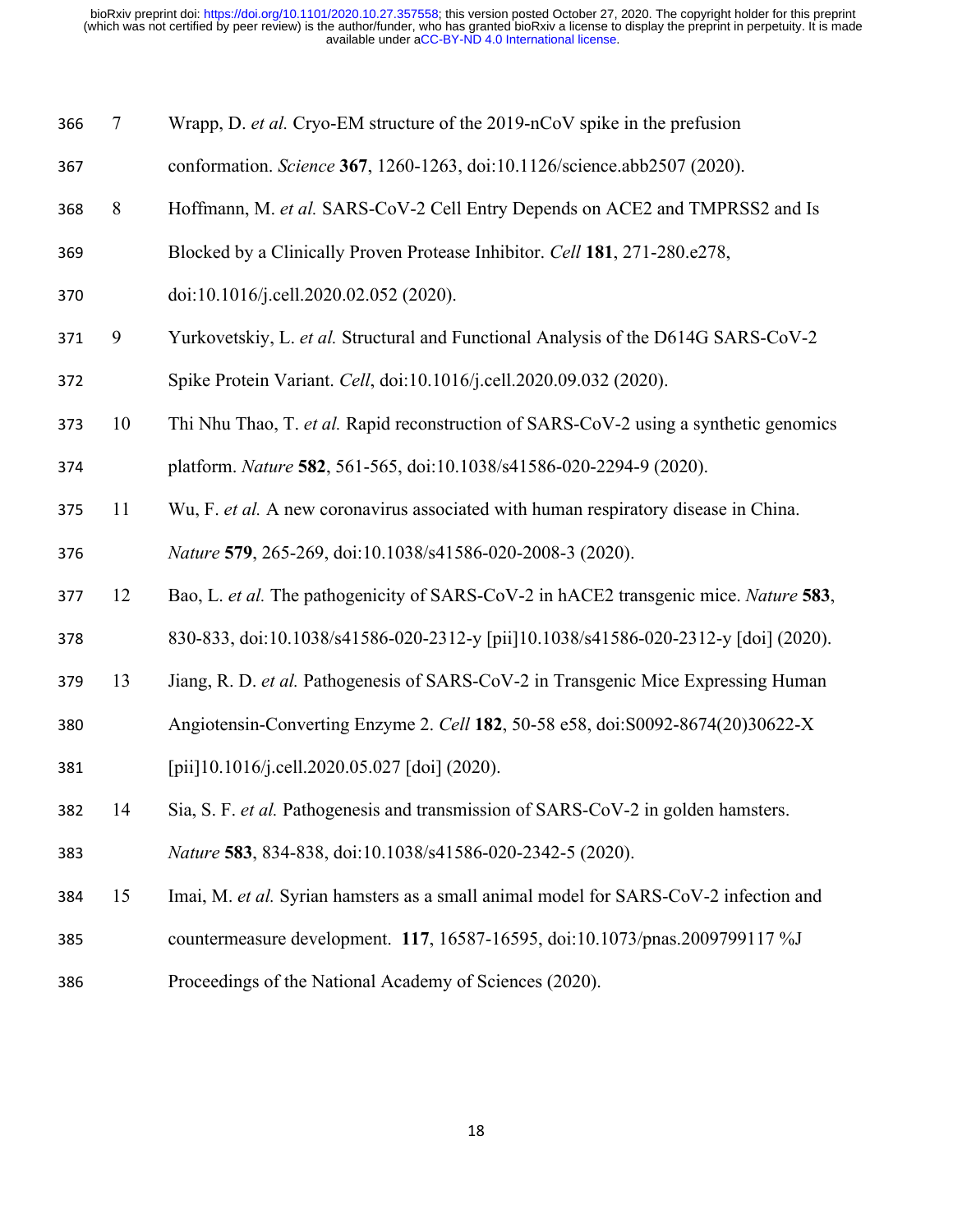| 387 | 16 | Osterrieder, N. et al. Age-Dependent Progression of SARS-CoV-2 Infection in Syrian        |
|-----|----|-------------------------------------------------------------------------------------------|
| 388 |    | Hamsters. Viruses 12, doi:v12070779 [pii] viruses-12-00779 [pii] 10.3390/v12070779        |
| 389 |    | $\left[ \text{doi} \right] (2020).$                                                       |
| 390 | 17 | Imai, M. et al. Syrian hamsters as a small animal model for SARS-CoV-2 infection and      |
| 391 |    | countermeasure development. Proc Natl Acad Sci U S A 117, 16587-16595,                    |
| 392 |    | doi:10.1073/pnas.2009799117 (2020).                                                       |
| 393 | 18 | Richard, M. et al. SARS-CoV-2 is transmitted via contact and via the air between ferrets. |
| 394 |    | Nat Commun 11, 3496, doi:10.1038/s41467-020-17367-2 (2020).                               |
| 395 | 19 | Kim, Y. I. et al. Infection and Rapid Transmission of SARS-CoV-2 in Ferrets. Cell Host    |
| 396 |    | Microbe 27, 704-709.e702, doi:10.1016/j.chom.2020.03.023 (2020).                          |
| 397 | 20 | Alouane, T. et al. Genomic Diversity and Hotspot Mutations in 30,983 SARS-CoV-2           |
| 398 |    | Genomes: Moving Toward a Universal Vaccine for the "Confined Virus"? Pathogens 9          |
| 399 |    | (2020).                                                                                   |
| 400 | 21 | Zhang, J. et al. Structural impact on SARS-CoV-2 spike protein by D614G substitution.     |
| 401 |    | 2020.2010.2013.337980, doi:10.1101/2020.10.13.337980 %J bioRxiv (2020).                   |
| 402 | 22 | Shi, P. Y. et al. Spike mutation D614G alters SARS-CoV-2 fitness and neutralization       |
| 403 |    | susceptibility. Res Sq, doi:rs.3.rs-70482 [pii]10.21203/rs.3.rs-70482/v1 [doi] (2020).    |
| 404 | 23 | Zhang, L. et al. The D614G mutation in the SARS-CoV-2 spike protein reduces S1            |
| 405 |    | shedding and increases infectivity. bioRxiv, doi:2020.06.12.148726                        |
| 406 |    | [pii]10.1101/2020.06.12.148726 [doi] (2020).                                              |
| 407 | 24 | Li, Q. et al. The Impact of Mutations in SARS-CoV-2 Spike on Viral Infectivity and        |
| 408 |    | Antigenicity. Cell 182, 1284-1294 e1289, doi:S0092-8674(20)30877-1                        |

[pii]10.1016/j.cell.2020.07.012 [doi] (2020).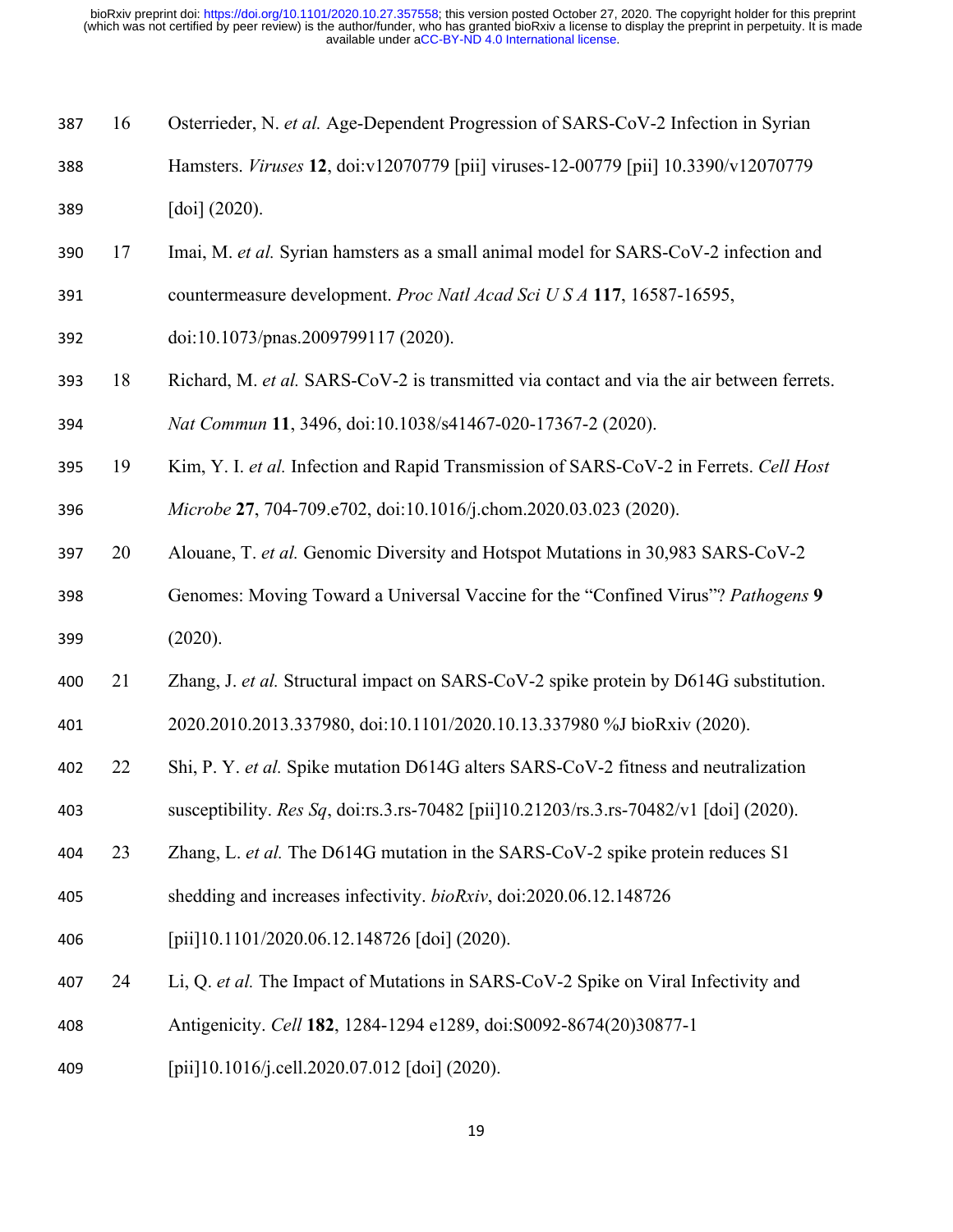| 410 | 25             | van den Worm, S. H. et al. Reverse genetics of SARS-related coronavirus using vaccinia  |
|-----|----------------|-----------------------------------------------------------------------------------------|
| 411 |                | virus-based recombination. PLoS One 7, e32857, doi:PONE-D-11-21011                      |
| 412 |                | [pii]10.1371/journal.pone.0032857 [doi] (2012).                                         |
| 413 | 26             | Thiel, V., Herold, J., Schelle, B. & Siddell, S. G. Infectious RNA transcribed in vitro |
| 414 |                | from a cDNA copy of the human coronavirus genome cloned in vaccinia virus. J Gen        |
| 415 |                | Virol 82, 1273-1281, doi:10.1099/0022-1317-82-6-1273 [doi] (2001).                      |
| 416 | 27             | Shepard, S. S. et al. Viral deep sequencing needs an adaptive approach: IRMA, the       |
| 417 |                | iterative refinement meta-assembler. BMC Genomics 17, 708, doi:10.1186/s12864-016-      |
| 418 |                | 3030-6 (2016).                                                                          |
| 419 | 28             | Pasteur, I. Protocol: Real-time RT-PCR assays for the detection of SARS-CoV-2. WHO      |
| 420 |                | Document (accessed 10/21/2020): https://www.who.int/docs/default-                       |
| 421 |                | source/coronaviruse/real-time-rt-pcr-assays-for-the-detection-of-sars-cov-2-institut-   |
| 422 |                | pasteur-paris.pdf?sfvrsn= $3662$ fcb6 2 (2020).                                         |
| 423 |                |                                                                                         |
| 424 | <b>Methods</b> |                                                                                         |

### **Cell and culture conditions**

 Vero E6 cells (ATCC) were cultured in Dulbecco's modified Eagle's medium (DMEM) 427 supplemented with  $10\%$  fetal bovine serum, 1x non-essential amino acids, 100 units ml<sup>-1</sup> 428 penicillin and 100  $\mu$ g ml<sup>-1</sup> streptomycin. Baby Hamster Kidney cells expressing SARS-CoV N 429 protein  $(BHK-SARS-N)^{22}$  were maintained in minimal essential medium (MEM) supplemented 430 with 5% fetal bovine serum (FBS), 1x non-essential amino acids, 100 units  $ml^{-1}$  penicillin and 431 100  $\mu$ g ml<sup>-1</sup> streptomycin, 500  $\mu$ g ml<sup>-1</sup> G418 and 10  $\mu$ g ml<sup>-1</sup> puromycin. Twenty-four hours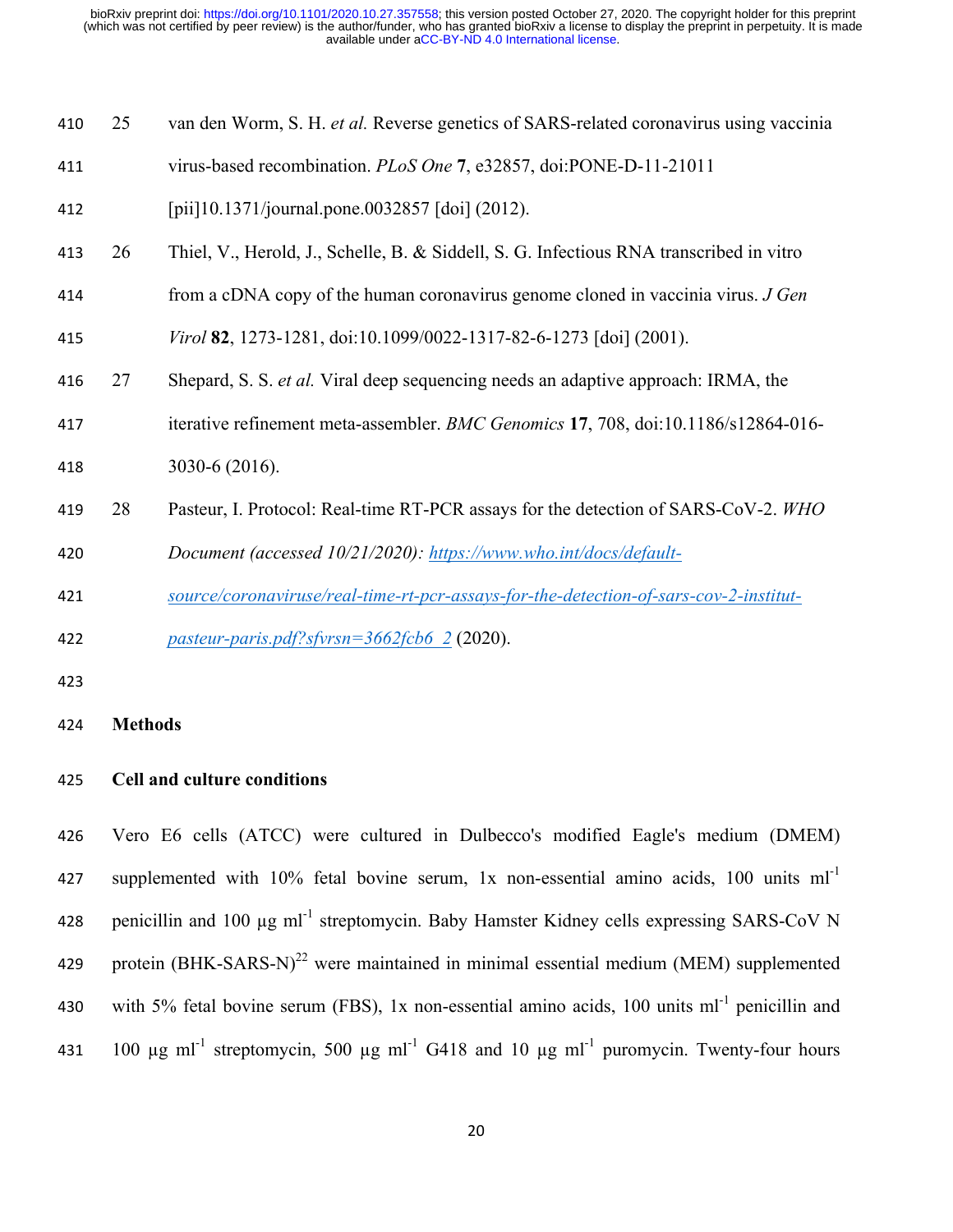432 before electroporation, BHK-SARS-N cells were treated with  $1 \mu g \text{ ml}^{-1}$  doxycyclin to express 433 SARS-CoV N protein. All cell lines were maintained at  $37^{\circ}$ C and in a 5% CO<sub>2</sub> atmosphere.

### **Recombinant proteins**

 Recombinant hACE2 protein (Cat: RP01266) was purchased from ABclonal. Recombinant SARS-CoV-2 proteins S1-614D and S1-614G with polyhistidine-tag (Cat: 40591-V08H, 40591- V08H3) were purchased from Sino Biological. All proteins were quantitated with Qubit Protein Assay (Thermo Fisher Scientific). SARS-CoV-2 S1-614D and S1-614G tagged with human IgG Fc fragment were constructed by insertion of the S1 region (residues 1-681) to pFUSE-hIgG1- Fc1 vector (InvivoGen, USA) and expressed using the Expi293 Expression system (Thermo Fisher Scientific). Supernatants were collected and quantified by western blotting using anti- human IgG secondary antibody (ThermoFisher A-21091). SARS-CoV-2 S-614D and S-614G proteins containing polyhistidine- and avi-tagged full-length ectodomain (residues 1-1208, furin cleavage site mutated) was also expressed using the Expi293 Expression system. The full-length ectodomain proteins were purified using HisTrap FF column (GE Life Sciences) in elution buffer containing 20 mM sodium phosphate, 0.5 M NaCl, 500 mM imidazole, pH 7.4, followed by desalting using Zeba spin desalting column (Thermo Fisher Scientific), per manufacturers' instructions. The purified proteins were further concentrated on Amicon Ultra Centrifugal Filters (Sigma-Aldrich) and quantified using Qubit protein assay.

### **Bio-Layer interferometry (BLI) assay**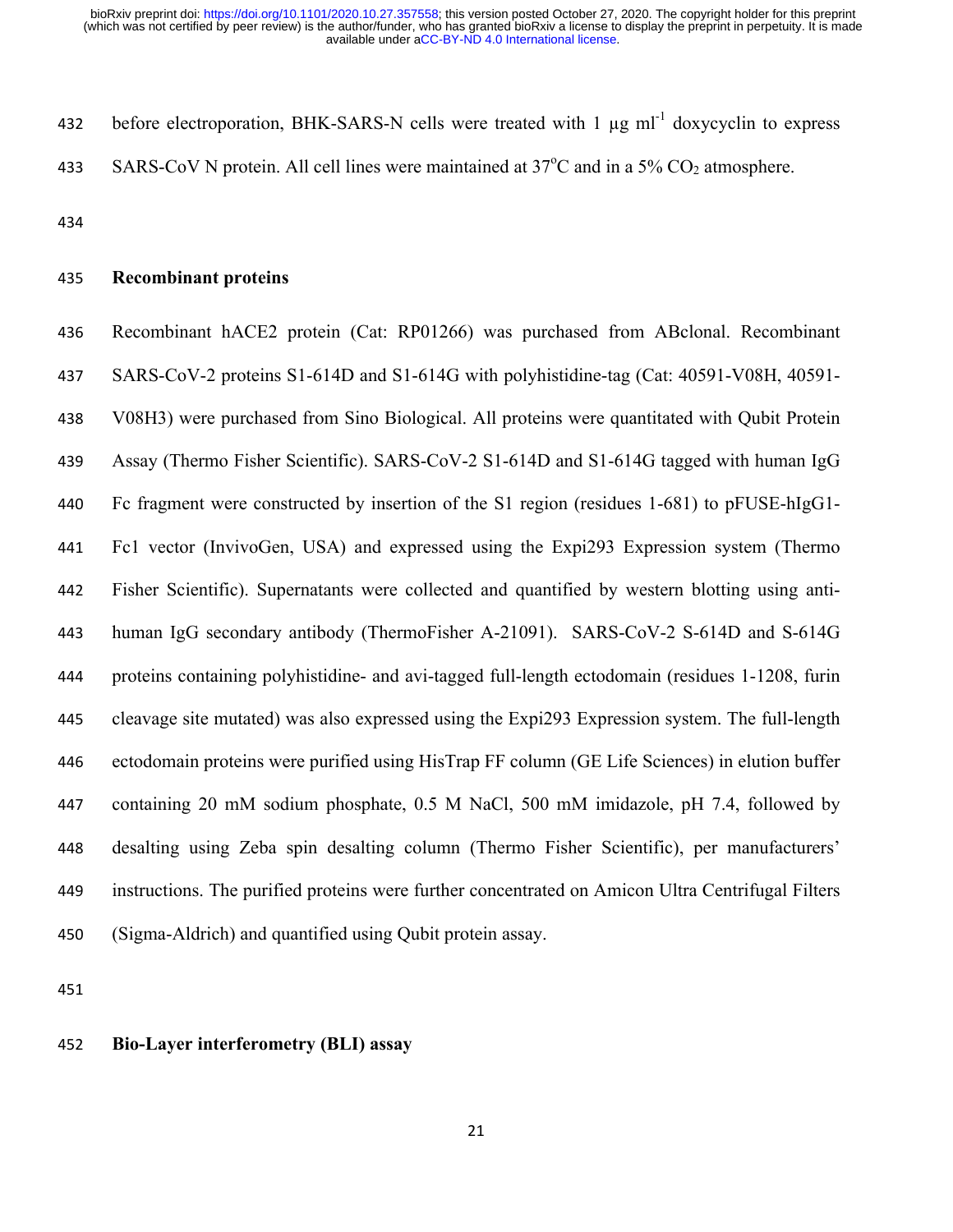Affinity between human ACE2 to SARS-CoV-2 S1-614D, S1-614G, S-614D or S-614G were evaluated using Octet RED96 instrument at 30°C with a shaking speed at 1000 RPM (ForteBio). Streptavidin biosensors (SA) (ForteBio) were used. S1 proteins were pre-biotinylated using EZ- Link NHS-PEG4-Biotin (ThermoFisher Scientific). Following 20 minutes of pre-hydration of SA biosensors and 1 minute of sensor check, 100 nM S1-614D or S1-614G in 10X kinetic buffer (ForteBio) were loaded onto surface of SA biosensors for 5 minutes. After 2 minutes of baseline equilibration, 10 minutes of association was conducted at 2.5 to 75 nM of human ACE2, followed by 20 minutes of dissociation in the same buffer, which was used for baseline equilibration. S proteins with Avi-tag were pre-biotinylated using BirA biotin-protein ligase standard reaction kit (Avidity). 25 nM S-614D or 15 nM S-614G in 10X kinetic buffer (ForteBio) were loaded onto surface of SA biosensors for 5 minutes. After 2 minutes of baseline equilibration, 5 minutes of association was used for 2 to 32 nM hACE2, followed by 10 minutes of dissociation in 10X kinetic buffer. The data were corrected by subtracting reference sample, 1:1 binding model with global fit was used for determination of affinity constants.

### **Flow cytometry**

 A stable clone of BHK cells expressing exogenous hACE2 were pelleted and resuspended in 470 reaction buffer (PBS pH7.4 with 0.02% tween-20 and 4% BSA) at a concentration of  $5 \times 10^6$  cells/ml. 100 µl/well of the cells were aliquoted into a round-bottom 96-well plate and incubated on ice for at least 5 min. S1 proteins were diluted in reaction buffer on ice. 50 µl of S1 diluents were added into corresponding wells of cells and incubated on ice for 20 min with shaking. After incubation, cells were washed in 200 µl PBST washing solution (PBS pH7.4 with 0.02% tween-20) once and then 100 µl of 1:300 diluted secondary antibody (ThermoFisher Cat # A-21091 for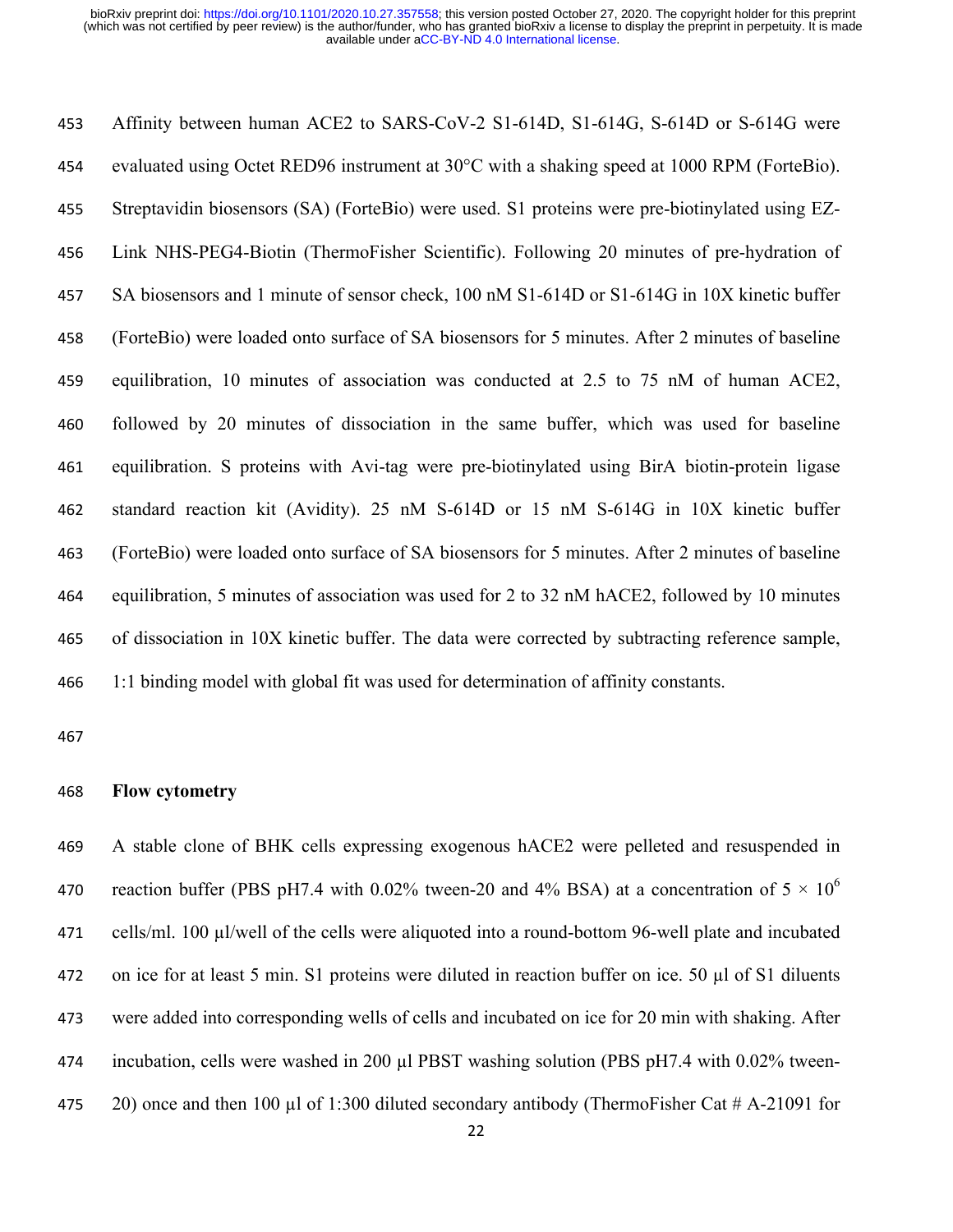Fc-tag and ThermoFisher Cat # MA1-21315-647 for polyhistidine-tag) was added into each well of cells, mixed, and incubated on ice with shaking for 15 min. After washing twice, cells were resuspended in 200 µl PBST and analyzed using the BD FACSCanto II Flow Cytometer. Data 479 was processed with Flowjo v10.6.1.

### **Generation of infectious cDNA clones using TAR cloning and rescue of recombinant viruses**

 To introduce the 614G mutation to the Spike gene, PCR mutagenesis (Supplementary Table 1) 484 was performed on the pUC57 plasmid containing SARS-CoV-2 fragment  $10^{10}$  using Q5 $\odot$  Site- Directed Mutagenesis Kit (New England BioLab). Both D614 and G614 infectious cDNA clones 486 were generated using in-yeast TAR cloning method as describe previously<sup>10</sup>. *In vitro*  transcription was performed for EagI-cleaved YACs and PCR-amplified SARS-CoV-2 N gene using the T7 RiboMAX Large Scale RNA production system (Promega) as described 489 previously<sup>26</sup>. Transcribed capped mRNA was electroporated into baby hamster kidney (BHK-21) cells expressing SARS-CoV N protein. Electroporated cells were co-cultured with susceptible Vero E6 cells to produce passage 0 (P.0) of the recombinant S-614D and S-614G viruses. Subsequently, progeny viruses were used to infect fresh Vero E6 cells to generate P.1 stocks for downstream experiments.

### **Virus growth kinetics and plaque assay**

496 Characterization of virus growth kinetics in Vero E6 was performed as described previously<sup>10</sup>. 497 Twenty-four hours before infection, cells were seeded in a 24-well plate at a density of 2.0 x  $10^5$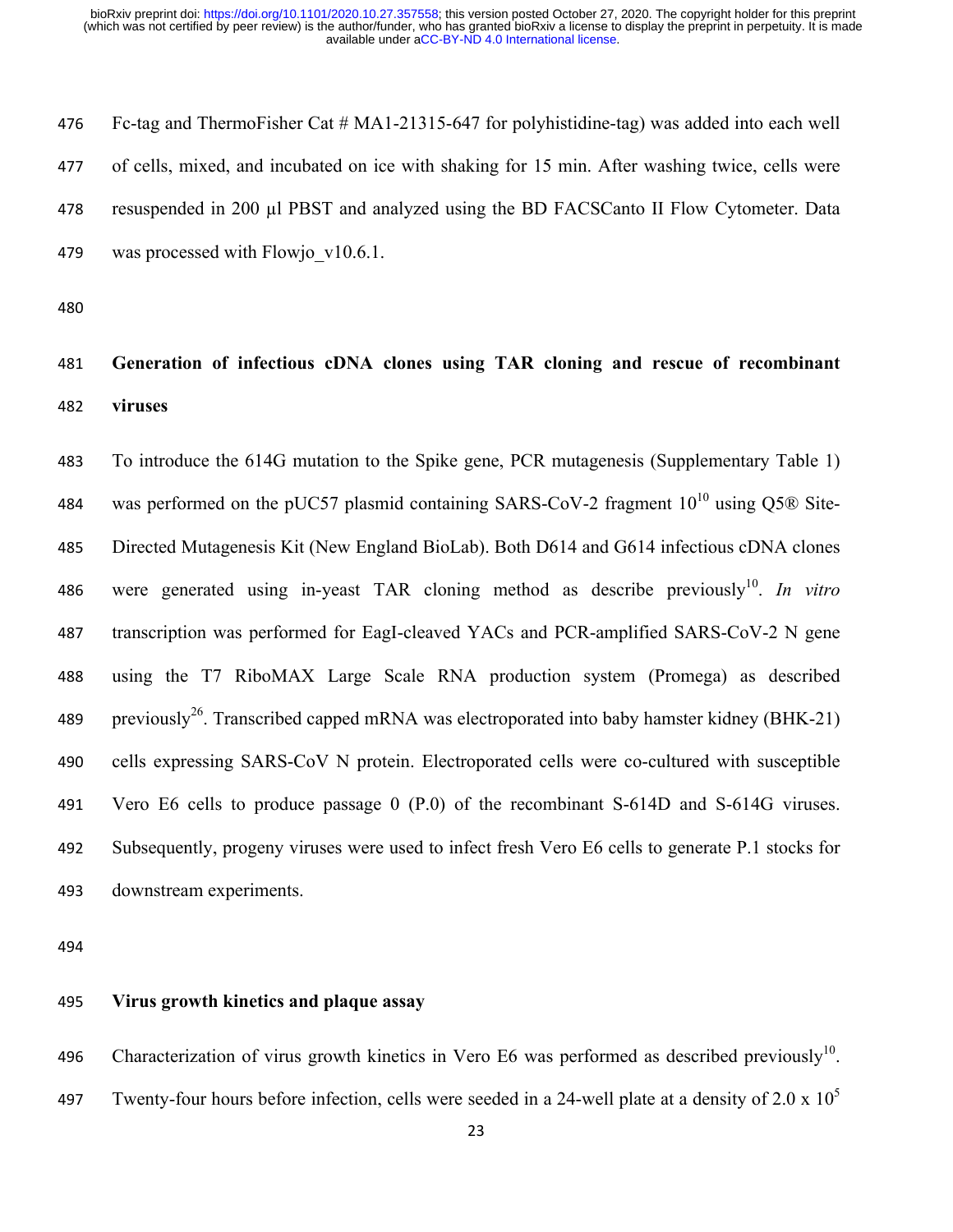cells per ml. After washing once with PBS, cells were inoculated with viruses at multiplicity of infection (MOI) of 0.01. After 1 h, the inoculum was removed and cells were washed three times with PBS followed by supply with appropriate culture medium.

 Plaque forming unit (PFU) per ml of recombinant S-614D and S614-G viruses were determined by plaque assay in a 24-well format. One day before infection, Vero E6 cells were seeded at a 503 density of 2.0 x  $10^5$  cells per ml. After washing once with PBS, cells were inoculated with viruses serially diluted in cell culture medium at 1:10 dilution. After 1 h of incubation, inoculum was removed, and cells were washed with PBS and subsequently overlaid with 1:1 mix of 2.4% 506 Avicel and 2X DMEM supplemented with 20% fetal bovine serum, 200 units  $ml^{-1}$  penicillin and  $\mu$ g ml<sup>-1</sup> streptomycin. After 2 days of incubation at 37°C, cells were fixed in 4% (v/v) neutral-buffered formalin before stained with crystal violet.

 Statistical significance was determined by two-sided unpaired Student's *t*-test without adjustment for multiple comparisons.

### **Infection of human nasal and bronchial epithelial cells**

 Primary human nasal epithelial cultures (hNE; MucilAir™ EP02, Epithelix Sàrl, Genèva, Switzerland) were purchased and handled according to the manufacturer instructions. Normal human bronchial epithelial (NhBE) cells were purchased (Emory University, Atlanta, GA, USA) and cultured according to recommended protocols. The hNE cultures were inoculated with  $0.5x10^5$  PFU per well, or mixtures of 1:1, 10:1 and 1:10 of SARS-CoV-2<sup>S-614D</sup> and SARS-CoV- $2^{S-614G}$ . NhBE cell cultures were inoculated with  $1.0x10^5$  PFU per well, or with wild type isolates SARS-CoV-2/USA-WA1/2020 (USA-WA1, S-614D) or SARS-CoV-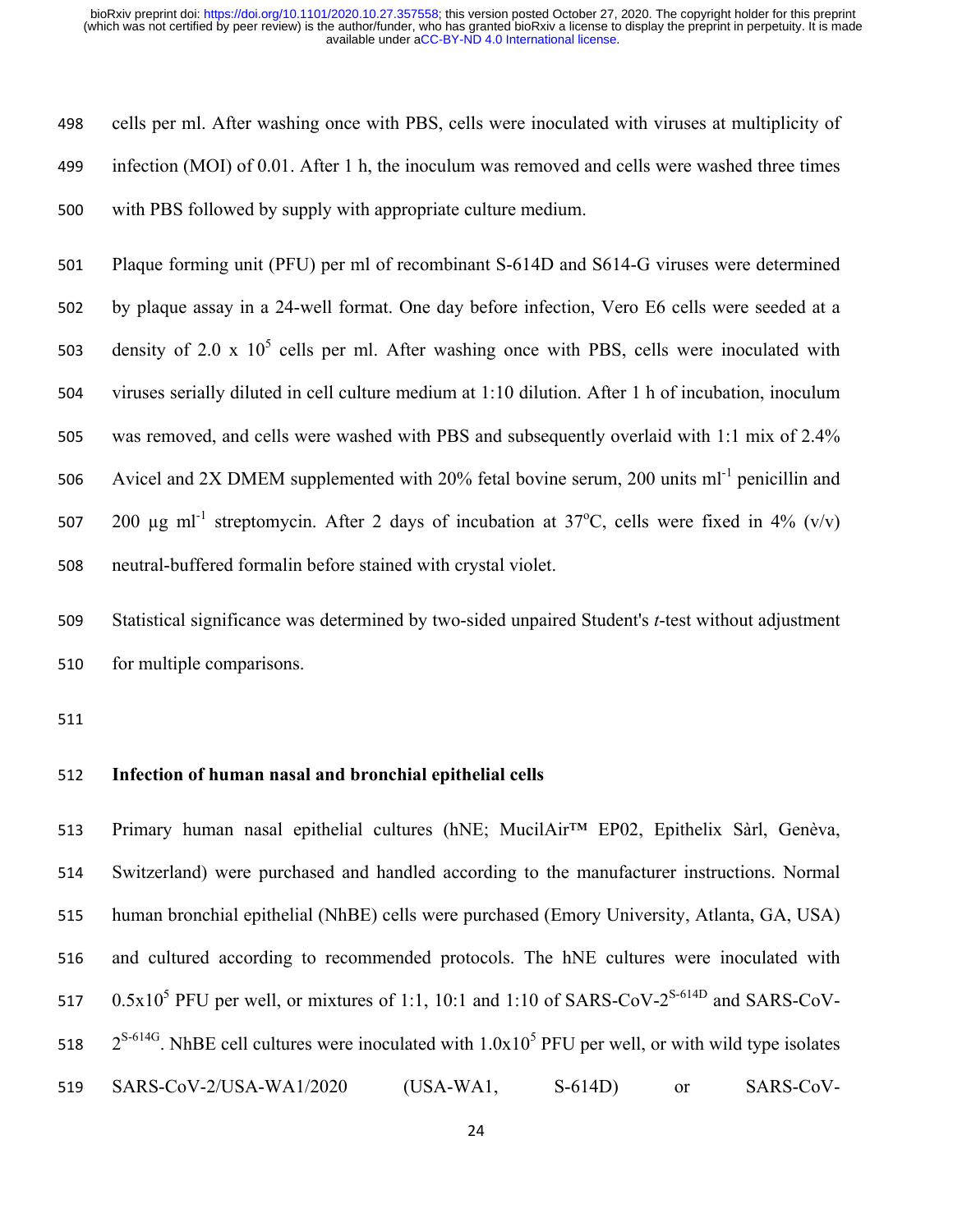520 2/Massachusetts/VPT1/2020 (MA/VPT1, S-614G) at 2 x  $10^5$  TCID<sub>50</sub>/well, For competition 521 experiments, NhBE cells were inoculated with 1:1 or 9:1 mixed SARS-CoV- $2^{S-614D}$  and SARS-522 CoV-2<sup>S-614G</sup> at  $1x10^5$  PFU per well. After incubation at 33°C for one or two hours, for hNE or NhBE cell cultures respectively, inoculum was removed, cells were washed, and subsequently incubated, as indicated, at 33°C, 37°C, or 39°C. To monitor viral replication, apical washes were 525 collected every 24 hours. All titers were determined by standard plaque-assay or  $TCID_{50}$  on Vero E6 cells.

 For competition experiments, viral RNA was extracted from apical washes using the QIAamp 96 Virus QIAcube HT Kit (QIAGEN). The SARS-CoV-2 genome was amplified using a highly multiplexed tiling PCR reaction based on the ARTIC protocol (https://www.protocols.io/view/ncov-2019-sequencing-protocol-bbmuik6w) with some modification. Briefly, primers were designed to produce overlapping 1kb amplicons (Supplementary Table 2). Reverse transcriptase was performed as described in the ARTIC protocol. The single cDNA reaction was carried forward by preparing two PCR reactions, one each for the odd and even pools of primers. Two primer pools (odds and evens) were prepared to contain 0.1 µM of each individual primer. Tiling PCR of the resultant cDNA was performed by 536 combining 12.5 µL 2x Q5 polymerase, 5.5 µL water, 2 µL of the primer pool, and 5 µL of cDNA followed by incubating the reaction at 98°C for 30 seconds, 38 cycles of 98°C for 15 seconds and 63°C for 5 minutes, and holding at 4°C. Corresponding odd and even amplicons were normalized and pool for library preparation. Fragmented libraries were prepared using the Nextera XT DNA library preparation kit and sequenced via Illumina MiSeq. Analyses were 541 performed using  $IRMA^{27}$  with a SARS-CoV-2 module.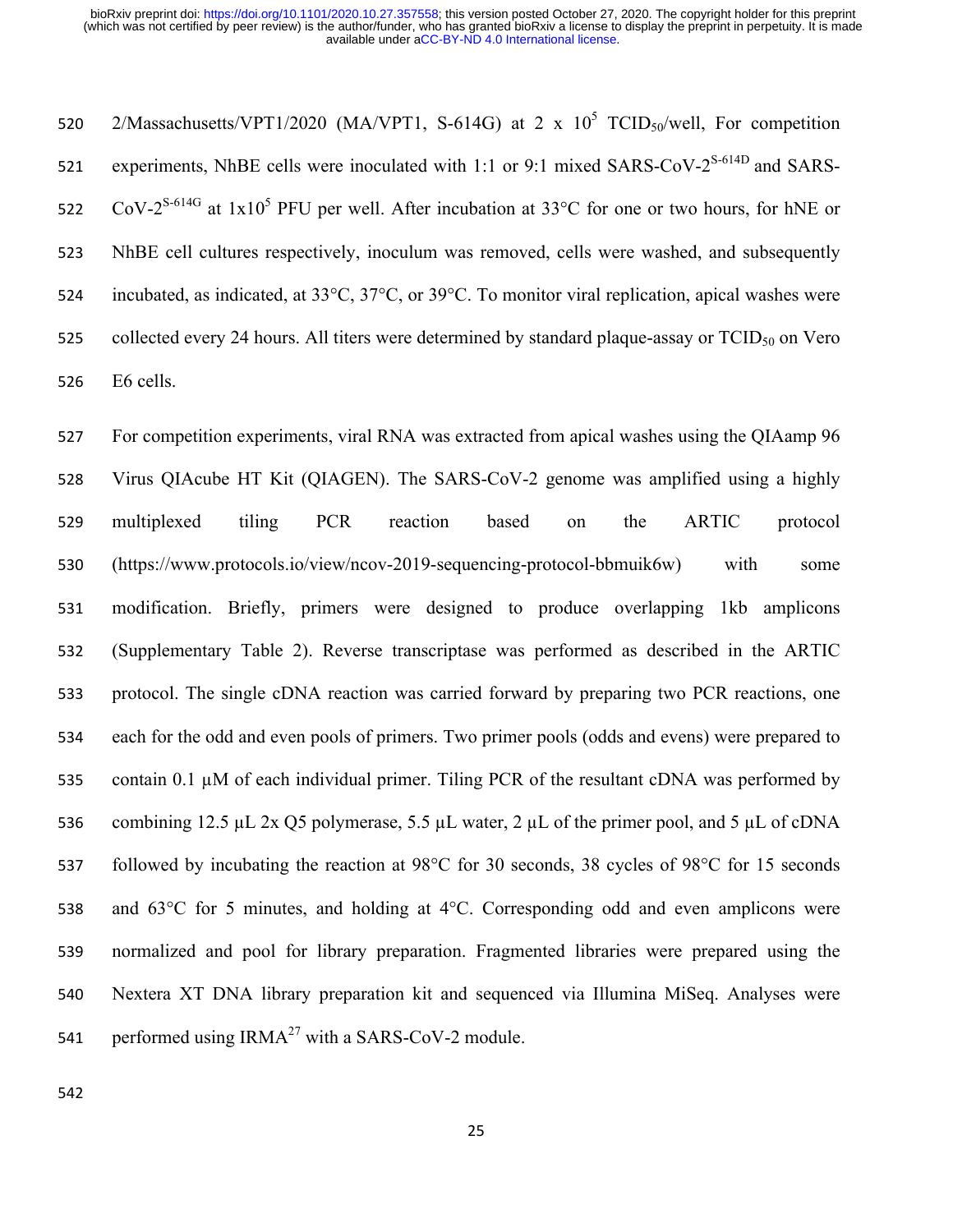### **RNA extraction and RT-PCR**

 Preparation of viral RNA for next-generation sequencing was performed as described 545 previously<sup>10</sup>. In brief, Vero E6 cells were infected with P.1 viruses. Extraction of total cellular RNA was done using Nucleospin® RNA Plus kit (Macherey-Nagel) according to the manufacturers' instruction.

548 RNA from hNE apical washes and mouse oropharyngeal swabs were prepared using QIAamp® Viral RNA Mini Kit (QIAGEN) and Nucleospin® RNA kit (Macherey-Nagel) according to the manufacturers' protocol.

 To determine the ratios of S-614D:S-614G in competition assays in Epithelix and hACE2-KI 552 mice, reverse transcription PCR was performed on extracted RNA using SuperScript<sup>TM</sup> IV One- step RT-PCR System (Invitrogen). The sequence-specific primers were used to generate an amplicon of 905 bp covering the D614G region: 5'-AATCTATCAGGCCGGTAGCAC-3' and 5'- CAACAGCTATTCCAGTTAAAGCAC-3'. RT-PCR reaction was performed in a 50-µl reaction 556 using 0.01 pg to 1 $\mu$ g total RNA. The cycling parameters were set as follows: 50 $^{\circ}$ C for 10 min, 557 98<sup>o</sup>C for 2 min; 35 cycles at 98<sup>o</sup>C for 10 sec, 55<sup>o</sup>C for 15 sec, and 72<sup>o</sup>C for 30 sec; and a 5-min 558 incubation at 72°C. DNA concentration was determined using Qubit dsDNA HS (High Sensitivity) Assay (Thermo Fisher), and subsequently diluted to 200 ng in 50 µl of nuclease-free water for sequencing by Nanopore sequencing MinION.

- RNA extraction and preparation of RT-PCR reactions were performed in low- and no-copy laboratory environment to avoid contamination.
- 

#### **Sequencing and computational analysis**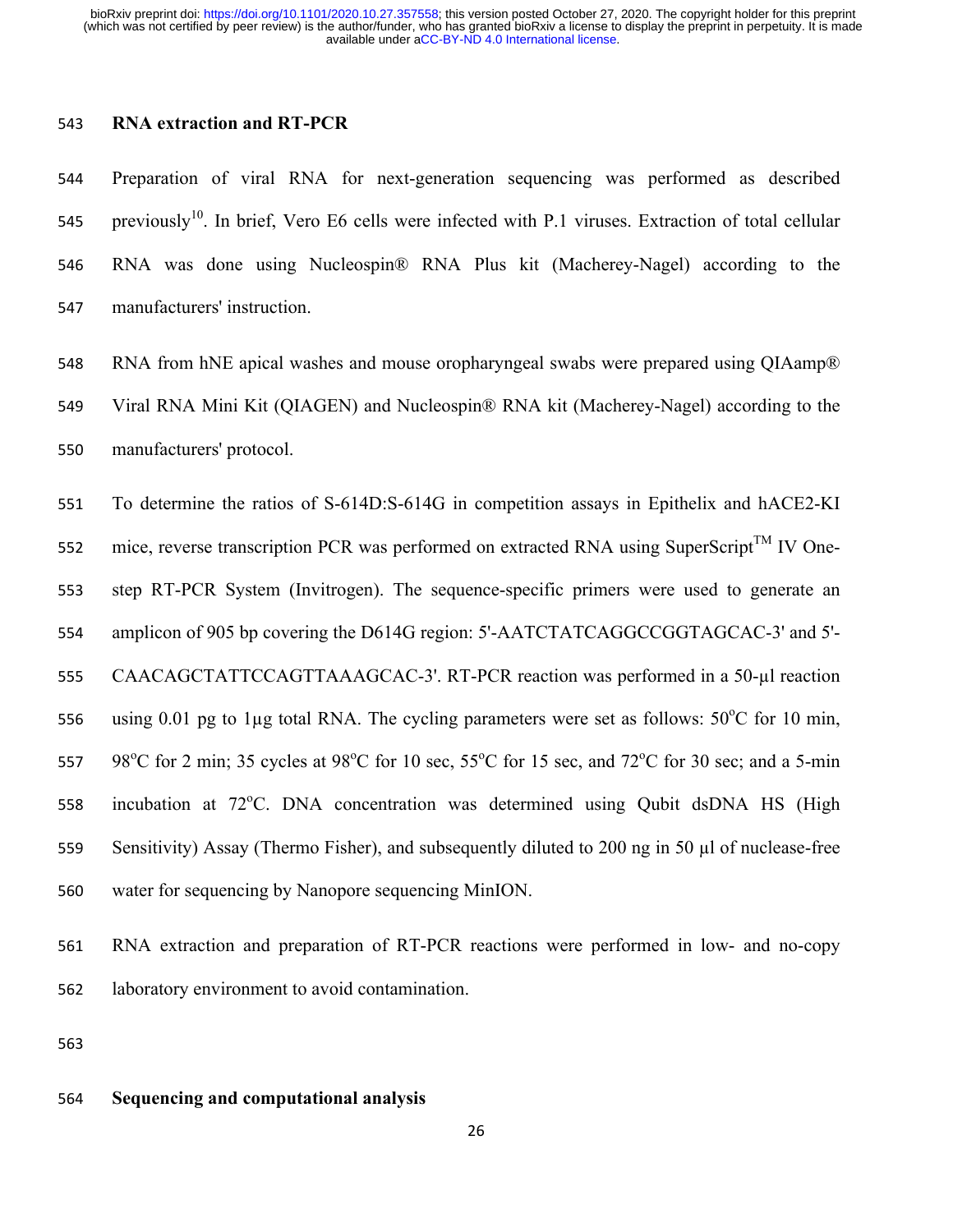565 Recombinant SARS-CoV- $2^{S-614D}$  or SARS-CoV- $2^{S-614G}$  RNAs of P.1 stock were sequenced by 566 next-generation sequencing as described previously<sup>10</sup>. Briefly, RNA was extracted from Vero E6 567 cells infected with either recombinant SARS-CoV- $2^{S-614D}$  or SARS-CoV- $2^{S-614G}$  using the NucleoSpin RNA Plus kit (Macherey-Nagel) according to the manufacturer's guidelines. Sequencing libraries were subsequently prepared using the Illumina TruSeq Stranded mRNA Library Prep kit (Illumina, 20020595) and pooled cDNA libraries were sequenced across two lanes on a NovaSeq 6000 S1 flow cell (2 x 50bp, 100 cycles) using the Illumina NovaSeq 6000 platform (Next Generation Sequencing Platform, University of Bern, Switzerland). For data analysis, TrimGalore v0.6.5 was used to remove low-quality reads and adaptors from the raw sequencing files. The resulting trimmed paired-end reads were then aligned to the SARS-CoV-2 genome (GenBank accession MT108784) using Bowtie2 v2.3.5. Finally, a consensus sequence was generated for each virus stock using Samtools v1.10 with the -d option set to 10,000. Data analysis was performed on UBELIX, the HPC cluster at the University of Bern (http://www.id.unibe.ch/hpc).

### **Animal studies:**

### Ethics declarations.

 The hACE-2 knock-in mice were originally generated at the Wadsworth Center, New York State 583 Department of Health IACUC protocol # 09-405 (Wentworth, PI). Mouse experimentation was conducted in compliance with the Swiss Animal Welfare legislation and animal studies were reviewed and approved by the commission for animal experiments of the canton of Bern, Switzerland under license BE-43/20. All of the ferret and hamster experiments were evaluated by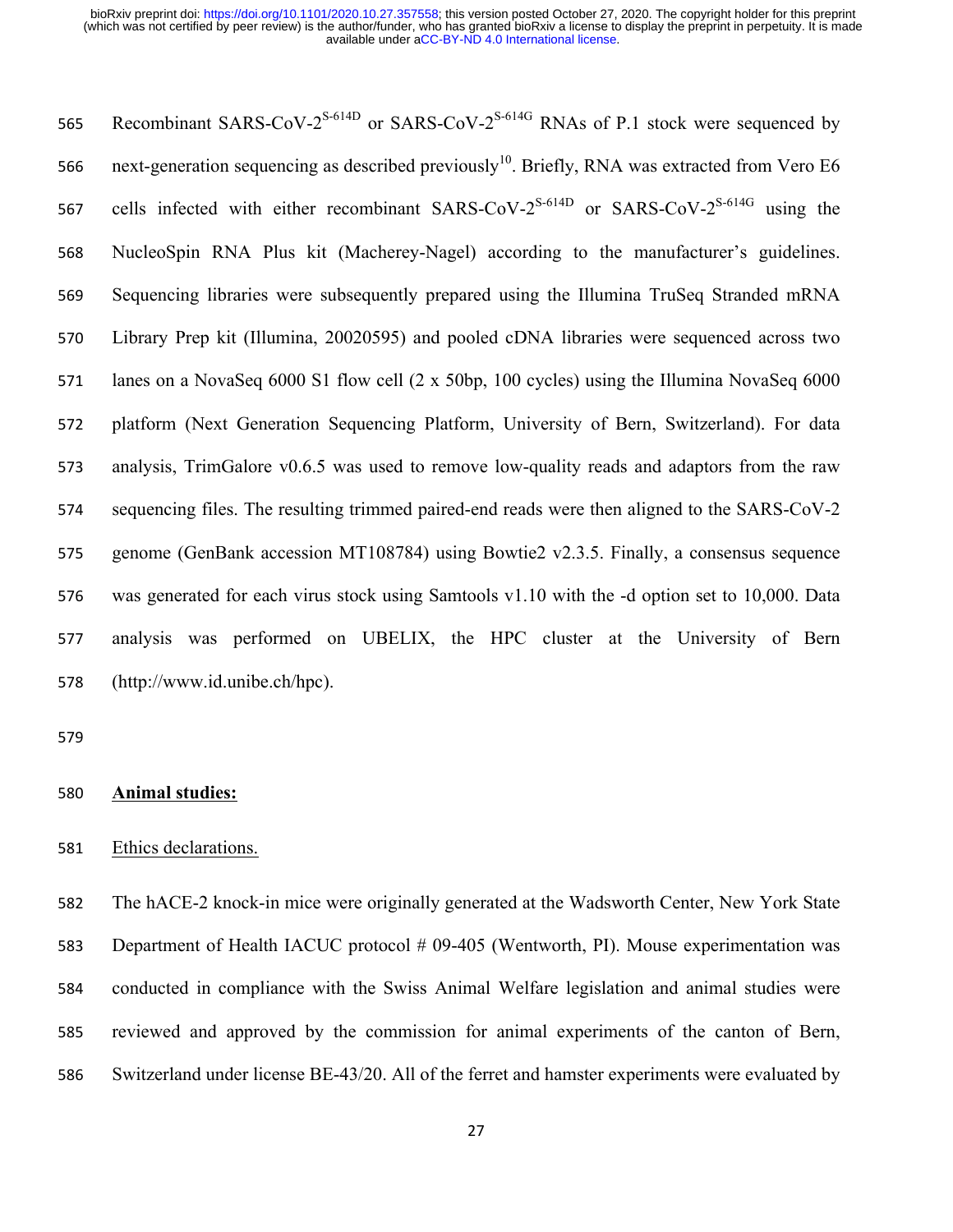the responsible ethics committee of the State Office of Agriculture, Food Safety, and Fishery in Mecklenburg-Western Pomerania, Germany (LALLF M-V), and gained governmental approval under registration number LVL MV TSD/7221.3-1- 041/20. This project also obtained clearance from the CDC's Animal Care and Use Program Office.

### Human ACE2 knock-in mouse study.

593 Generation of hACE2 knock-in mice. The hACE2-KI(B6) (B6.Cg-Ace2<sup>tm1(ACE2)Dwnt</sup>/J) line was generated by targeted mutagenesis to express human ACE-2 cDNA in place of the mouse *Ace2* gene. Thus, in this new animal model, hACE2 expression is regulated by the endogenous mouse *Ace2* promoter/enhancer elements. The targeting vector (WEN1-HR) had hACE2 cDNA inserted in frame with the endogenous initiation codon of the mouse *Ace2* (Extended Data Figure 2A). The human cDNA was flanked by an FRT-neomycin-FRT-loxP cassette and a distal loxP site. WEN1-HR was used to transfect 129Sv/Pas ES cells and 837 ES cell clones were isolated and screened for homologous recombination by PCR and Southern blot. Eleven properly recombined ES cell clones were identified and some of them were used for blastocyst injection and implantation into female mice to generate 22 male founders with chimerism (129Sv/Pas:C57BL/6) ranging from 50 to 100%. To complete the hACE2 knock-in, we crossed the chimeric males with C57BL/6J Flp-expressing females to excise the FRT flanked neomycin selection cassette and generate the floxed humanised ACE2 allele (Extended Data Figure 2A). These hACE2 knock-in mice were identified by PCR and confirmed by Southern Blot and were backcrossed to C57BL/6J mice for 7 generations (N7) prior to this study. This line has been donated to The Jackson Laboratory for use by the scientific community (Stock 035000).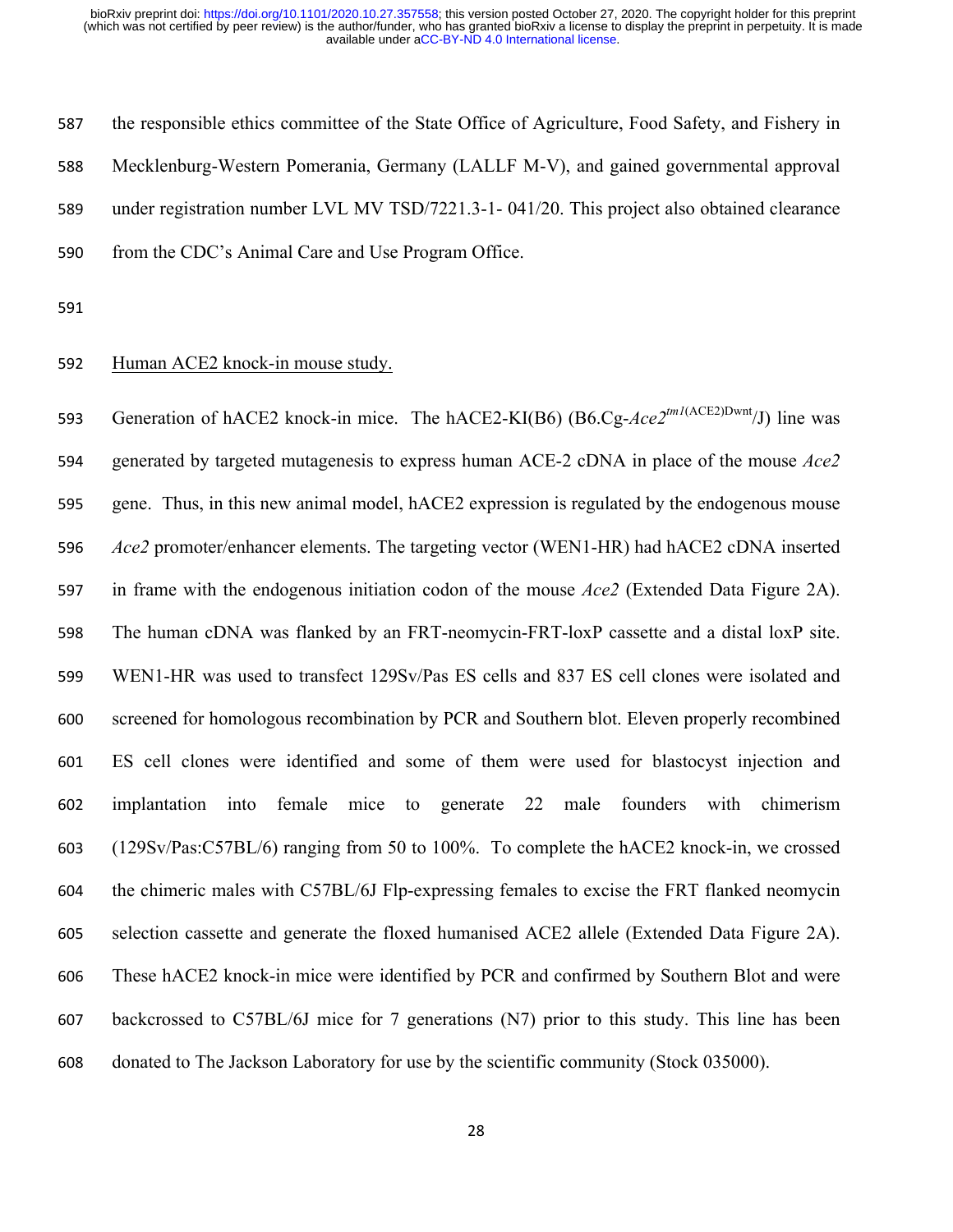Heterozygous hACE2-KI female mice were obtained from The Jackson Laboratory (USA) and C57BL/6J wild-type (WT) female mice were from Janvier Lab (France). All mice were acclimatized for at least 2 weeks in individually ventilated cages (blue line, Tecniplast), with 12/12 light/dark cycle, autoclaved acidified water, autoclaved cages including food, bedding and environmental enrichment at the SPF facility of the Institute of Virology and Immunology, Mittelhäusern, Switzerland. One week before infection, mice were placed in individually HEPA- filtered isolators (IsoCage N, Tecniplast). Mice (10-12-week-old) were anesthetized with isoflurane and infected intranasally with 20µl (i.e., 10µl per nostril) with a 1:1 ratio of the SARS-CoV-2 variants (WT and hACE2-KI mice) or mock culture medium (WT mice only). After intranasal infection, mice were monitored daily for body weight loss and clinical signs. Throat swabs were collected daily under brief isoflurane anesthesia using ultrafine sterile flock swabs (Hydraflock, Puritan, 25-3318-H). The tips of the swabs were place in 0.5 mL of RA1 lysis buffer (Macherey-Nagel, Ref. 740961) supplemented with 1% β-mercaptoethanol and vortexed. Groups of mice from two independent experiments were euthanized on days 2 and 4 p.i. and organs were aseptically dissected avoiding cross-contamination. Systematic tissue sampling was performed: (1) lung right superior lobe, right nasal concha, right olfactory bulb, part of the right brain hemisphere, apical part of the right kidney, parts of the distal small intestine (ileum) were collected for RNA isolation in RA1 lysis buffer; (2) lung middle, inferior and post-caval lobes, left nasal concha, left olfactory bulb, part of the right brain hemisphere, part of the right kidney were collected in MEM; (3) lung left lobe, liver left lobe, left kidney, left brain hemisphere and part of the jejunum and ileum were fixed in buffered formalin. Data were generated from two identically designed independent experiments.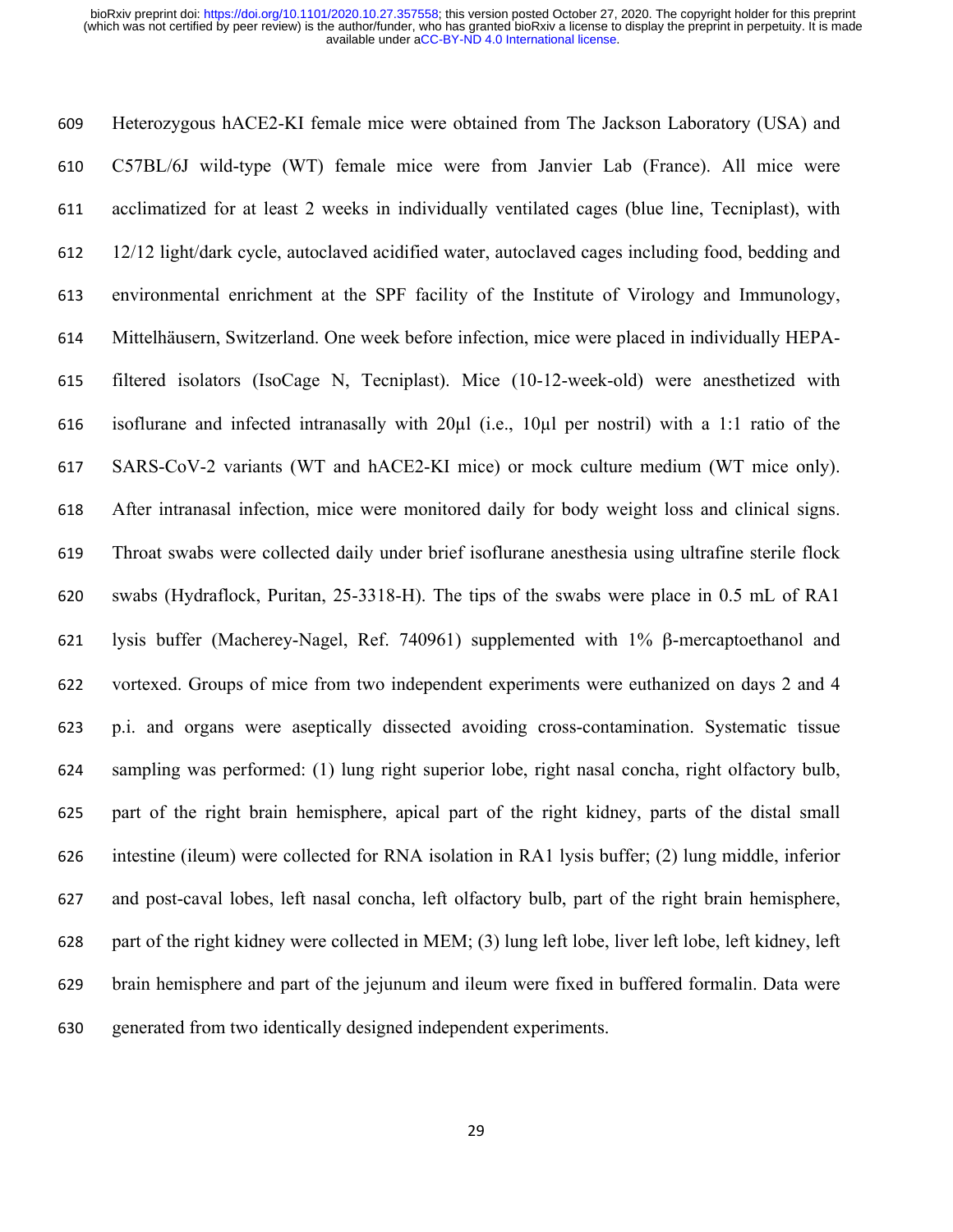Mouse tissue samples collected in RA1 lysis buffer supplemented with 1% β-mercaptoethanol were homogenized using a Bullet Blender Tissue Homogenizer (Next-Advance). Homogenates were centrifuged for 3 min at 18,000 g and stored at -70°C until processing. Total RNA was extracted from homogenates using the NucleoMag VET kit for viral and bacterial RNA/DNA from veterinary samples (Macherey Nagel, Ref: 744200) and the KingFisher Flex automated extraction instrument (ThermoFisher Scientific) following manufacturers' instructions. RNA purity was analyzed with a NanoDrop 2000 (ThermoFisher Scientific). A 25 µl RT-PCR for the viral E gene was carried out using 5 µl of extracted RNA template using the AgPath-ID One- Step RT-PCR (Applied Biosystems). Samples were processed in duplicate. Amplification and detection were performed in a Applied Biosystem 7500 Real-Time PCR Systems under the 641 following conditions: an initial reverse transcription at 45  $\degree$ C for 10 min, followed by PCR activation at 95 °C for 10 min and 45 cycles of amplification (15 seconds at 95 °C, 30 seconds at 643 56 °C and 30 seconds at 72 °C). Relative quantification of virus load in swabs and mouse tissues was based on β2 microglobulin expression measured by TaqMan qPCR according to the manufacturer's protocol (Assay mM00437762\_m; ThermoFisher).

 Fixed mouse tissue samples were processed, sectioned and stained with hematoxylin and eosin (H&E) at the COMPATH core facility (University of Bern). Histopathological lung slides of hACE2-KI mice and wild-type mice (infected and mock) were examined and scored by a board- certified veterinary pathologist (SdB), who was blinded to the identity of the samples. Scoring criteria are detailed in Extended Data Table 2.

Hamster study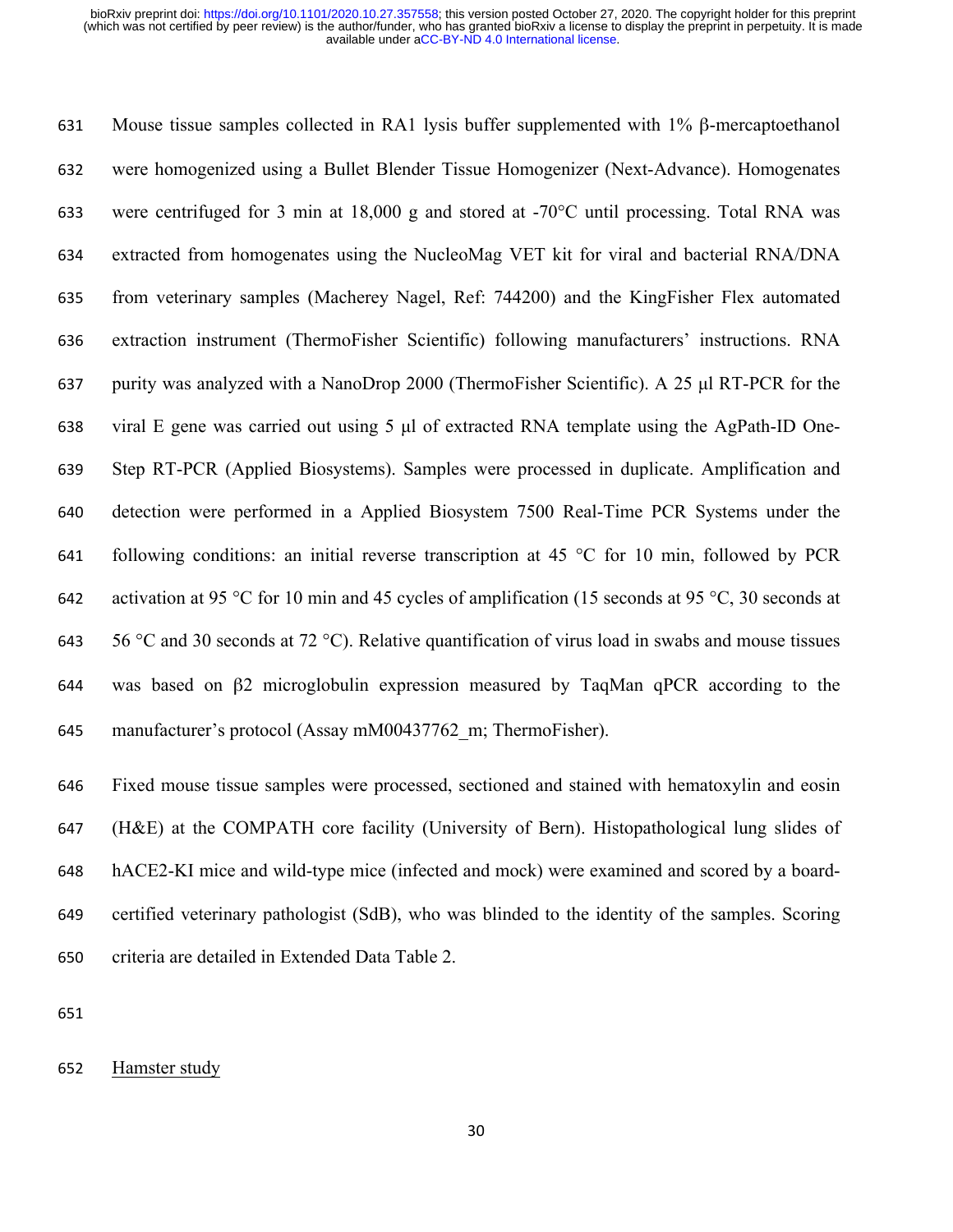Six Syrian hamsters, *Mesocricretus auratus*, (Janvier Labs, France) were infected intranasally 654 under a short-term inhalation anesthesia with 70  $\mu$ l of SARS-CoV-2<sup>S-614D</sup> and SARS-CoV-2<sup>S-614G</sup> 655 at equal ratios using  $10^{4.77}$  TCID<sub>50</sub>/animal (calculated from back titration of the original material). After 24 hours of isolated housing in individually ventilated cages (IVCs), six pairs, each with one directly inoculated donor hamster and one sham-inoculated contact hamster were co-housed. The housing of each hamster duo was strictly separated in individual cage systems to prevent spill-over between different pairs. For the following seven days (day 2 until day 8 after infection) and on day 12 after infection, viral shedding was monitored in addition to a daily physical examination and body weighting routine.

 To evaluate viral shedding, nasal washes were individually collected from each hamster under a short-term isoflurane anesthesia. Starting with the pair's contact hamster, each nostril was rinsed with 100 µl PBS (1.0x phosphate-buffered saline) and reflux was immediately gathered. A new pipet tip for every nostril and hamster was used to prevent indirect spill-over transmission from one animal to another. Furthermore, in-between the respective pairs, a new anesthesia system was used for each pair of animals. At day 8 post infection, one contact hamster was found dead. Although having lost up to almost 20% of their body weight, every other hamster recovered from disease. Under euthanasia, serum samples were collected from each hamster.

 For a second experimental setup seven hamsters each were infected via the intranasal route with  $10^{5.1}$  TCID<sub>50</sub>/animal of SARS-CoV-2<sup>S-614D</sup>, or  $10^{4.5}$  TCID<sub>50</sub>/animal SARS-CoV-2<sup>S-614G</sup> (calculated from back titration of the original material). From day 1 onwards to day 4 nasal washes were obtained from these hamsters and body weight changes recorded. A tissue panel from respiratory organs, including nasal conchae, tracheal tissue, cranial, medial, and caudal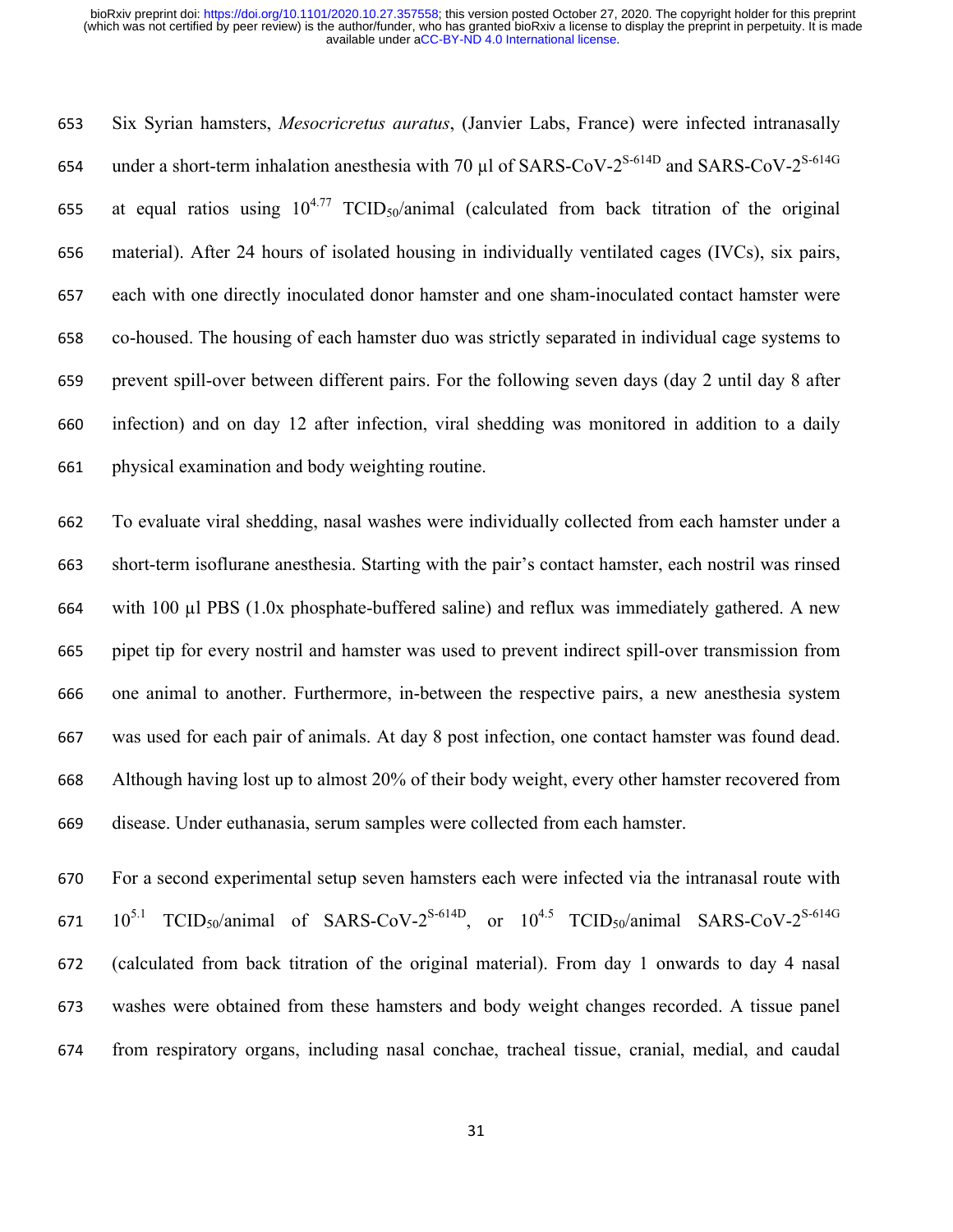portions of the right lung, and the pulmonary lymph node, were collected after euthanasia from these hamsters.

#### Ferret study

 In accordance with the hamster study, twelve ferrets (*Mustela putorius furo*) from in-house breeding, were divided into six groups of two individuals. Ferret pairs were of equal age between four and 18 months. In total, four ferrets were female (two pairs) and eight ferrets were male or neutered male (four pairs). The housing of each ferret duo was strictly separated in individual cage systems, to prevent spill-over between different pairs. Per separate cage, one individual ferret was inoculated intranasally, by instillation of 125µl of the aforementioned inoculum 685 ( $1x10^5$  TCID<sub>50</sub>/animal; calculated from back titration of the original material) into each nostril under a short-term isoflurane-based inhalation anesthesia. Time points and sampling technique corresponded to the methods used for the hamsters, albeit ferret nasal washing was performed using two times 700µl PBS per animal. The contact-ferret was not inoculated.

### Specimen work-up, viral RNA detection, sequencing and quantification analyses

 Organ samples were homogenized in a 1 ml mixture of equal volumes composed of Hank's balanced salts minimum essential medium (MEM) and Earle's balanced salts MEM containing 2 mM l-glutamine, 850 mg l−1 NaHCO3, 120 mg l−1 sodium pyruvate and 10% FCS (supplemented with 10% Fetal Calf Serum and 1% penicillin–streptomycin) at 300 Hz for two minutes using the Tissuelyser II (Qiagen, Hilden, Germany) and centrifuged to clarify the supernatant. Nucleic acid was extracted from 100 µl of the nasal washes after a short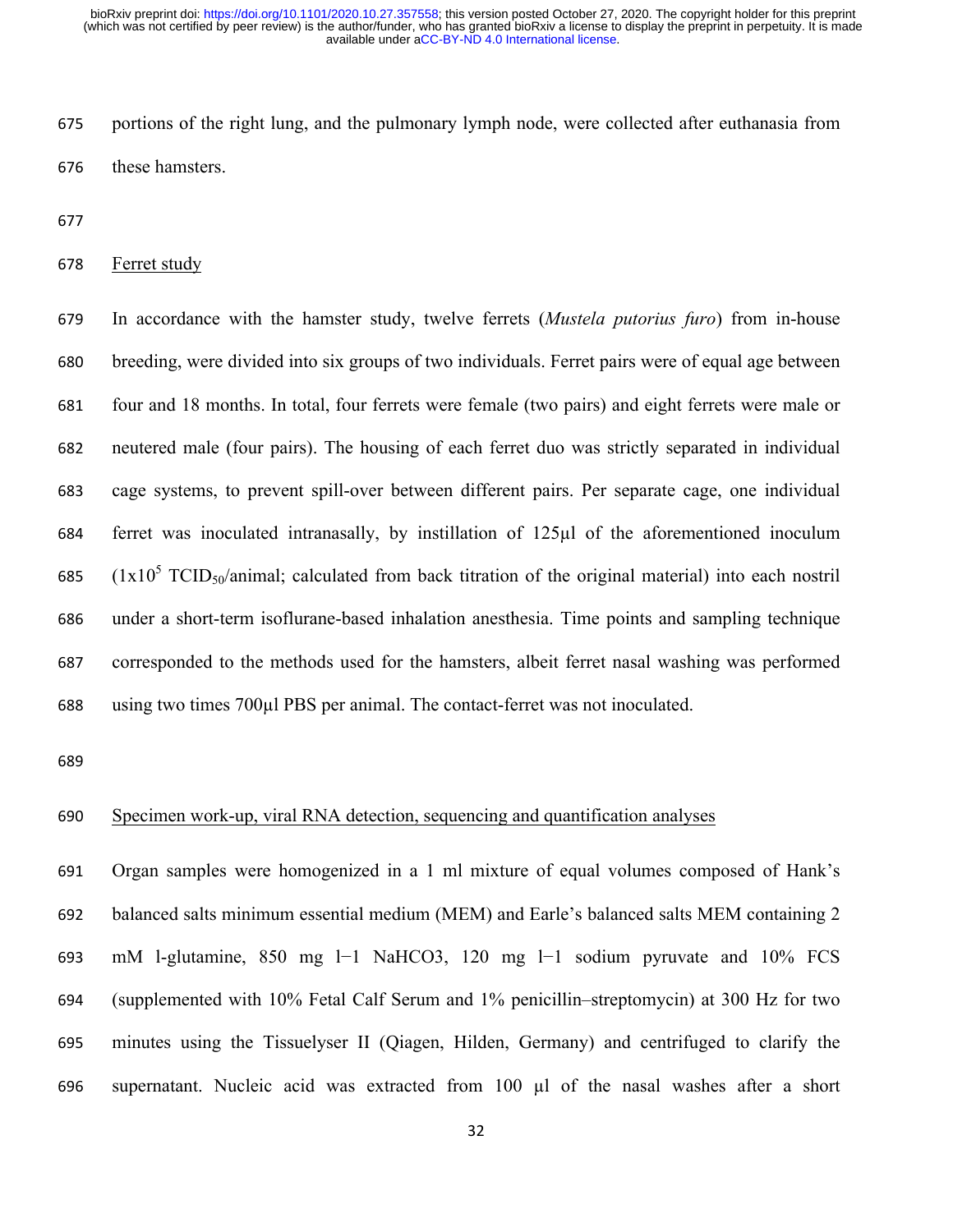centrifugation step or organ sample supernatant using the NucleoMag Vet kit (Macherey Nagel, 698 Düren, Germany). Viral loads in these samples were determined using the nCoV IP4 RT-PCR<sup>28</sup> including standard RNAs that where absolute quantified by digital droplet PCR with a sensitivity of 10 copies/reaction. The extracted RNA was afterwards subjected to MinION sequencing and digital droplet PCR. For MinION sequencing, amplicons were produced with primers (WU-21-F: AATCTATCAGGCCGGTAGCAC; WU-86-R: CAACAGCTATTCCAGTTAAAGCAC) using SuperScript IV One-step RT-PCR (Thermo Fisher Scientific; Waltham, MA USA). Amplicons were sequenced on a MinION system using from Oxford Nanopore using Native Barcoding 1-12 (EXP-NBD104) and 13-24 (EXP-NBD114), respectively with Ligation Kit SQK-LSK109 (Oxford Nanopore; Oxford, UK). Libraries were loaded on R9.4.1 Flow Cells (FLO-MIN106D) on a MinION coupled to a MinIT. Realtime high accuracy basecalling, demultiplexing and barcode and adapter trimming was performed with MinKnow v20.06.17, running Guppy vs4.0.11. Downstream analysis was done in Geneious 2019 vs2.3. Read length filtered eliminated reads < 800 and > 1100 nt and remaining reads were mapped in subsets of 10,000 reads to the amplicon reference undergoing two iterations, with custom sensitivity allowing a maximum of 5% gaps and maximum mismatch 30%. Variants were analyzed on specific position with calculating p-values for every variant. Ratio fraction A/G was calculated from numbers of reads as fraction=Areads/(Areads+Greads).

 For rare mutation and sequence analysis based on digital PCR, the QX200 Droplet Digital PCR System from Bio-Rad (Hercules, CA, USA) was used. For RT-PCR, the One-Step RT-ddPCR Advanced Kit for Probes (Bio-Rad) was applied according to the supplier´s instructions. For the amplification of an 86 bp fragment of both variants of the spike protein gene, the forward primer SARS2-S-1804-F (5´-ACA AAT ACT TCT AAC CAG GTT GC-3´) and the reverse primer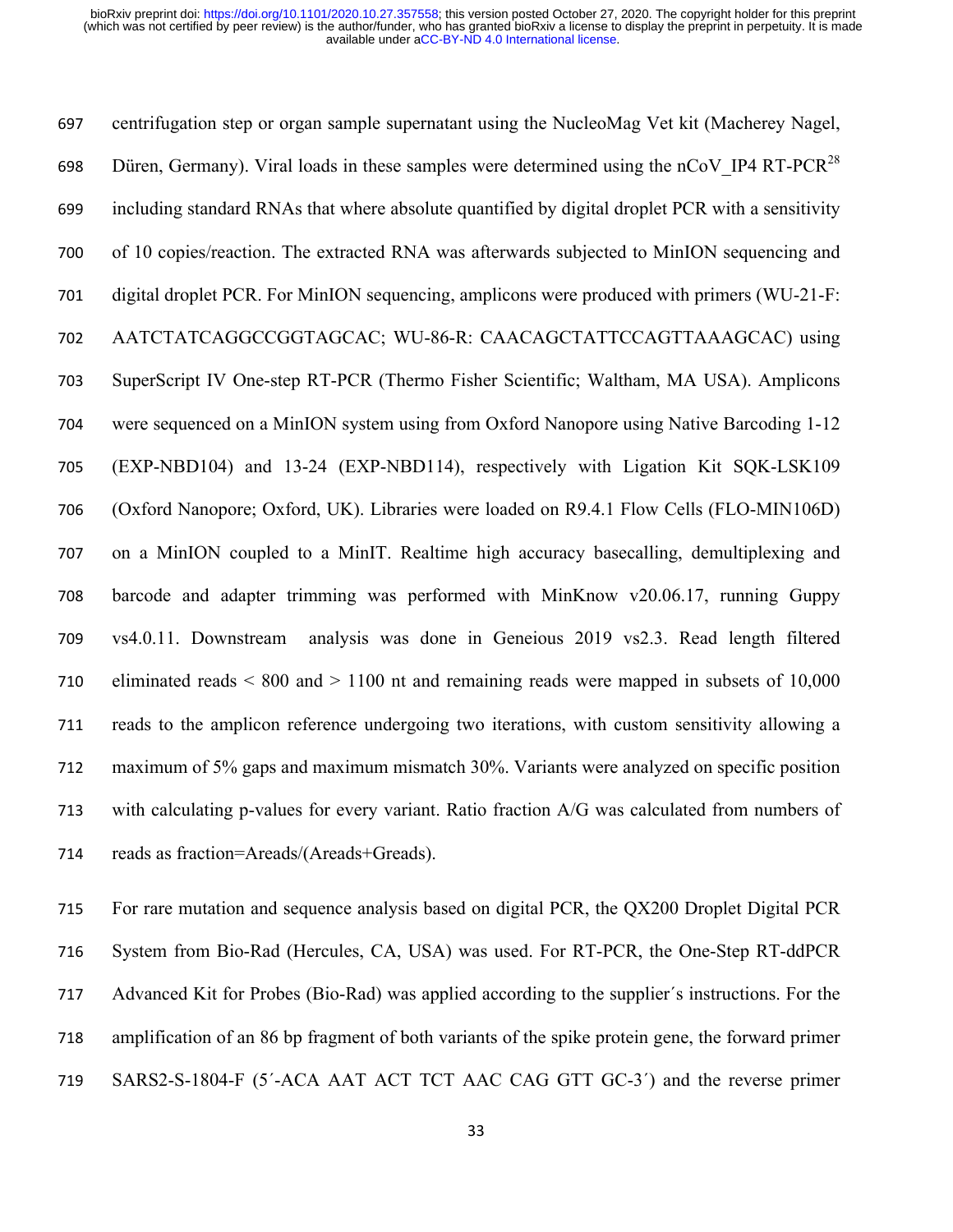SARS2-S-1889-R (5´-GTA AGT TGA TCT GCA TGA ATA GC-3´) were used. For the detection of the D and G variants in one sample, two allele specific locked nucleic acid (LNA) probes were applied: SARS2-S-v1D-1834FAM (5´-FAM-TaT cAG gat GTt AAC-BHQ1-3´) and SARS2-S-v3G-1834HEX (5´-HEX-T cAG ggt GTt AAC-BHQ1-3´). The LNA positions are depicted in lower case. The concentration of the primers and probes was 20µM and 5µM, respectively. For data analysis, the QuantaSoft Analysis Pro software (version 1.0.596) was used.

# **Extended Data Fig. 1. Additional** *in vitro* **characterization of S proteins and SARS-CoV-2S- 614D and SARS-CoV-2S-614G isolates.**

 **(a)** Affinity between S and hACE2 determined by Bio-layer interferometry. Biotinylated spike protein (ectodomain) (S-614D or S-614G) was loaded onto surface of streptavidin biosensors and association was conducted using hACE2 followed by dissociation. Data represent two biological replicates. (**b)** Binding of Fc-tagged or polyhistidine-tagged S1 to BHK-hACE2 cells determined by flow cytometry. Mean Fluorescence intensity is shown for corresponding S1 protein concentration. Data represent the mean ± s.d of three biological replicates. (**c)** Replication of wild type SARS-CoV-2/USA-WA1/2020 (S-614D) and SARS-CoV-736 2/Massachusetts/VPT1/2020 (S-614G) isolates in NhBE cells at  $33^{\circ}$ C (left),  $37^{\circ}$ C (middle), and  $39^{\circ}$ C (right). NhBE cells were infected with 200,000 TCID50 of each virus. Supernatants were 738 collected every 24 h and titrated by TCID50 assay. Data represent the mean  $\pm$  s.d. of four replicates. Statistical significance was determined by two-sided unpaired Student's *t*-test without 740 adjustments for multiple comparisons. *P* values (from left to right): left, NS  $P = 0.7874$ ; \* $P =$  0.0328; NS *P* = 0.1887; NS *P* = 0.8985; NS *P* = 0.5296; middle, NS *P* = 0.1475; NS *P* = 0.1415; 742 \*\* *P* = 0.0033; NS *P* = 0.3184; right, NS *P* = 0.6018; NS *P* = 0.3903; NS *P* = 0.0898; \**P* =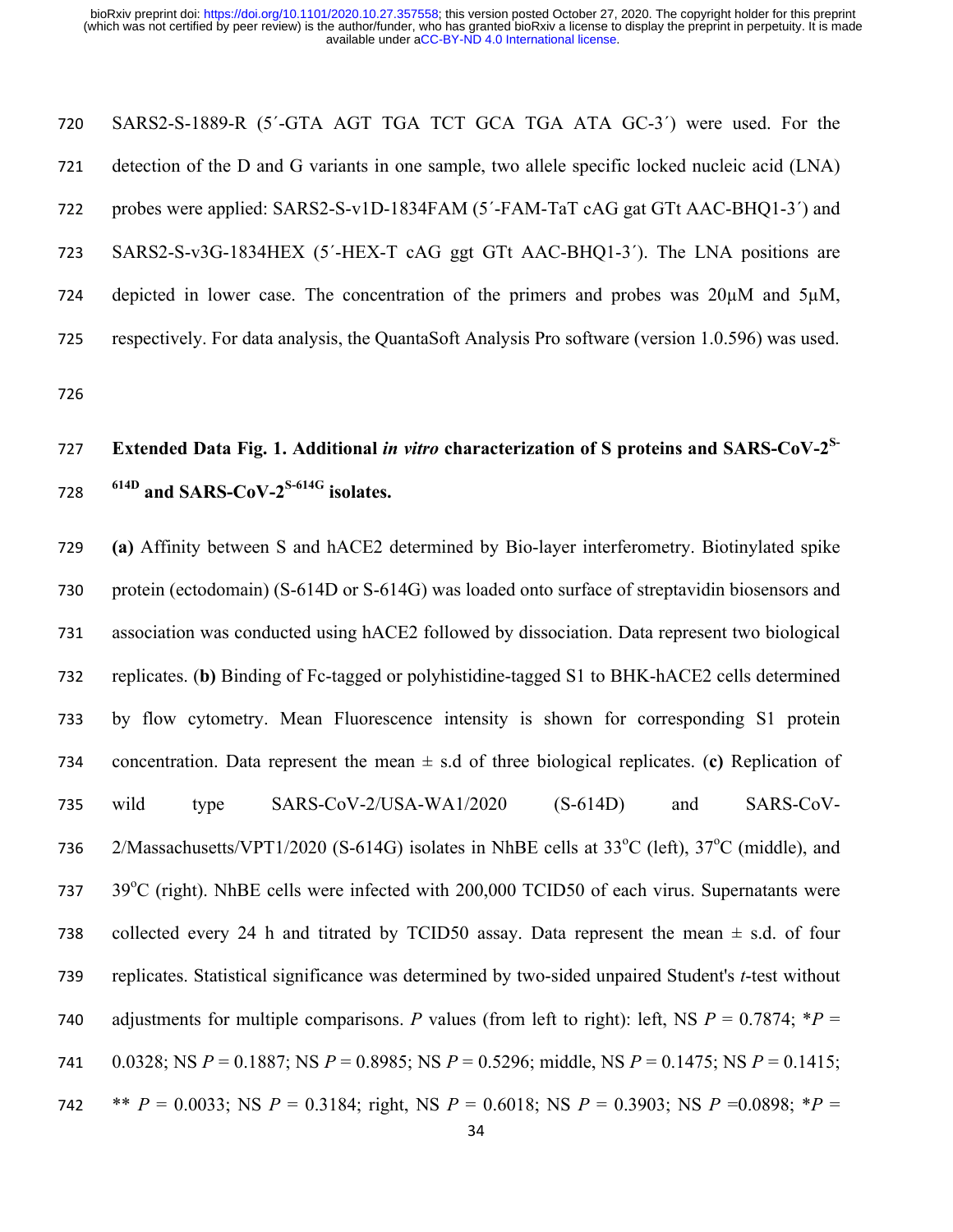743 0.0445. (**d**) Competition assay of recombinant SARS-CoV-2<sup>S-614D</sup> and SARS-CoV-2<sup>S-614G</sup> in 744 NhBE at  $33^{\circ}$ C,  $37^{\circ}$ C and  $39^{\circ}$ C. The inoculum was prepared by mixing two viruses at 9:1 ratio 745 based on plaque forming unit ml<sup>-1</sup>. NhBE was infected with  $100,000$  pfu of the 9:1 virus mix. Viral RNA was extracted from daily supernatant and sequenced by next generation sequencing. Bar graph shows proportion of sequencing reads encoding either S-614D or S-614G, and each square dot represents one individual data point.

750 Extended Data Figure 2. hACE-2 KI mouse generation and infection with SARS-CoV-2<sup>S-</sup> **614D and SARS-CoV-2S-614G viruses.** (**a**) Design and generation of humanized ACE2 knock-in mice (hACE2-KI). The hACE2 cDNA was inserted in frame with the endogeneous initiation codon of mouse Ace2 in exon 2, which was deleted. The hACE2 cDNA was flanked 5' with a loxP site (black triangle) and 3' with a FRT-neomycin-FRT-loxP cassette. The targeting construct included a negative selection cassette (PGK-DTA) to improve selection of clones with homologous recombination. Chimeric male mice transmitting the targeted locus were crossed with Flp-deleter female mice to generate the floxed hACE2 knock-in allele. This allele can be used : (1) without further cre-mediated recombination, as shown here, to study humanized ACE2 mice (hACE2-KI), where the hACE2 cDNA is expressed in place of mouse Ace2; (2) after crossing with a cre-deleter mouse line to generate constitutive *Ace2* knock-out mice; (3) after crossing with tissue-specific cre line. Ubiquitous and tissue-specific knock-out mice can be crossed with conventional hACE2 transgenic mice to remove the endogenous mouse ACE2, which could confound pathogenesis studies that may occur due to heterodimerization of ACE2. (**b**) Body weight loss at indicated time points after infection of hACE2-KI mice (n=8), wild-type mice infected (n=9) and for mock-infected wild-type sampled identically (n=10). (**c**) Quantitative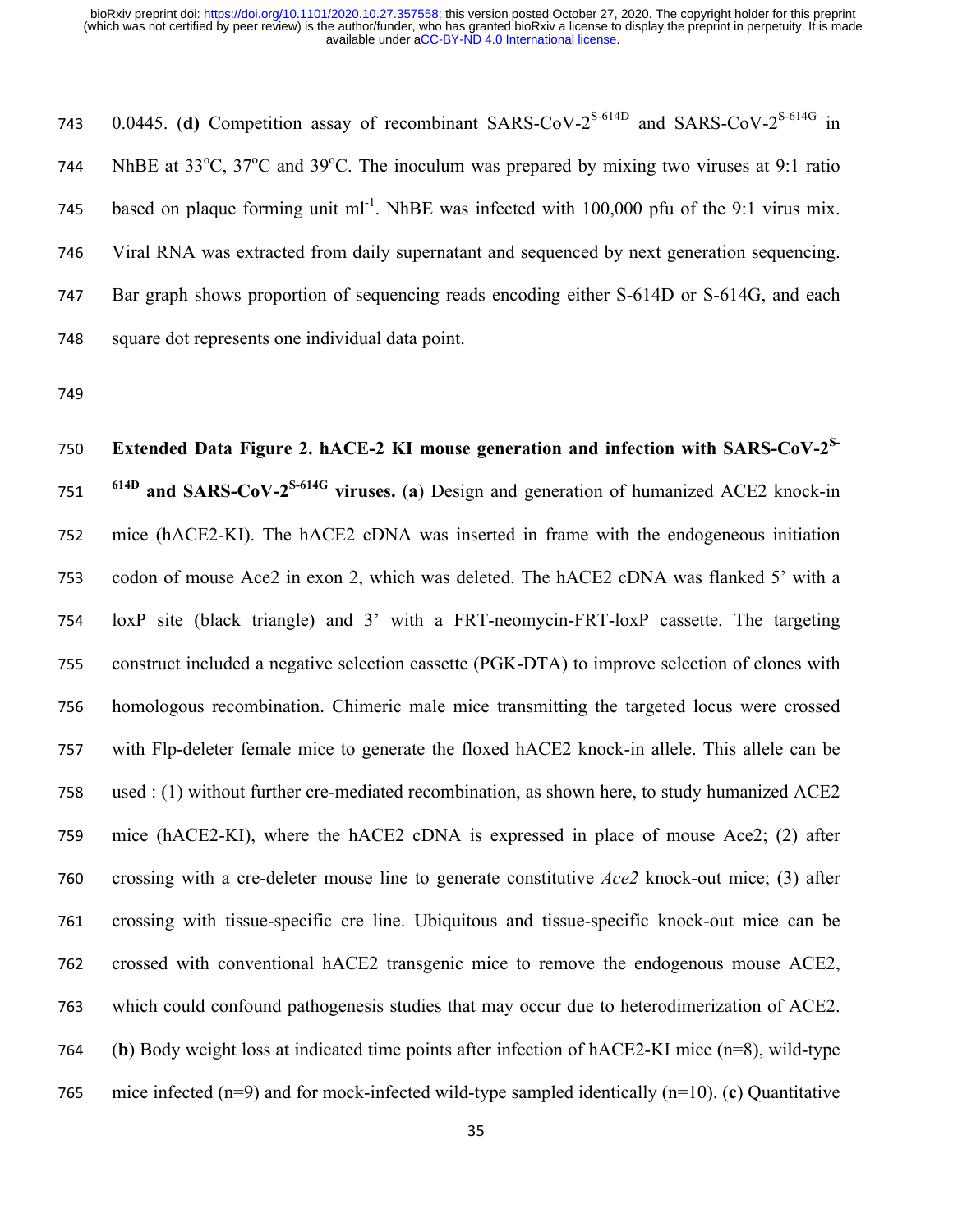RT-PCR analysis of tissue homogenates of inoculated hACE2-KI and wild-type mice at indicated time points.

### **Extended Data Figure 3. Virus replication in infected Syrian hamsters.**

 **(a)** Body weight loss at indicated time points after infection of Syrian hamsters. Donor animals 771 (n=6; black dots) were intranasally inoculated with SARS-CoV- $2^{S-614D}$  / SARS-CoV- $2^{S-614G}$  at 772 equal ratio  $(1x10^{4.77} \text{ TCID}_{50}/\text{animal}$  as determined by backtitration of the original inoculum). 24h after infection, naïve hamsters (n=6; orange triangles) were housed in direct contact in an "one-to-one" experimental setup. **(b)** Quantitative RT-PCR analysis of individual nasal washing samples obtained from donor hamsters and contact animals, respectively. **(c)** Body weight loss at the indicated time points after infection of the hamsters. Syrian hamsters were inoculated with  $10^{5.1}$  TCID<sub>50</sub>/animal of SARS-CoV-2<sup>S-614D</sup> (n=7, blue dots), or  $10^{4.5}$  TCID<sub>50</sub>/animal SARS-CoV- $2^{S-614G}$  (n=7, red triangles) via the intranasal route. Titers were determined by backtitration of the original inoculation material. **(d)** Viral genome copy numbers are shown as determined by RT- qPCR from individual nasal washing samples of the animals inoculated with the single variant virus. **(e)** Quantitative RT-PCR analysis of tissue homogenates of inoculated hamsters of the 782 SARS-CoV-2<sup>S-614D</sup> group (n=7, blue dots) versus the SARS-CoV-2<sup>S-614G</sup> group (n=7, red triangles).

 **Extended Data Figure 4. "Twin"-inoculation of donor ferrets with equal ratios of SARS-CoV-2S-614D and SARS-CoV-2S-614G .**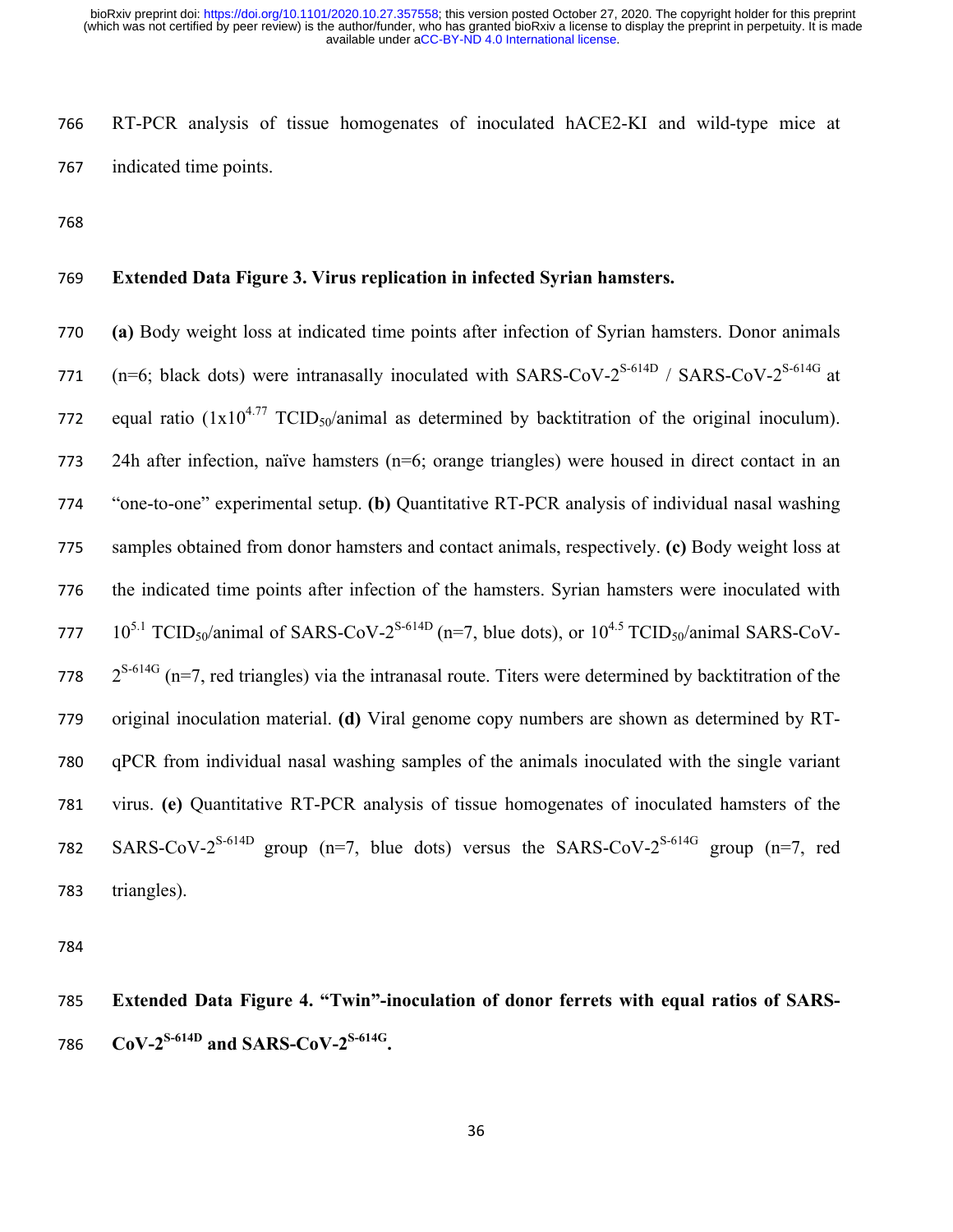787 Donor ferrets (black dot; n=6) were intranasally inoculated with  $10^{5.4}$  TCID<sub>50</sub>/animal as 788 determined by back titration of an inoculum comprising equal ratios of SARS-CoV- $2^{S-614D}$  and SARS-CoV- $2^{S-614G}$ . Twenty four hours post inoculation one contact ferret (orange triangle; n=6) was commingled with one donor ferret, creating six donor – contact ferret pairs. **(a)** Individual body weight of ferrets at the indicated days, relative to the day of inoculation, is plotted. **(b)**  Genome copy numbers for inoculated donor and contact ferrets. Individual nasal washing samples of the indicated days were analyzed by RT-qPCR "nCoV\_IP4", and absolute numbers were calculated using a set of standard RNAs. All donor ferrets (black dots) tested vRNA positive, starting already day 2 post inoculation (n=6). 4 out of 6 contact ferrets (orange triangles) tested vRNA positive beginning with day 4 (corresponding with day 3 after contact). 2 of the 6 contact ferrets never tested positive for vRNA throughout the study.

### **Extended Data Table 1 ǀ Lung histopathological score of mice infected with SARS-CoV-2.**

 Data is shown for individual hACE2-KI mice (K1-K8) and wild-type inoculated (WT1-WT9) and wild-type mice mock inoculated (M1-M10). Scoring criteria are detailed in Extended Data Table 2. Scoring was performed by a pathologist blinded sample identification.

### **Extended Data Table 2 ǀ Score sheet of lung histopathology.**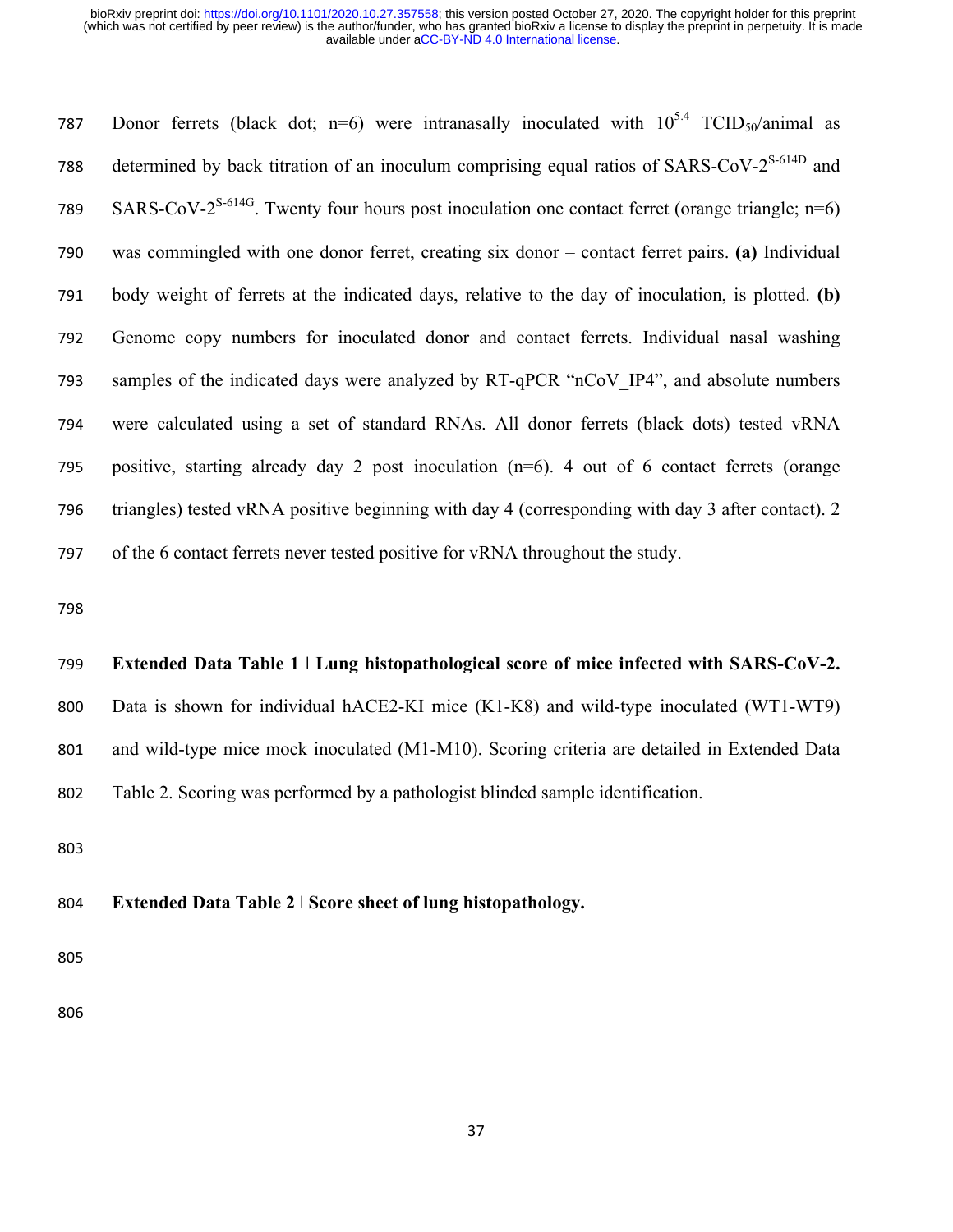













**NhBE 39oC**





 $\overline{\phantom{a}}$ 

 $\overline{B}$ 

Ь

100

75

50

percent (%)

25

 $\theta$ 

 **d**





**NhBE 39oC**

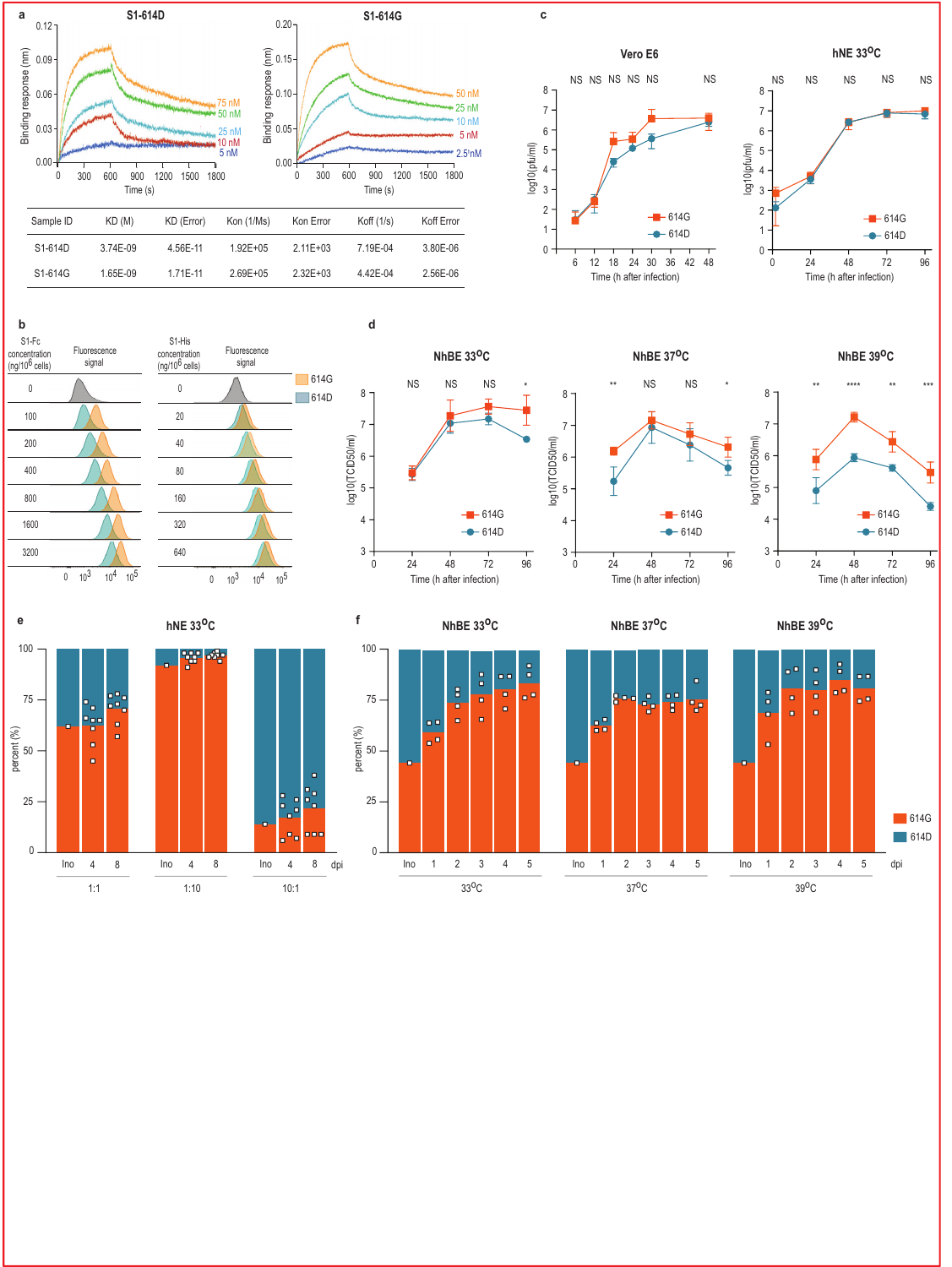



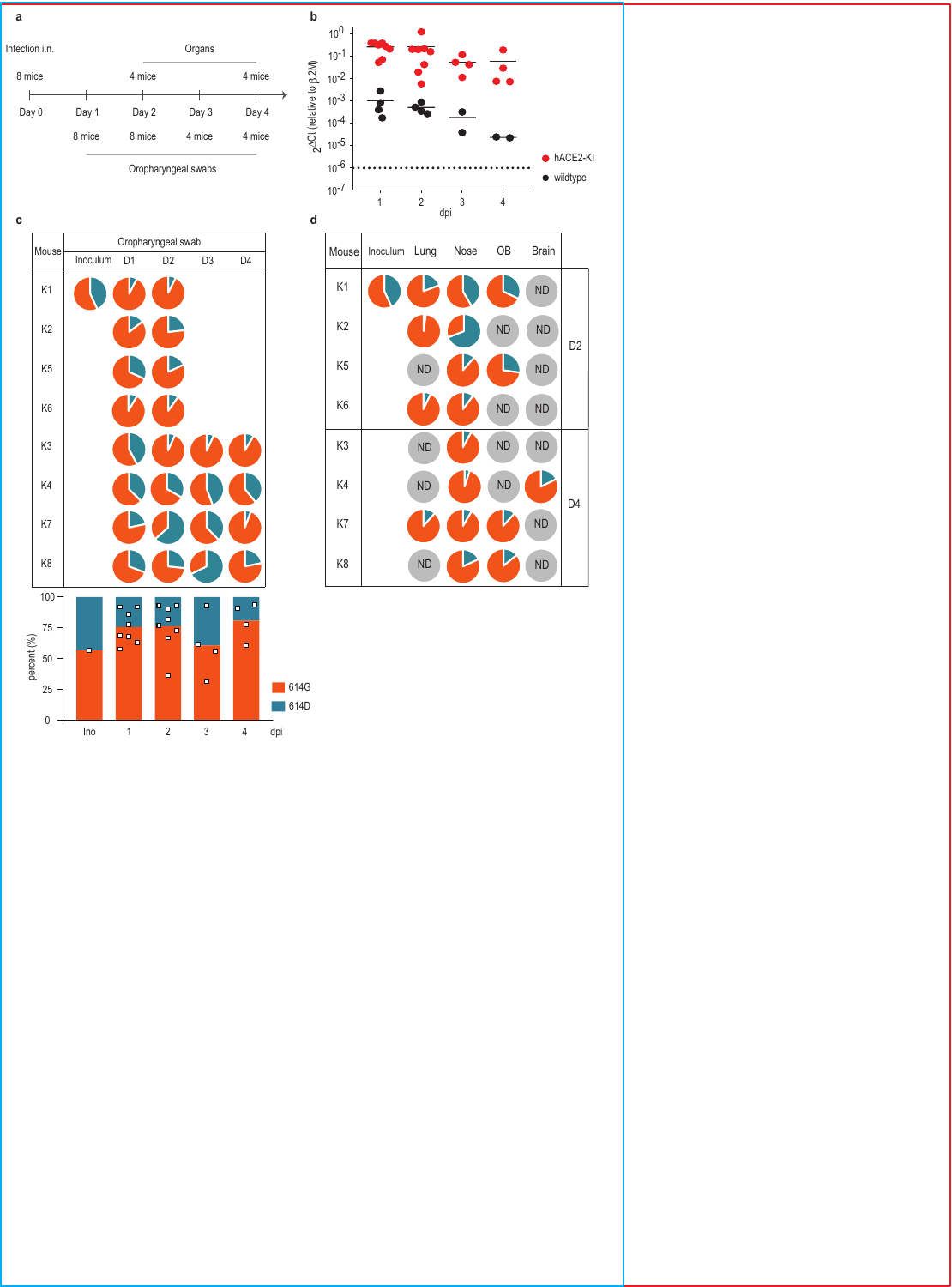|                   | 614G<br>614D |                          | Inoculum | $\sqrt{2}$ | 3                 | 4                 | 5       | 6      | 7       | 8      | 12 | dpi                                |
|-------------------|--------------|--------------------------|----------|------------|-------------------|-------------------|---------|--------|---------|--------|----|------------------------------------|
|                   |              | i.n. Infected            |          |            |                   |                   |         |        |         |        |    |                                    |
| Pair <sub>1</sub> |              |                          |          | 848,600    |                   |                   |         |        |         | 50,340 |    | Total copies x 103/ml              |
|                   |              |                          |          | 21         | 209,981           | 538,170           | 20,314  | 10,200 | 473,413 | 6,645  |    | Total copies x 10 <sup>3</sup> /ml |
|                   |              | Contact                  |          |            |                   |                   |         |        |         |        |    |                                    |
|                   |              | i.n. Infected            |          |            |                   |                   |         |        |         |        |    |                                    |
| Pair <sub>2</sub> |              |                          |          | 1,191,000  |                   |                   |         |        |         | 10,370 |    | Total copies x $10^3/m$            |
|                   |              |                          |          | 1,635      | 1,865,390 956,938 |                   | 199,609 | 8,978  | 297,521 | 18,087 |    | Total copies x 103/ml              |
|                   |              | Contact<br>i.n. Infected |          |            |                   |                   |         |        |         |        |    |                                    |
| Pair <sub>3</sub> |              |                          |          | 1,137,000  |                   |                   |         |        |         | 5,880  |    | Total copies x 10 <sup>3</sup> /ml |
|                   |              | Contact                  |          | 490        | 109,529           | 125,250           | 531,340 | 81,241 | 26,090  | 6,891  |    | Total copies x 10 <sup>3</sup> /ml |
|                   |              |                          |          |            |                   |                   |         |        |         |        |    |                                    |
|                   |              | i.n. Infected            |          | 75,900     |                   |                   |         |        |         | 75,900 |    | Total copies x 103/ml              |
| Pair 4            |              |                          |          | 662        |                   | 228,852 1,073,061 | 22,206  | 49,097 | 110,296 | 90,459 |    | Total copies x 103/ml              |
|                   |              | Contact                  |          |            |                   |                   |         |        |         |        |    |                                    |
|                   |              | i.n. Infected            |          |            |                   |                   |         |        |         |        |    |                                    |
| Pair 5            |              |                          |          | 1,054,000  |                   |                   |         |        |         | 2,026  | V  | Total copies x 10 <sup>3</sup> /ml |
|                   |              | Contact<br>i.n. Infected |          | 535        | 254,890           | 162,800           | 153,700 | 34,796 | 136,460 | 32,767 |    | Total copies x 103/ml              |
| Pair 6            |              |                          |          | 2,069,000  |                   |                   |         |        |         | 802    |    | Total copies x 10 <sup>3</sup> /ml |
|                   |              |                          |          | 223        | 727,100           | 285,300           | 115,430 | 3,620  | 138,110 | 8,399  | V  | Total copies x $10^3$ /ml          |
|                   |              | Contact                  |          |            |                   |                   |         |        |         |        |    |                                    |